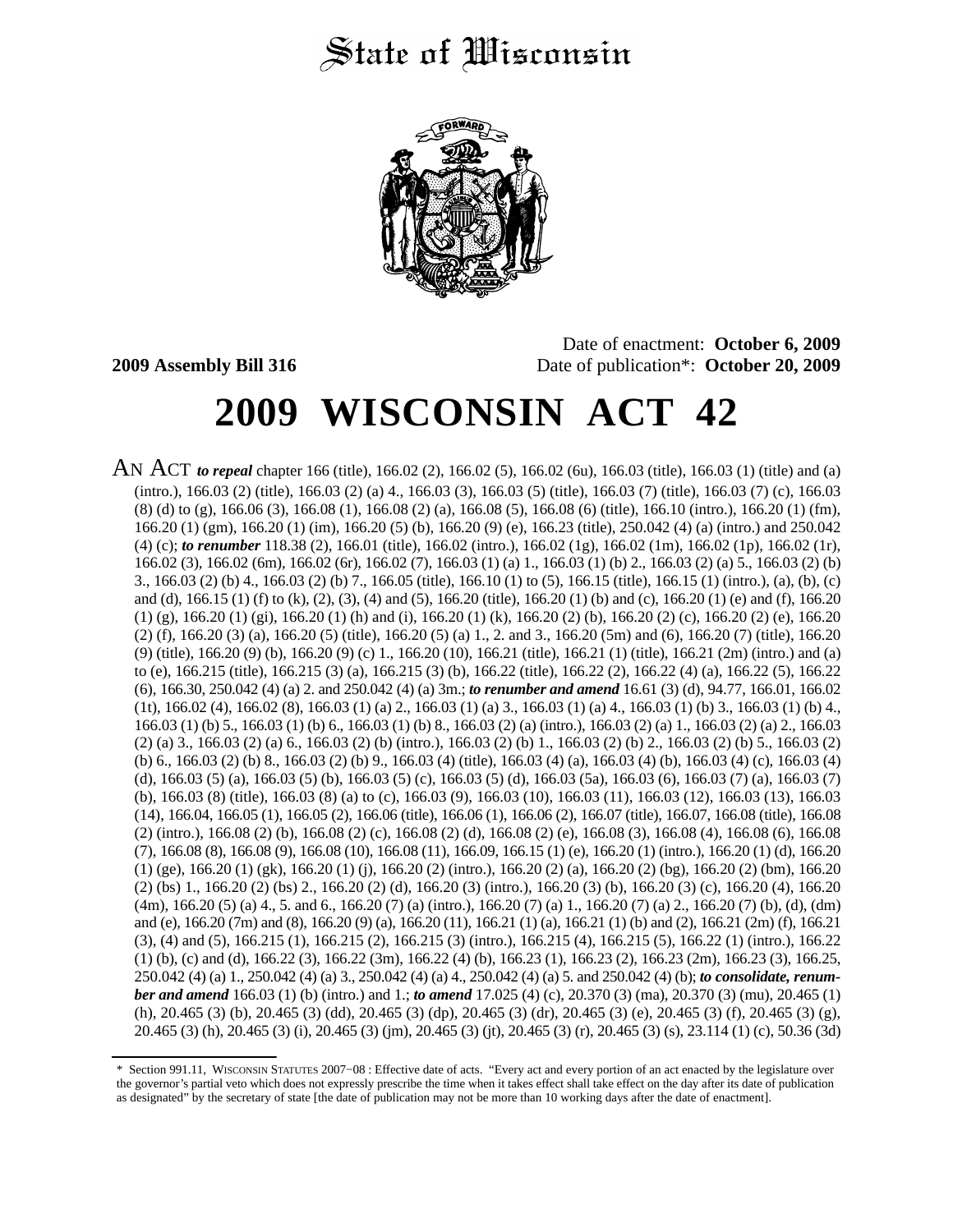(a) 1., 50.36 (3d) (a) 2., 59.54 (8) (a) 1., 59.54 (8) (a) 3., 59.54 (8) (b) 2., 60.23 (20), 60.24 (1) (e) 3., 66.0312 (3), 66.03125 (3), 66.0314 (1) (a), 66.0314 (2) (a), 66.0314 (2) (b) 1., 101.985 (2) (c), 102.07 (7m), 102.29 (10), 102.475 (1), 110.07 (1) (a) 1., 115.01 (10) (a) 2., 115.812 (3) (b) 1., 157.055 (2) (intro.), 165.25 (6) (b), 250.01 (intro.), 250.01 (6g), 250.01 (6r), 250.03 (3) (a) (intro.), 250.042 (1), 252.06 (10) (c), 254.34 (1) (am), 256.08 (4) (i), 256.15 (2), 292.11 (12) (b), 321.39 (1) (a) 3., 321.65 (1) (a) 2., 323.50 (1), 323.53 (1), 323.53 (2) (b) (intro.), 323.54 (1), 323.55 (3), 341.04 (intro.), 440.88 (5), 441.06 (4), 441.10 (3) (c), 441.15 (2) (intro.), 441.15 (5) (a) 5., 445.04 (2), 447.03 (1) (intro.), 448.03 (2) (p), 448.03 (3) (a) (intro.), 448.03 (3) (b), 448.03 (3) (e), 448.61, 448.66, 450.03 (1) (h), 450.145 (1) (c), 453.05 (1), 455.02 (1m), 455.02 (3m), 457.04 (intro.), 893.82 (2) (d) 1n., 895.46 (5) (am), 895.483 (1), 895.483 (2), 895.483 (3), 895.51 (2m), 895.55 (2) (intro.) and 979.012 (1);*to repeal and recreate* 95.50; *to create* 14.38 (10m), 50.36 (6), 94.77 (2), 94.77 (3), 115.01 (10) (a) 3., 118.38 (2) (bm), chapter 257 (title), 257.01 (intro.), 257.01 (1) (b) and (c), 257.01 (1g), 257.01 (2), 257.01 (3), 257.01 (5) (b) and (c), 257.01 (7), 257.01 (8), 257.01 (9) (b) and (c), 257.01 (10), 257.01 (11) (b) and (c), 257.02, 257.03 (title), 257.03 (1) (b), (c) and (d), 257.03 (2), 257.03 (3), 257.04, chapter 323 (title), subchapter I (title) of chapter 323 [precedes 323.01], 323.02 (6), 323.02 (10), 323.02 (15), 323.02 (17), 323.02 (19), subchapter II (title) of chapter 323 [precedes 323.10], 323.12 (title), 323.12 (1) (intro.), 323.12 (2) (intro.), 323.12 (4) (intro.), 323.13 (title), 323.13 (1) (title), 323.13 (1) (a), 323.13 (2) (h), 323.14 (1) (title), 323.14 (1) (a) 1., 323.14 (2) (title), 323.14 (2) (a), 323.14 (3) (title), 323.14 (4) (title), 323.15 (title), 323.15 (1) (title), 323.17, 323.18, 323.19, subchapter III (title) of chapter 323 [precedes 323.30], subchapter IV (title) of chapter 323 [precedes 323.40], 323.40, 323.41 (title), (1), (2), (3) and (4), 323.42, 323.45 (4), subchapter V (title) of chapter 323 [precedes 323.50], 323.55 (title), subchapter VI (title) of chapter 323 [precedes 323.60], subchapter VII (title) of chapter 323 [precedes 323.70], subchapter VIII (title) of chapter 323 [precedes 323.80] and 801.50 (3m) of the statutes; and *to affect* Laws of 1965, chapter 583, section 9; **relating to:** emergency management, succession of public offices, liability and licensure of emergency volunteers, disaster relief, ratification of the pest control compact, transportation and disposal of animal carcasses, the plant industry, computation of school days, variance for hospital requirements, public works mutual assistance, emergencies related to computer or telecommunication systems, granting rule−making authority, and providing penalties.

### *The people of the state of Wisconsin, represented in senate and assembly, do enact as follows:*

**SECTION 1.** 14.38 (10m) of the statutes is created to read:

14.38 **(10m)** NOTIFICATION OF CONSTITUTIONAL AMENDMENT. If an amendment to the Wisconsin Constitution is approved that requires the legislature to provide for temporary succession to the powers and duties of public offices for the period of an emergency resulting from a cause other than an enemy action, within 30 days after the government accountability board records the approval under s. 7.70 (3) (h), notify the legislature that the amendment has been approved.

**SECTION 2.** 16.61 (3) (d) of the statutes is renumbered 16.61 (3) (d) (intro.) and amended to read:

16.61 **(3)** (d) (intro.) Shall establish a system for the protection and preservation of essential public records as directed by s. 166.10. that are necessary to the continuity of governmental functions in the event of a disaster, as defined in s. 323.02 (6), or the imminent threat of a disaster, and in establishing the system shall do all of the following:

**SECTION 3.** 17.025 (4) (c) of the statutes is amended to read:

17.025 **(4)** (c) *Secretary of state; state treasurer.* When the temporary vacancy exists in the office of secretary of state or in the office of state treasurer, the duties of the office shall be assumed, respectively, by the first emergency interim successor designated under s. 166.08  $(4)$  323.53 (2) or, if no such designation has been made for the respective office, then by a deputy appointed by the governor.

**SECTION 4.** 20.370 (3) (ma) of the statutes is amended to read:

20.370 **(3)** (ma) *General program operations — state funds.* From the general fund, the amounts in the schedule for regulatory and enforcement operations under chs. 30, 31 and 280 to 299 and ss. 44.47, 59.692, 59.693, 61.351, 61.354, 62.231, 62.234 and 87.30, for reimbursement of the conservation fund for expenses incurred for actions taken under s.  $166.04$  323.12 (2) (c); for review of environmental impact requirements under ss. 1.11 and 23.40; and for enforcement of the treaty-based, offreservation rights to fish, hunt and gather held by members of federally recognized American Indian tribes or bands.

**SECTION 5.** 20.370 (3) (mu) of the statutes is amended to read:

20.370 **(3)** (mu) *General program operations — state funds.* The amounts in the schedule for law enforcement operations under ss. 23.09 to 23.11, 90.21, and 166.04 323.12 (2) (c) and chs. 29, 30, and 169 and for review of environmental impact requirements under ss. 1.11 and 23.40.

**SECTION 6.** 20.465 (1) (h) of the statutes is amended to read: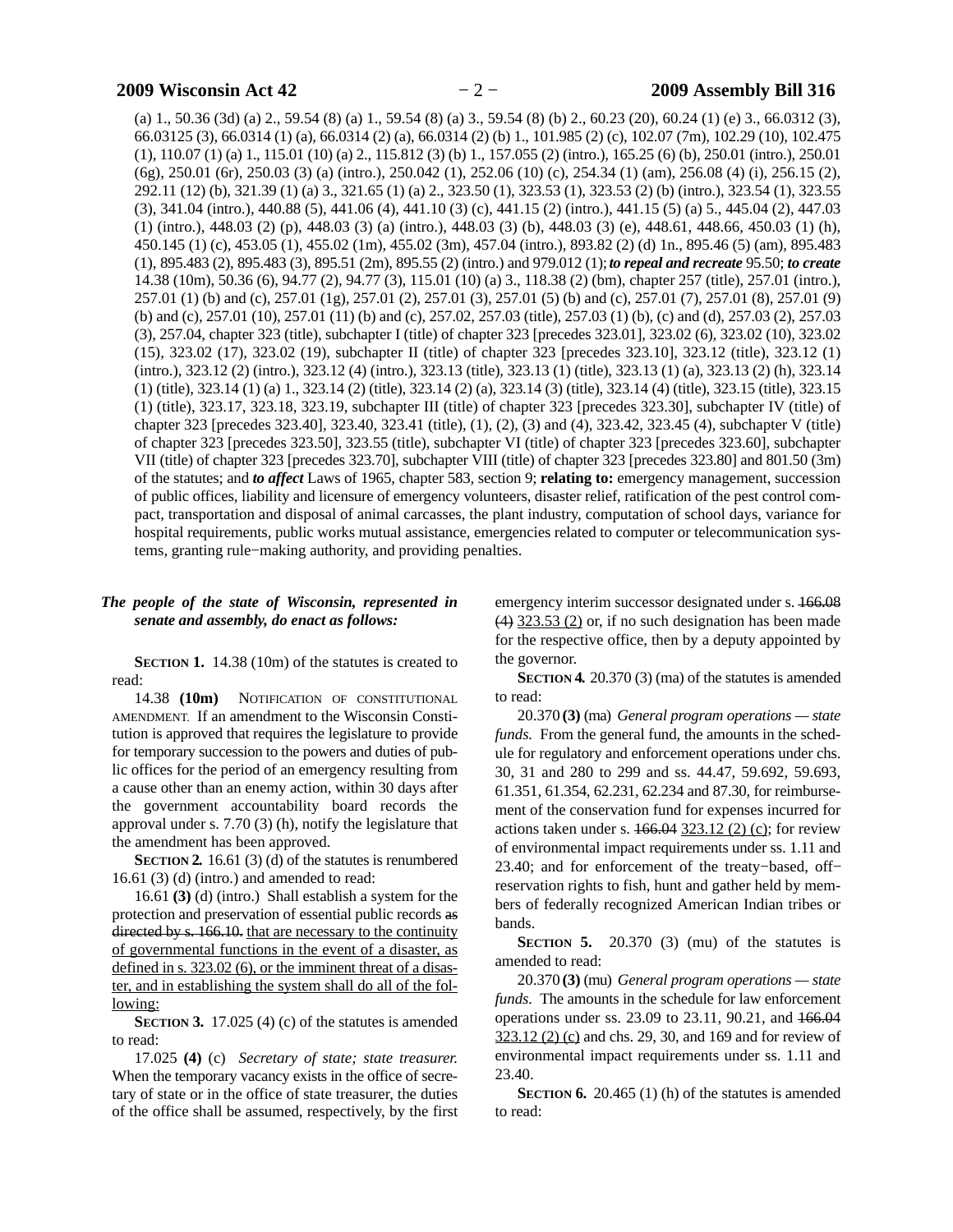### **2009 Assembly Bill 316** − 3 − **2009 Wisconsin Act 42**

20.465 **(1)** (h) *Intergovernmental services.* The amounts in the schedule to provide services to local units of government for fire, crash and rescue emergencies and to provide assistance under s. 166.30 323.80. All moneys received from local units of government for services provided for fire, crash, and rescue emergencies and as reimbursement from other states and territories for any losses, damages, or expenses incurred when units or members of the Wisconsin national guard are activated in state status to provide assistance under s. 166.30 323.80 shall be credited to this appropriation.

**SECTION 7.** 20.465 (3) (b) of the statutes is amended to read:

20.465 **(3)** (b) *Major State disaster assistance.* The amounts in the schedule to provide payments under s. 166.03 (2) (b) 9. 323.31 for damages and costs incurred as the result of a major disaster.

**SECTION 8.** 20.465 (3) (dd) of the statutes is amended to read:

20.465 **(3)** (dd) *Regional emergency response teams.* The amounts in the schedule for payments to regional emergency response teams under s.  $166.215(1)$  323.70  $(2).$ 

**SECTION 9.** 20.465 (3) (dp) of the statutes is amended to read:

20.465 **(3)** (dp) *Emergency response equipment.* The amounts in the schedule for grants for the costs of computers and emergency response equipment under s. 166.21 323.61 (2) (br).

**SECTION 10.** 20.465 (3) (dr) of the statutes is amended to read:

20.465 **(3)** (dr) *Emergency response supplement.* As a continuing appropriation, the amounts in the schedule to be used for response costs of a regional emergency response team that are not reimbursed under s. 166.215  $(2)$  or  $(3)$  323.70  $(3)$  or  $(4)$  and for response costs of a local agency that are not reimbursed under s. 166.22 323.71 (4).

**SECTION 11.** 20.465 (3) (e) of the statutes is amended to read:

20.465 **(3)** (e) *Disaster recovery aid; public health emergency quarantine costs.* A sum sufficient to pay the state share of grants to individuals, to make payments to local governments as defined in [42 USC 5122](https://docs.legis.wisconsin.gov/document/usc/42%20USC%205122) (6) under federal disaster recovery programs as authorized in s. 166.03 (2) (b) 8. 323.30, and to reimburse local health departments under s. 252.06 (10) (c) 2.

**SECTION 12.** 20.465 (3) (f) of the statutes is amended to read:

20.465 **(3)** (f) *Civil air patrol aids.* The amounts in the schedule to provide assistance to the civil air patrol under s. 166.03 (2) (a) 5. 323.13 (1) (e).

**SECTION 13.** 20.465 (3) (g) of the statutes is amended to read:

20.465 **(3)** (g) *Program services.* The amounts in the schedule for conferences, training and other services pro-

vided by the division of emergency management and for expenses incurred under s. 166.03 (2) (b) 6. and 7. 323.13 (2) (f) and (g). All moneys received for conferences, training and other services provided by the division of emergency management shall be credited to this appropriation. All moneys received from assessments and contributions under s.  $166.03$  (2) (b) 6. and 7. 323.13 (2) (f) and (g) shall be credited to this appropriation.

**SECTION 14.** 20.465 (3) (h) of the statutes is amended to read:

20.465 **(3)** (h) *Interstate emergency assistance.* The amounts in the schedule to provide assistance under s. 166.30 323.80. All moneys received under s. 166.30 323.80 (9) as reimbursement from other states and territories for any losses, damages, or expenses incurred when the division of emergency management provides assistance under s. 166.30 323.80 shall be credited to this appropriation account.

**SECTION 15.** 20.465 (3) (i) of the statutes is amended to read:

20.465 **(3)** (i) *Emergency planning and reporting; administration.* From the moneys received by the division of emergency management from fees assessed under s. 166.20 323.60 (7), the amounts in the schedule for emergency planning, notification and response and reporting activities under s. 166.20 323.60 and administration of the grant program under s.  $166.21$  323.61.

**SECTION** 16. 20.465 (3) (jm) of the statutes is amended to read:

20.465 **(3)** (jm) *Division of emergency management; emergency planning grants.* All moneys received by the division of emergency management from fees assessed under s. 166.20 323.60 (7), except moneys appropriated under par. (i) for the payment of grants under s. 166.21 323.61, except grants under s. 166.21 (2) (b) (r) 323.61  $(2)$  (br).

**SECTION 17.** 20.465 (3) (jt) of the statutes is amended to read:

20.465 **(3)** (jt) *Regional emergency response reimbursement.* All moneys received by the division of emergency management under s. 166.215 (3) 323.70 (4) for reimbursement of regional emergency response teams under s. 166.215 (2) 323.70 (3).

**SECTION 18.** 20.465 (3) (r) of the statutes is amended to read:

20.465 **(3)** (r) *Division of emergency management; petroleum inspection fund.* From the petroleum inspection fund, the amounts in the schedule for the payment of emergency planning grants under s. 166.21 323.61.

**SECTION 19.** 20.465 (3) (s) of the statutes is amended to read:

20.465 **(3)** (s) *Major State disaster assistance; petroleum inspection fund.* From the petroleum inspection fund, as a continuing appropriation, the amounts in the schedule to provide payments for damages and costs incurred as the result of a major disaster.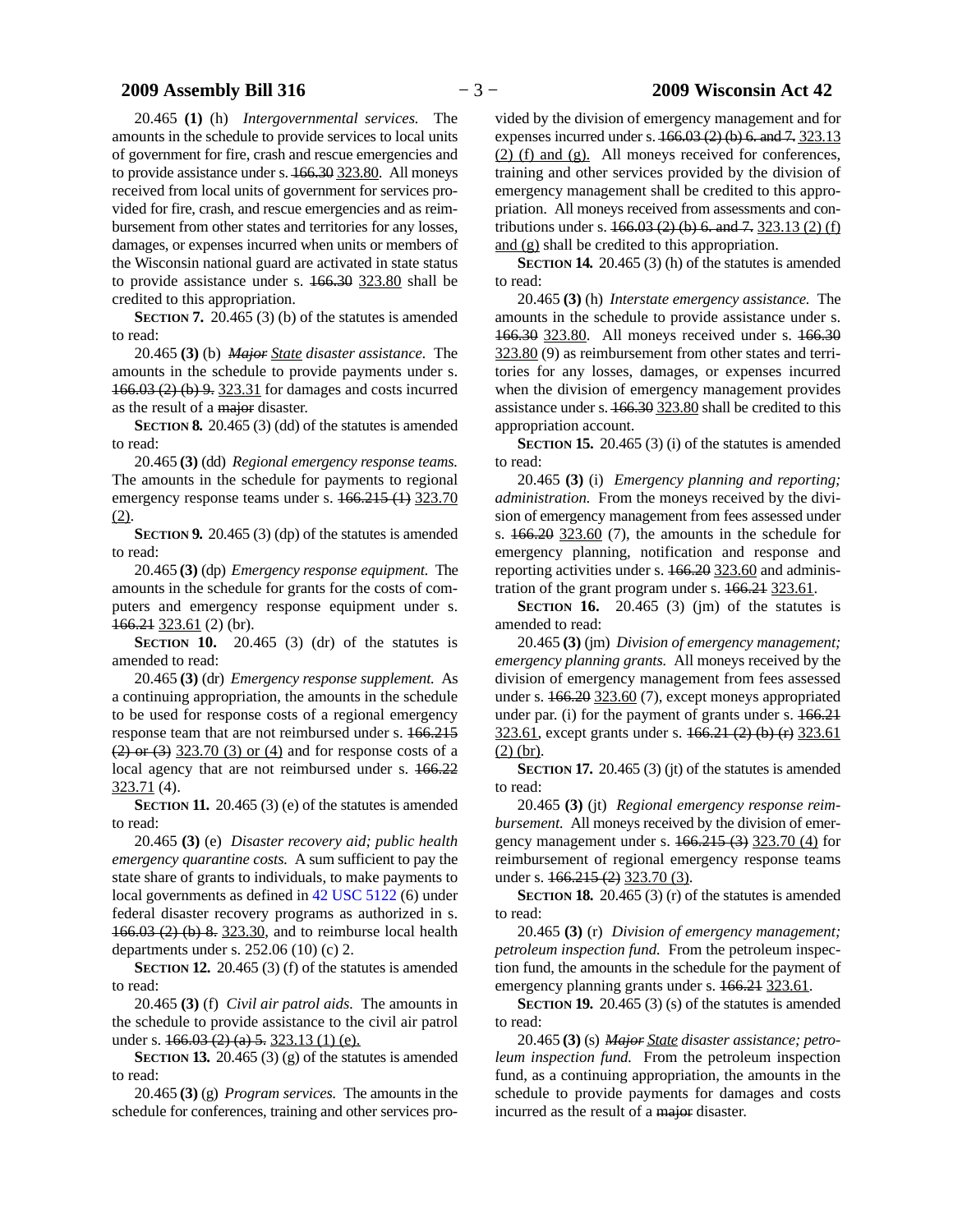**SECTION 20.** 23.114 (1) (c) of the statutes is amended to read:

23.114 **(1)** (c) Paragraph (b) does not apply to a state of emergency declared by the governor under s. 166.03 323.10 and does not supersede the authority of the department of agriculture, trade and consumer protection under ch. 94.

**SECTION 21.** 50.36 (3d) (a) 1. of the statutes is amended to read:

50.36 **(3d)** (a) 1. The health care provider seeks to provide care at the hospital during a period of a state of emergency related to public health declared by the governor under s.  $166.03(1)(b)$  1. 323.10.

**SECTION 22.** 50.36 (3d) (a) 2. of the statutes is amended to read:

50.36 **(3d)** (a) 2. The health care provider does not have staff privileges at the hospital at the time that the state of emergency related to public health is declared by the governor under s.  $166.03(1)(b)$  1. 323.10.

**SECTION** 23. 50.36 (6) of the statutes is created to read:

50.36 **(6)** (a) The secretary or his or her designee may grant a variance to a statute affecting hospitals or a rule of the department affecting hospitals if all of the following apply:

1. The secretary or his her designee determines that disaster, as defined in s. 323.02 (6), has occurred.

2. A hospital has requested the variance.

3. The secretary or his her designee determines that the variance is necessary to protect the public health, safety, or welfare.

(b) A variance granted under par. (a) shall be for a stated term not to exceed 90 days, except that the secretary or his her designee may extend the variance upon request by the hospital if he or she determines that an extension is necessary to protect the public health, safety, or welfare.

**SECTION 24.** 59.54 (8) (a) 1. of the statutes is amended to read:

59.54 **(8)** (a) 1. Create a local emergency planning committee, with members as specified in [42 USC 11001](https://docs.legis.wisconsin.gov/document/usc/42%20USC%2011001) (c), which shall have the powers and the duties established for such committees under [42 USC 11000](https://docs.legis.wisconsin.gov/document/usc/42%20USC%2011000) to [11050](https://docs.legis.wisconsin.gov/document/usc/42%20USC%2011050) and under ss. 166.20 323.60 and 166.21 323.61.

**SECTION 25.** 59.54 (8) (a) 3. of the statutes is amended to read:

59.54 **(8)** (a) 3. Within the availability of state funds, take all actions that are necessary to ensure that the committee created under this paragraph properly executes the duties of a local emergency planning committee under  $42$ [USC 11000](https://docs.legis.wisconsin.gov/document/usc/42%20USC%2011000) to [11050](https://docs.legis.wisconsin.gov/document/usc/42%20USC%2011050) and under ss. 166.20 323.60 and 166.21 323.61.

**SECTION 26.** 59.54 (8) (b) 2. of the statutes is amended to read:

59.54 **(8)** (b) 2. Implement programs and undertake activities which are designed to prepare the county to

cope with emergencies involving the accidental release of hazardous substances and which are consistent with, but in addition to, the minimum requirements of s. 166.20 323.60 and [42 USC 11000](https://docs.legis.wisconsin.gov/document/usc/42%20USC%2011000) to [11050](https://docs.legis.wisconsin.gov/document/usc/42%20USC%2011050).

**SECTION 27.** 60.23 (20) of the statutes is amended to read:

60.23 **(20)** DISPOSITION OF DEAD ANIMALS. Notwithstanding  $ss. s. 59.54 (21)$  and  $95.50 (3)$ , dispose of any dead animal within the town or contract for the removal and disposition with any private disposal facility. A town may enter into a contract with any other governmental unit under s. 66.0301 to provide for the removal and disposition. A town may recover its costs under this subsection by imposing a special charge under s. 66.0627.

**SECTION 28.** 60.24 (1) (e) 3. of the statutes is amended to read:

60.24 **(1)** (e) 3. Obtain necessary assistance, if available, in case of emergency, except as provided under ch. 166 323.

**SECTION 29.** 66.0312 (3) of the statutes is amended to read:

66.0312 **(3)** This section does not apply during a state of emergency declared by the governor under s. 166.03  $(1)$  (b) 1. 323.10.

**SECTION 30.** 66.03125 (3) of the statutes is amended to read:

66.03125 **(3)** This section does not apply during a state of emergency declared by the governor under s. 166.03 (1) (b) 1. 323.10.

**SECTION 31.** 66.0314 (1) (a) of the statutes is amended to read:

66.0314 **(1)** (a) "Emergency management program" means the emergency management program of a city, village, town, or county, under s. 166.03 (4) (a) 323.14 (1).

**SECTION 32.** 66.0314 (2) (a) of the statutes is amended to read:

66.0314 **(2)** (a) If the governor declares a state of emergency under s.  $166.03$  (1) (b) 1.  $323.10$ , upon the request of a city, village, town, or county, or a person acting under an incident command system, the personnel of any emergency management program, emergency medical services program, fire department, or local health department may assist the requester within the requester's jurisdiction, notwithstanding any other jurisdictional provision.

**SECTION 33.** 66.0314 (2) (b) 1. of the statutes is amended to read:

66.0314 **(2)** (b) 1. The responding agency meets the personnel and equipment requirements in the state plan under s.  $166.03(2)$  (a) 1. 323.13 (1) (b).

**SECTION 34.** 94.77 of the statutes is renumbered 94.77 (1) and amended to read:

94.77 **(1)** Any person who violates any provision of this chapter for which a specific penalty is not prescribed shall, or an order issued or rule promulgated under such a provision, may be fined not to exceed \$200 more than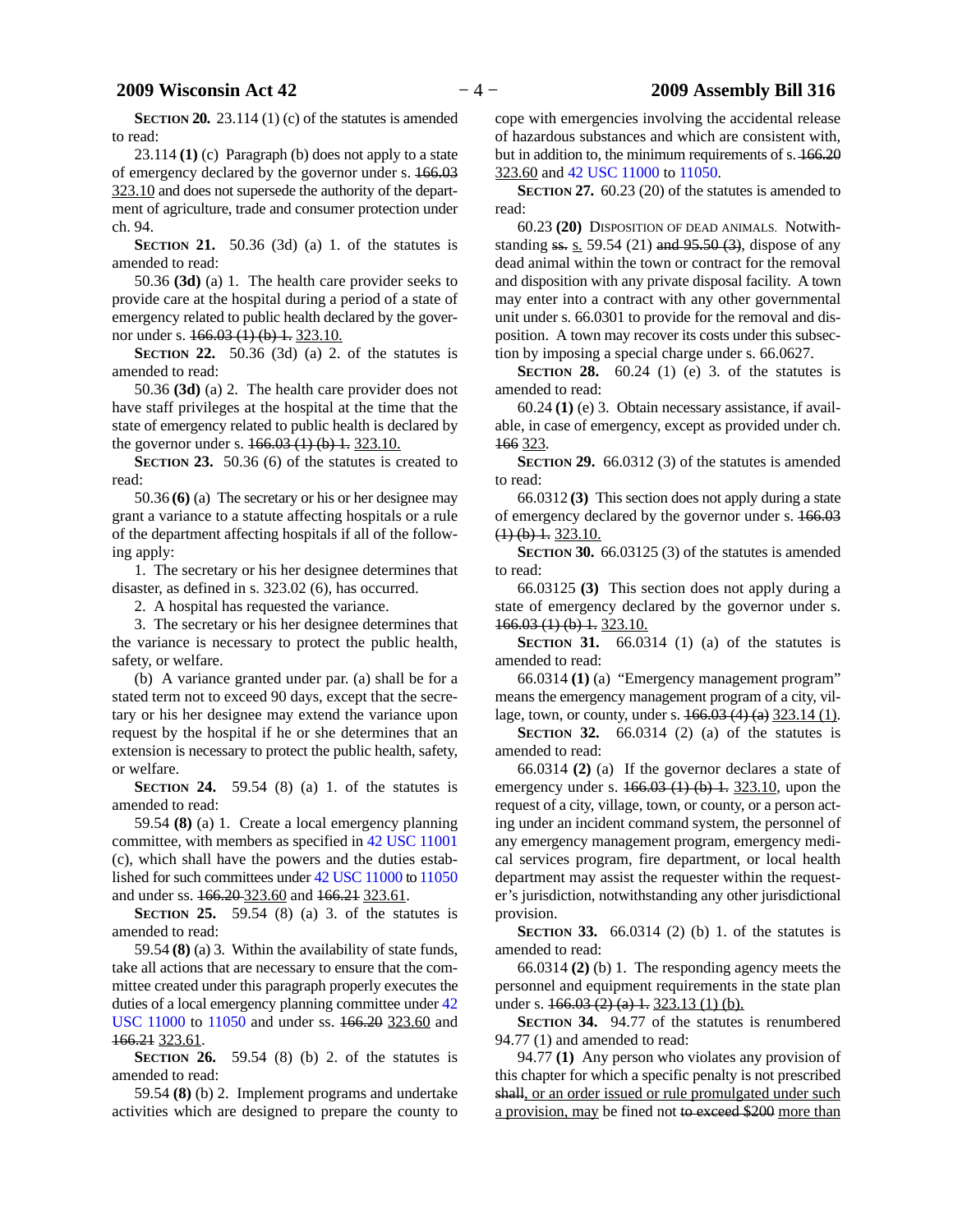\$1,000 for the first offense and may be fined not less than \$500 nor more than \$5,000 or imprisoned in the county jail not to exceed for not more than 6 months or both for each subsequent offense.

**SECTION 35.** 94.77 (2) of the statutes is created to read:

94.77 **(2)** In lieu of the criminal penalty under sub. (1), a person who violates any provision of this chapter for which a specific penalty is not prescribed, or an order issued or rule promulgated under such a provision, may be required to forfeit not less than \$200 nor more than \$5,000 or, for an offense committed within 5 years of an offense for which a penalty has been assessed under this section, may be required to forfeit not less than \$400 nor more than \$10,000.

**SECTION** 36. 94.77 (3) of the statutes is created to read:

94.77 **(3)** The department may seek an injunction restraining any person from violating this chapter or a rule promulgated under this chapter.

**SECTION 37.** 95.50 of the statutes is repealed and recreated to read:

**95.50 Transportation and disposal of animal carcasses. (1)** DEFINITIONS. In this section:

(a) "Carcass" means the dead body, or any part of the dead body, of a livestock animal or other domestic animal.

(b) Notwithstanding s. 95.001 (2), "contagious or infectious disease" means a disease that is spread by contact, bodily secretions, or fomites or that is caused by a pathogenic agent.

(c) "Diseased carcass" means the carcass of a livestock animal or other domestic animal if the animal was any of the following at the time of death:

1. Infected with a contagious or infectious disease.

2. Potentially infected with a contagious or infectious disease, based on known exposure to a contagious or infectious disease.

3. Reasonably suspected of being infected with a contagious or infectious disease, based on symptoms or testing.

(d) "Fomite" means an inanimate object or a substance that transfers infectious organisms from one animal to another.

**(2)** CARCASS TRANSPORTATION AND DISPOSAL PROHIBI-TIONS. No person may do any of the following, either directly or through an employee or agent:

(a) Transport or dispose of a carcass that the person knows or reasonably should know to be a diseased carcass in a manner that creates a significant and foreseeable risk of transmitting disease to humans or animals.

(b) Dispose of a carcass in the waters of the state. This paragraph does not prohibit the use of farm−raised fish as bait.

**(3)** TIMELY DISPOSITION OF CARCASSES. No person who owns or controls a carcass, or who owns or controls

the land on which a carcass is located, may leave the carcass exposed to access by dogs or wild animals for more than 24 hours during the months of April to November or for more than 48 hours during the months of December to March if the person knows or reasonably should know that the carcass is exposed.

**(4)** REGULATION OF CARCASS TRANSPORTATION AND DISPOSAL. The department may, by rule or order, regulate the transportation and disposal of carcasses to prevent and control contagious and infectious diseases.

**SECTION 38.** 101.985 (2) (c) of the statutes is amended to read:

101.985 **(2)** (c) *Emergency licensing.* If the governor declares that a state of emergency exists in this state under s.  $166.03$  (1) (b) 1.  $323.10$  and the department determines that the number of individuals in the state who hold elevator mechanic's licenses issued by the department under this section on the date of the declaration is insufficient to cope with the emergency, the department shall summarily issue an emergency elevator mechanic's license to any individual who is certified by an elevator contractor licensed under this subchapter as adequately qualified and able to perform the work of an elevator mechanic without direct and immediate supervision, who the department determines is so qualified and able, and who applies for an emergency elevator mechanic's license on a form prescribed by the department. An individual certified by a contractor under this subdivision paragraph may perform work as an elevator mechanic for up to a total of 5 days preceding the date the individual is issued the license. An emergency elevator mechanic's license has a term of 30 days and may be renewed by the department in the case of a continuing emergency. The department shall specify on an emergency elevator mechanic's license the geographic area in which the licensee may provide services under the license. The requirements under par. (a) do not apply to an individual who applies for an emergency elevator mechanic's license.

**SECTION 39.** 102.07 (7m) of the statutes is amended to read:

102.07 **(7m)** An employee, volunteer, or member of an emergency management unit program is considered an employee for purposes of this chapter as provided in s.  $166.03 (8)$  (d)  $323.40$ , a member of a regional emergency response team who is acting under a contract under s. 166.215 (1) 323.70 (2) is considered an employee of the state for purposes of this chapter as provided in s. 166.215 (4) 323.70 (5), and a behavioral health provider, health care provider, pupil services provider, or substance abuse prevention provider who is providing volunteer, unpaid behavioral health services, health care services, pupil services, or substance abuse prevention services on behalf of a health care facility during a state of emergency practitioner is considered an employee of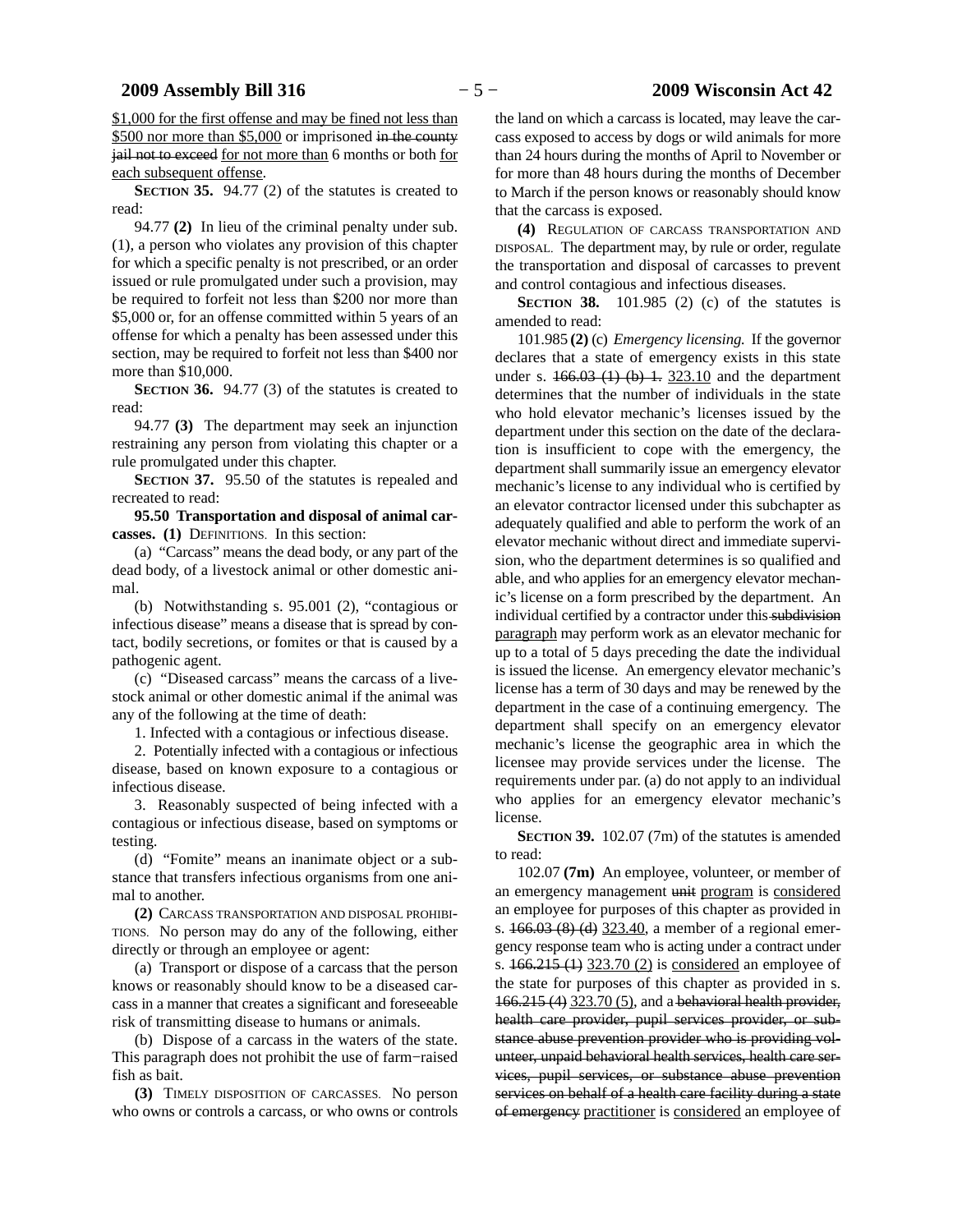the state for purposes of this chapter as provided in s. 250.042 (4) (b) 257.03.

**SECTION 40.** 102.29 (10) of the statutes is amended to read:

102.29 **(10)** No behavioral health provider, health care provider, pupil services provider, or substance abuse prevention provider A practitioner who, under s. 250.042  $(4)$  (b)  $257.03$ , is considered to be an employee of the state for purposes of worker's compensation coverage while providing volunteer, unpaid behavioral health services, health care services, pupil services, or substance abuse prevention services on behalf of a health care facility, the department of health services, or a local health department during a state of emergency and who makes a claim for compensation under this chapter may not make a claim or bring maintain an action in tort against the health care facility, department, or local health department that accepted those services.

**SECTION 41.** 102.475 (1) of the statutes is amended to read:

102.475 **(1)** SPECIAL BENEFIT. If the deceased employee is a law enforcement officer, correctional officer, fire fighter, rescue squad member, diving team member, national guard member or state defense force member on state active duty as described in s. 102.07 (9) or if a deceased person is an employee or volunteer performing emergency management activities under ch. 166 323 during a state of emergency or a circumstance described in s.  $166.04$   $323.12$  (2) (c), who sustained an accidental injury while performing services growing out of and incidental to that employment or volunteer activity so that benefits are payable under s. 102.46 or 102.47 (1), the department shall voucher and pay from the appropriation under s.  $20.445$  (1) (aa) a sum equal to 75% of the primary death benefit as of the date of death, but not less than \$50,000 to the persons wholly dependent upon the deceased. For purposes of this subsection, dependency shall be determined under ss. 102.49 and 102.51.

**SECTION 42.** 110.07 (1) (a) 1. of the statutes is amended to read:

110.07 **(1)** (a) 1. Enforce and assist in the administration of this chapter and chs. 166, 194, 218, 341 to 349 and 351, and ss. 23.33, 125.07 (4) (b), 125.085 (3) (b), 167.31 (2) (b) to (d) and 287.81 and ch. 350 where applicable to highways, or orders or rules issued pursuant thereto.

**SECTION 43.** 115.01 (10) (a) 2. of the statutes is amended to read:

115.01 **(10)** (a) 2. Days on which school is closed by order of a local health officer, as defined in s. 250.01 (5), or the department of health services.

**SECTION 44.** 115.01 (10) (a) 3. of the statutes is created to read:

115.01 **(10)** (a) 3. Days on which school is closed by order of the school district administrator because of a threat to the health or safety of pupils or school personnel, but not including inclement weather, unless the school

board determines that the days will not count as school days.

**SECTION 45.** 115.812 (3) (b) 1. of the statutes is amended to read:

115.812 **(3)** (b) 1. In this paragraph, "public agency" has the meaning given in s.  $\frac{166.20 \, 323.60}{1}$  (1) (i), except that it excludes a local educational agency.

**SECTION 45g.** 118.38 (2) of the statutes is renumbered 118.38 (2) (am).

**SECTION 45r.** 118.38 (2) (bm) of the statutes is created to read:

118.38 **(2)** (bm) The department shall promulgate rules establishing criteria for waiving the requirement to schedule at least the number of hours of direct pupil instruction specified under s. 121.02 (1) (f) 2. if school is closed for a reason specified in s.  $115.01$  (10) (a) 2. or 3.

**SECTION 46.** 157.055 (2) (intro.) of the statutes is amended to read:

157.055 **(2)** (intro.) Notwithstanding ss. 69.18 (4), 445.04 (2), 445.14, 979.01 (3), (3m), and (4), 979.02, and 979.10, and subch. VI of ch. 440, during a period of a state of emergency related to public health declared by the governor under s.  $166.03(1)$  (b) 1. 323.10, a public health authority may do all of the following:

**SECTION 47.** 165.25 (6) (b) of the statutes is amended to read:

165.25 **(6)** (b) Volunteer health care providers who provide services under s. 146.89 or 250.042 (4), volunteer behavioral health providers, pupil services providers, and substance abuse prevention providers, practitioners who provide services under s.  $250.042(4)$   $257.03$ , and health care facilities on whose behalf services are provided under s. 250.042 (4) 257.03 are, for the provision of those services, covered by this section and shall be considered agents of the department of health services for purposes of determining which agency head may request the attorney general to appear and defend them.

**SECTION 48.** Chapter 166 (title) of the statutes is repealed.

**SECTION 49.** 166.01 (title) of the statutes is renumbered 323.01 (title).

**SECTION 50.** 166.01 of the statutes is renumbered 323.01 (1) and amended to read:

323.01 **(1)** To prepare the state and its subdivisions to cope with emergencies resulting from enemy action and natural or man−made disasters a disaster, or the imminent threat of a disaster, it is declared to be necessary to establish an organization for emergency management, conferring upon the governor and others specified the powers and duties provided by this chapter.

**SECTION** 51. 166.02 (intro.) of the statutes is renumbered 323.02 (intro.).

**SECTION 52.** 166.02 (1g) of the statutes is renumbered 323.02 (1).

**SECTION** 53. 166.02 (1m) of the statutes is renumbered 323.02 (2).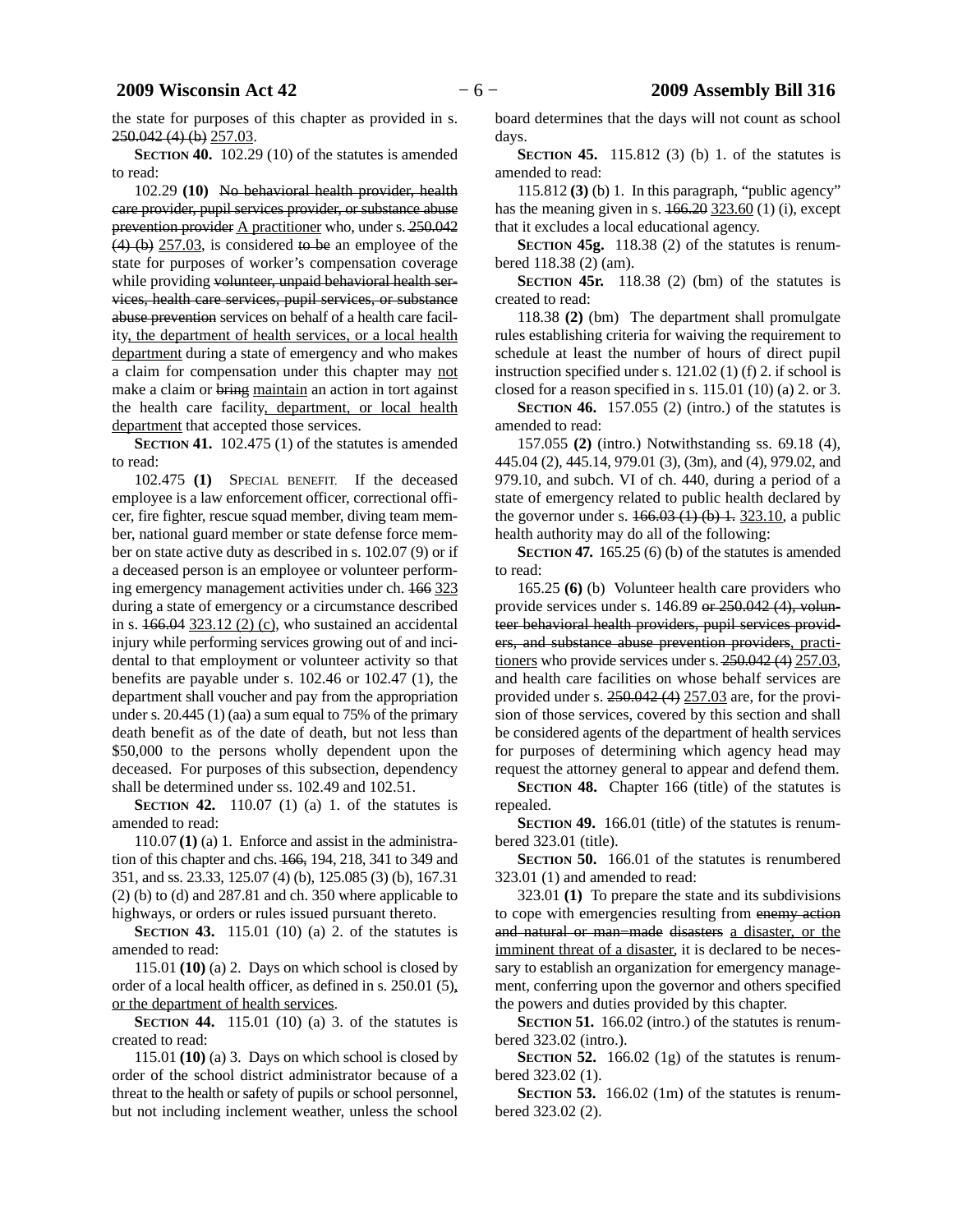**SECTION 54.** 166.02 (1p) of the statutes is renumbered 323.02 (3).

**SECTION 55.** 166.02 (1r) of the statutes is renumbered 323.02 (4).

**SECTION 56.** 166.02 (1t) of the statutes is renumbered 323.02 (5) and amended to read:

323.02 **(5)** "Chemical agent" means a substance that has chemical properties that produce lethal or serious effects in humans, plants or, animals, or other living organisms.

**SECTION 57.** 166.02 (2) of the statutes is repealed.

**SECTION 58.** 166.02 (3) of the statutes is renumbered 323.02 (7).

**SECTION 59.** 166.02 (4) of the statutes is renumbered 323.02 (8) and amended to read:

323.02 **(8)** "Emergency management" includes "civil defense" and means all measures undertaken by or on behalf of the state and its subdivisions to do any of the following:

(a) To prepare Prepare for and minimize the effect of enemy action and natural or man−made a disaster upon the civilian population or the imminent threat of a disaster.

(b) To effectuate emergency Make repairs to, or the emergency restoration of, vital public utilities and facilities restore infrastructure or critical systems that are destroyed or damaged by such action or a disaster.

**SECTION 60.** 166.02 (5) of the statutes is repealed.

**SECTION 61.** 166.02 (6m) of the statutes is renumbered 323.02 (9).

**SECTION 62.** 166.02 (6r) of the statutes is renumbered 323.02 (14).

**SECTION 63.** 166.02 (6u) of the statutes is repealed. **SECTION 64.** 166.02 (7) of the statutes is renumbered 323.02 (16).

**SECTION 65.** 166.02 (8) of the statutes is renumbered 323.02 (18) and amended to read:

323.02 **(18)** "Radiological agent" means radiation or radioactive material at a level that is dangerous to human health humans, animals, plants, or other living organisms.

**SECTION 66.** 166.03 (title) of the statutes is repealed. **SECTION 67.** 166.03 (1) (title) and (a) (intro.) of the statutes are repealed.

**SECTION 68.** 166.03 (1) (a) 1. of the statutes is renumbered 323.12 (1) (a).

**SECTION 69.** 166.03 (1) (a) 2. of the statutes is renumbered 323.12 (1) (b) and amended to read:

323.12 **(1)** (b) Review state emergency management plans and modifications thereof to the plans.

**SECTION 70.** 166.03 (1) (a) 3. of the statutes is renumbered 323.12 (3) and amended to read:

323.12 **(3)** DUTIES DURING AN EMERGENCY. Employ the division of emergency management during a state of emergency proclaimed by him or her, During a state of emergency declared under s. 323.10, the governor shall

issue orders and, delegate such authority as is deemed necessary to the administrator, and direct the division to coordinate emergency management activities.

**SECTION 71.** 166.03 (1) (a) 4. of the statutes is renumbered 323.12 (1) (c) and amended to read:

323.12 **(1)** (c) Determine responsibilities of state departments and independent agencies in with respect to emergency management and by order direct such those departments and agencies in utilizing personnel, facilities, supplies, and equipment before and during a state of emergency.

**SECTION 72.** 166.03 (1) (b) (intro.) and 1. of the statutes are consolidated, renumbered 323.10 and amended to read:

**323.10 Declaration by governor.** The governor may: 1. Proclaim issue an executive order declaring a state of emergency for the state or any portion of the state if he or she determines that an emergency resulting from enemy action or natural or man−made a disaster or the imminent threat of a disaster exists. If the governor determines that a public health emergency exists, he or she may declare issue an executive order declaring a state of emergency related to public health for the state or any portion of the state and may designate the department of health services as the lead state agency to respond to that emergency. The duration of such If the governor determines that the emergency is related to computer or telecommunication systems, he or she may designate the department of administration as the lead agency to respond to that emergency. A state of emergency shall not exceed 60 days as to emergencies resulting from enemy action or 30 days as to emergencies resulting from natural or man–made disaster, unless either the state of emergency is extended by joint resolution of the legislature. A copy of the proclamation executive order shall be filed with the secretary of state. The proclamation executive order may be revoked at the discretion of either the governor by written executive order or the legislature by joint resolution.

**SECTION 73.** 166.03 (1) (b) 2. of the statutes is renumbered 323.12 (2) (a).

**SECTION 74.** 166.03 (1) (b) 3. of the statutes is renumbered 323.12 (2) (b) and amended to read:

323.12 **(2)** (b) Accept from any source gifts and grants including services for emergency management purposes and may authorize the state, county, town and municipal officers and local units of government to receive such gifts and grants. When grants require county, town or municipal participation by a local unit of government, the state may transfer title to equipment acquired through such an agreement to between participating counties, towns and municipalities local units of government.

**SECTION 75.** 166.03 (1) (b) 4. of the statutes is renumbered 323.12 (4) (a) and amended to read: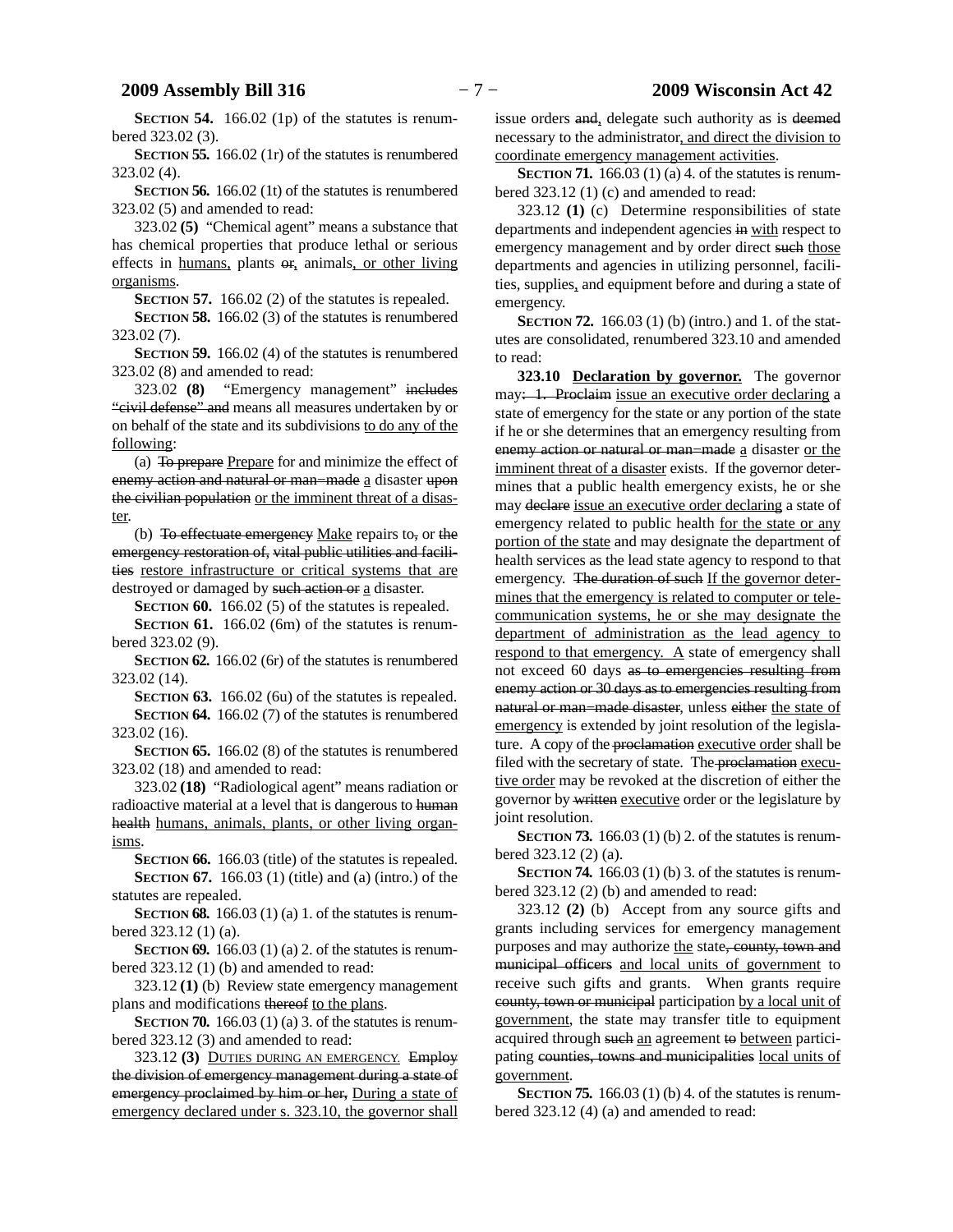323.12 **(4)** (a) During a state of emergency, declare Declare priority of emergency management contracts over other contracts, allocate materials and facilities in his or her discretion, and take, use, and destroy, in the name of the state, private property for emergency management purposes. Such taking, use or destruction shall be in the name of the state. Records The governor shall be kept keep records of such that action and such. Those records shall be evidence of a claim against the state. Any such The claim against the state shall be referred to the claims board under s. 16.007.

**SECTION 76.** 166.03 (1) (b) 5. of the statutes is renumbered 323.12 (4) (b) and amended to read:

323.12 **(4)** (b) During a state of emergency, issue Issue such orders as he or she deems necessary for the security of persons and property.

**SECTION 77.** 166.03 (1) (b) 6. of the statutes is renumbered 323.12 (4) (c) and amended to read:

323.12 **(4)** (c) During a state of emergency, contract Contract on behalf of the state with any person to provide, on a cost basis, equipment and services on a cost basis to be used in to respond to a disaster relief or the imminent threat of a disaster.

**SECTION 78.** 166.03 (1) (b) 8. of the statutes is renumbered 323.12 (4) (d) and amended to read:

323.12 **(4)** (d) During a state of emergency related to public health, suspend Suspend the provisions of any administrative rule if the strict compliance with that rule would prevent, hinder, or delay necessary actions to respond to the emergency and increase the health threat to the population disaster.

**SECTION 79.** 166.03 (2) (title) of the statutes is repealed.

**SECTION 80.** 166.03 (2) (a) (intro.) of the statutes is renumbered 323.13 (1) (intro.) and amended to read:

323.13 **(1)** (intro.) The adjutant general shall do all of the following:

**SECTION 81.** 166.03 (2) (a) 1. of the statutes is renumbered 323.13 (1) (b) and amended to read:

323.13 **(1)** (b) Subject to approval by the governor, develop and promulgate adopt a state plan of emergency management for the security of persons and property which shall be mandatory during a state of emergency. In developing the plan, the adjutant general shall seek the advice of the administrator, shall seek the advice of the department of health services with respect to the emergency medical aspects of the plan, and shall seek the advice of the department of administration with respect to aspects of the plan related to computer or telecommunication systems. The plan shall specify equipment and personnel standards, and shall require the use of the incident command system, and specify the type of incident command system, by all emergency response agencies, including local health departments, during a state of emergency declared under sub.  $(1)$  (b) 1. or s. 166.23 (1) or in any other multi−jurisdictional or multi−agency emergency response s. 323.10 or 323.11.

**SECTION 82.** 166.03 (2) (a) 2. of the statutes is renumbered 323.13 (1) (c) and amended to read:

323.13 **(1)** (c) Prescribe and carry out statewide training programs and exercises to develop emergency management proficiency, disseminate information including warnings of enemy action, serve as the principal assistant to the governor in the direction of emergency management activities, and coordinate emergency management programs between counties. The training programs shall include training in managing emergency operations utilizing the incident command system for local unit of government officials, officers, and employees whose duties include responding to emergencies a disaster or the imminent threat of a disaster, including officers and employees of local health departments. The adjutant general shall consult with the administrator, with the department of health services regarding the provision of incident command system training to local health department personnel, and with the department of administration regarding the provision of incident command system training for emergencies related to computer or telecommunication systems. To the extent possible, the adjutant general shall utilize federal funding to provide incident command system training.

**SECTION 83.** 166.03 (2) (a) 3. of the statutes is renumbered 323.13 (1) (d) and amended to read:

323.13 **(1)** (d) Furnish guidance and develop and promulgate establish standards for emergency management programs for counties, cities, villages, and towns local units of government, and prescribe nomenclature for all levels of emergency management, with the advice of the administrator. The standards shall include a requirement that county, city, village, and town local unit of government emergency management programs adopted under sub. (4) (a) s. 323.14 (1) (a) 1. and (b) 1. utilize the incident command system during a state of emergency declared under sub.  $(1)$  (b) 1. or s. 166.23 (1) s. 323.10 or 323.11 or in any other multi−jurisdictional or multi− agency emergency response. The standards for fire, rescue, and emergency medical services shall include the adoption of the intergovernmental cooperation Mutual Aid Box Alarm System as a mechanism that may be used for deploying personnel and equipment in a multi− jurisdictional or multi−agency emergency response. The adjutant general shall promulgate these standards as rules. The standards for agencies that manage public works shall include the suggestion that the local unit of government, or a federally recognized American Indian tribe or band in this state, adopt the mutual assistance agreement created by the division for the intergovernmental collaboration of public works personnel, equipment, and resources in a multi−jurisdictional or multi− agency emergency response. The adjutant general shall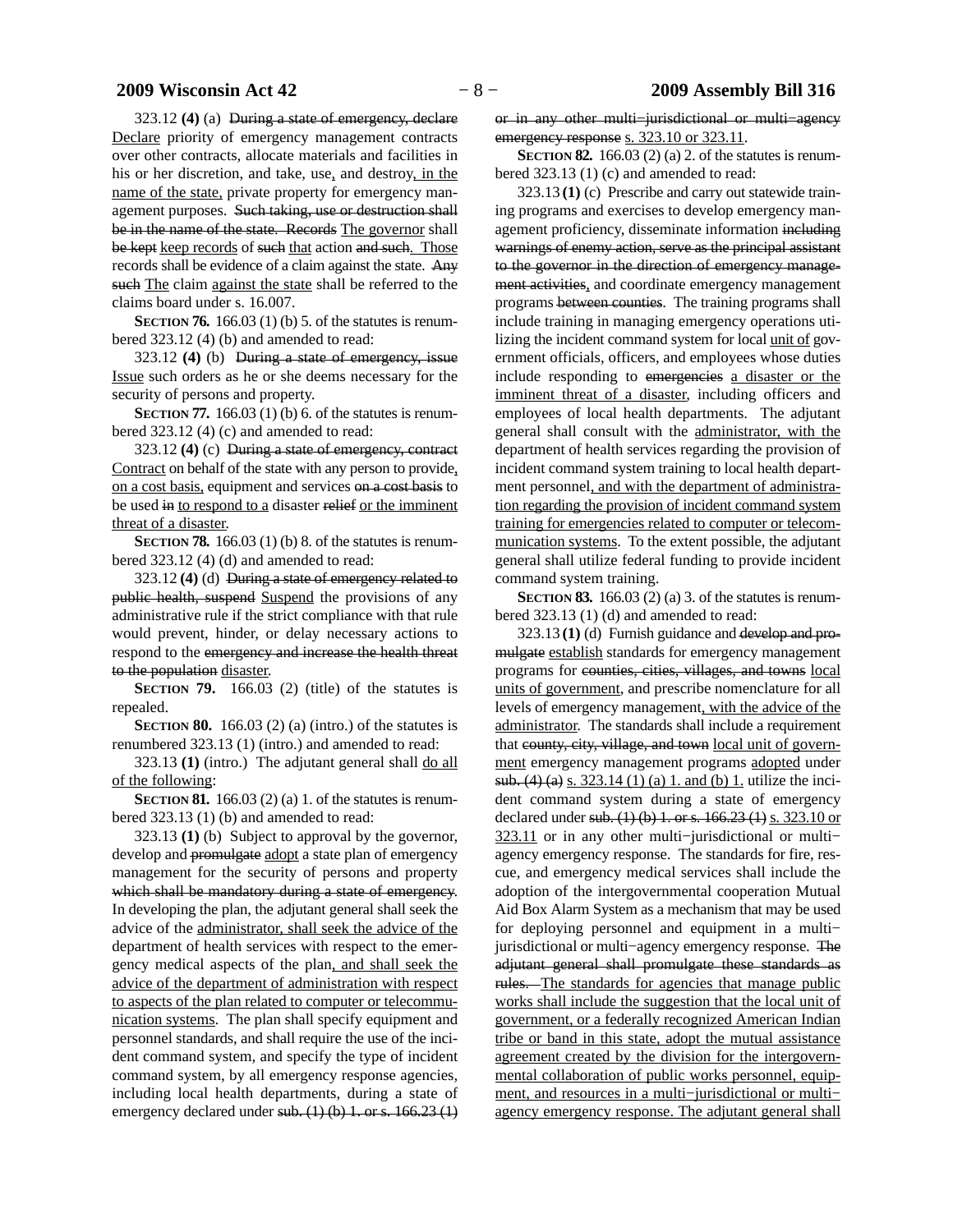consult with representatives of public works professional associations and organizations regarding the content of that agreement.

**SECTION 84.** 166.03 (2) (a) 4. of the statutes is repealed.

**SECTION 85.** 166.03 (2) (a) 5. of the statutes is renumbered 323.13 (1) (e).

**SECTION 86.** 166.03 (2) (a) 6. of the statutes is renumbered 323.13 (1) (f), and 323.13 (1) (f) (intro.), as renumbered, is amended to read:

323.13 **(1)** (f) (intro.) No later than 90 days after a state of emergency relating to public health is declared and the department of health services is not designated under s.  $166.03(1)(b)$  1. 323.10 as the lead state agency to respond to that emergency and no later than 90 days after the termination of this state of emergency relating to public health, submit to the legislature under s. 13.172 (2) and to the governor a report on all of the following:

**SECTION 87.** 166.03 (2) (b) (intro.) of the statutes is renumbered 323.13 (2) (intro.) and amended to read:

323.13 **(2)** ONGOING POWERS. (intro.) The adjutant general may do all of the following:

**SECTION 88.** 166.03 (2) (b) 1. of the statutes is renumbered 323.13 (2) (a) and amended to read:

323.13 **(2)** (a) Divide the state into emergency management areas regions composed of whole counties by general or special written orders, subject to approval by the governor, and modify the boundaries thereof of those regions as changed conditions warrant. Such areas shall be classified and designated in accordance with standards promulgated under the federal civil defense act of 1950, as amended.

**SECTION 89.** 166.03 (2) (b) 2. of the statutes is renumbered 323.13 (2) (b) and amended to read:

323.13 **(2)** (b) Appoint a head director of emergency management for each area established in accordance with subd. 1. region under par. (a) under the classified service on either a part−time or full−time basis, or may request ask the governor to designate any state officer or employee as acting area head regional director on a part− time basis.

**SECTION 90.** 166.03 (2) (b) 3. of the statutes is renumbered 323.13 (2) (c).

**SECTION 91.** 166.03 (2) (b) 4. of the statutes is renumbered 323.13 (2) (d).

**SECTION 92.** 166.03 (2) (b) 5. of the statutes is renumbered 323.13 (2) (e) and amended to read:

323.13 **(2)** (e) Organize and train state mobile support units to aid any area region during a state of emergency. Such The units may participate in training programs and exercises both within and or outside the state.

**SECTION 93.** 166.03 (2) (b) 6. of the statutes is renumbered 323.13 (2) (f) and amended to read:

323.13 **(2)** (f) Request the department of health services to inspect or provide for the inspection of shipments of radioactive waste, obtain and analyze data concerning

the radiation level of shipments of radioactive waste and issue reports concerning these shipments and radiation levels. The adjutant general may assess and collect and receive contributions for any costs incurred under this subdivision paragraph from any person who produced the radioactive waste which is the subject of the activity for which the costs are incurred. In this subdivision paragraph, "radioactive waste" has the meaning given in s. 293.25 (1) (b).

**SECTION 94.** 166.03 (2) (b) 7. of the statutes is renumbered 323.13 (2) (g).

**SECTION 95.** 166.03 (2) (b) 8. of the statutes is renumbered 323.30 and amended to read:

**323.30 Federal disaster assistance.** Make The adjutant general shall make payments from the appropriation under s. 20.465 (3) (e) to pay this state's share of grants to individuals and to provide a share of any required state share of contributions to local governments, as defined in [42 USC 5122](https://docs.legis.wisconsin.gov/document/usc/42%20USC%205122) (6), for major disaster recovery assistance. Payment of this state's share of any contribution to a local government under this subdivision section is contingent upon copayment of that share by the local government, but not to exceed 12.5% of the total eligible cost of assistance. No payment may be made under this subdivision section without the prior approval of the secretary of administration.

**SECTION 96.** 166.03 (2) (b) 9. of the statutes is renumbered 323.31 and amended to read:

**323.31 State disaster assistance.** From the appropriations under s.  $20.465(3)$  (b) and (s), the adjutant general shall make payments to local governmental units, as defined in s. 19.42 (7u), and to federally recognized American Indian tribes and bands in this state for the damages and costs incurred as the result of a major catastrophe disaster if federal disaster assistance is not available for that catastrophe disaster because the governor's request that the president declare the catastrophe disaster a major disaster under [42 USC 5170](https://docs.legis.wisconsin.gov/document/usc/42%20USC%205170) has been denied or because the disaster, as determined by the department of military affairs, does not meet the statewide or countywide per capita impact indicator under the public assistance program that is issued by the federal emergency management agency. To be eligible for a payment under this subdivision section, the local governmental unit or tribe or band shall pay 30 percent of the amount of the damages and costs resulting from the natural disaster. The department of military affairs shall promulgate rules establishing the application process and the criteria for determining eligibility for payments under this subdivision section.

**SECTION 97.** 166.03 (3) of the statutes is repealed.

**SECTION 98.** 166.03 (4) (title) of the statutes is renumbered 323.14 (title) and amended to read:

**323.14** (title) **Powers and Local government; duties of counties and municipalities and powers.**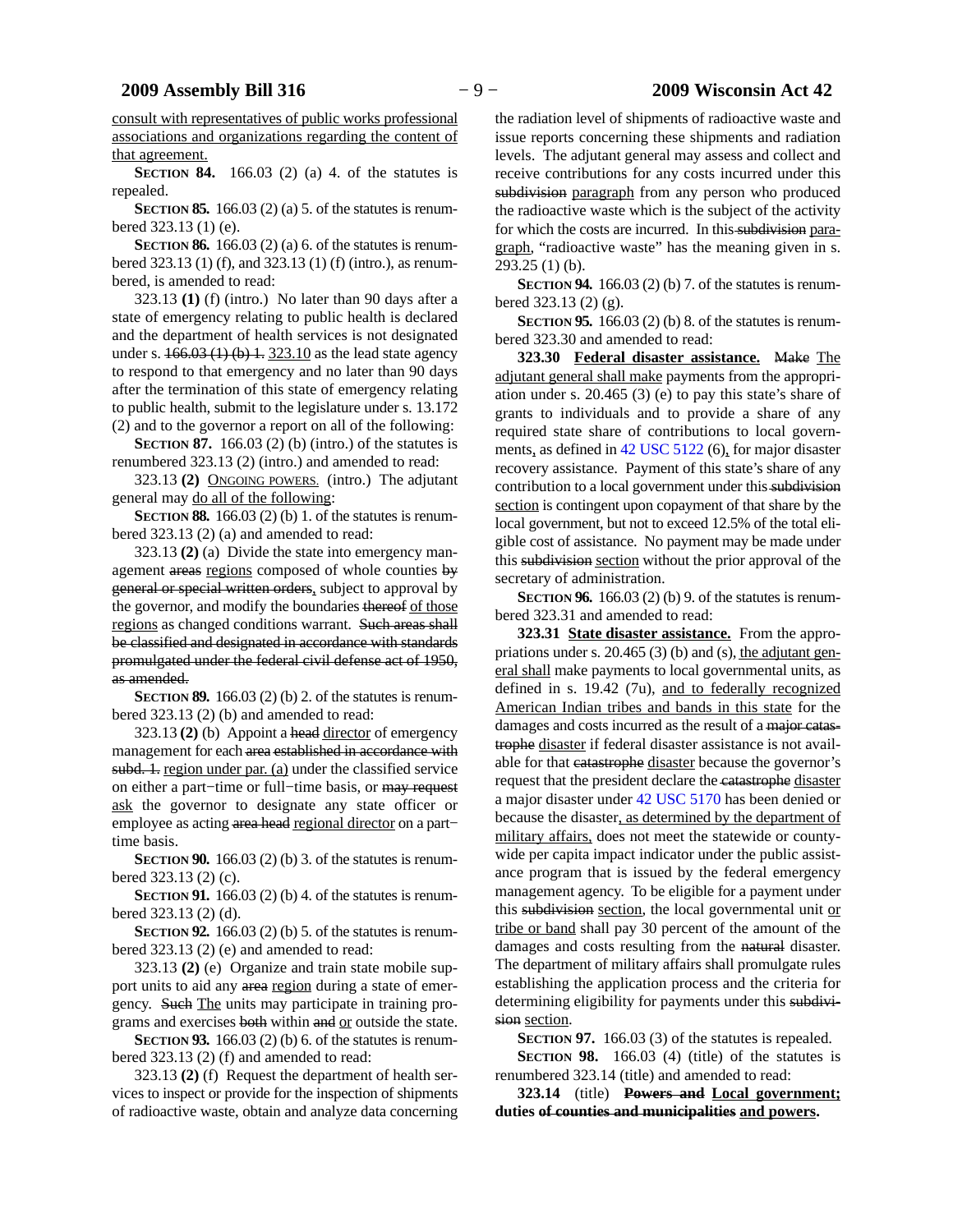**SECTION 99.** 166.03 (4) (a) of the statutes is renumbered 323.14 (1) (b) 1. and amended to read:

323.14 **(1)** (b) 1. The governing body of each county, city, village, or town and municipality shall develop and adopt an effective program of emergency management consistent plan and program that is compatible with the state plan of emergency management and, except at the county level in counties having a county executive, adopted under s. 323.13 (1) (b).

2. The governing body of each city, village, or town shall appoint designate a head of emergency management services. Each such may appropriate funds and levy taxes for this program.

**SECTION 100.** 166.03 (4) (b) of the statutes is renumbered 323.14 (1) (a) 2. and amended to read:

323.14 **(1)** (a) 2. Each county board shall designate a head of emergency management. In counties having a county executive under s. 59.17, the county board shall designate the county executive or confirm his or her appointee as county head of emergency management services. Notwithstanding sub. (2) (b), an individual may not simultaneously serve as the head of emergency management for 2 or more counties.

**SECTION 101.** 166.03 (4) (c) of the statutes is renumbered  $323.14$  (1) (a) 3. and amended to read:

323.14 **(1)** (a) 3. Each county board shall designate a committee of the board as a county emergency management committee whose. The chairperson of the county board shall be a member of the committee designated by designate the chairperson of the county board. The committee, in. In counties having a county executive under s. 59.17, the committee shall retain policy−making and rule−making powers in the establishment and development of county emergency management plans and programs.

**SECTION 102.** 166.03 (4) (d) of the statutes is renumbered 323.14 (3) (b) and amended to read:

323.14 **(3)** (b) During the continuance of a state of emergency proclaimed declared by the governor the county board of each county, a local unit of government situated within the area to which the governor's proclamation executive order applies may employ the county emergency management organization and the personnel, facilities, and other resources of the organization consistent with the plan adopted under sub. (1) (a) 1. or (b)  $1$ . to cope with the problems of the emergency, and the governing body of each municipality and town situated within the area shall have similar authority with respect to municipal emergency management organizations, facilities and resources that resulted in the governor declaring the emergency. Nothing in this chapter prohibits counties and municipalities local units of government from employing their emergency management organizations personnel, facilities, and resources consistent with the plan adopted under sub.  $(1)$   $(a)$  1. or  $(b)$  1. to cope with the problems of local public emergencies disasters except

where restrictions are imposed by federal regulations on property donated by the federal government.

**SECTION 103.** 166.03 (5) (title) of the statutes is repealed.

**SECTION 104.** 166.03 (5) (a) of the statutes is renumbered 323.15 (1) (a) and amended to read:

323.15 **(1)** (a) The head of emergency management services in for each county, town and municipality local unit of government shall for his or her respective county, town or municipality, develop and promulgate emergency management plans consistent with state plans, direct the emergency management program implement the plan adopted under s.  $323.14$  (1) (a) 1. or (b) 1. whichever is applicable, and perform such other duties related to emergency management as are required by the governing body and the emergency management committee of the governing body when applicable. The emergency management plans shall require the use of the incident command system by all emergency response agencies, including local health departments, during a state of emergency declared under sub.  $(1)$  (b) 1. or s. 166.23 (1) or in any other multi−jurisdictional or multi− agency emergency response s. 323.10 or 323.11.

**SECTION 105.** 166.03 (5) (b) of the statutes is renumbered 323.15 (1) (b) and amended to read:

323.15 **(1)** (b) The head of emergency management services in for each county shall coordinate and assist in developing city, village, and town and municipal emergency management plans within the county, integrate such the plans with the county plan, advise the department of military affairs of all emergency management planning in the county and submit to the adjutant general such the reports as that he or she requires, direct and coordinate emergency management activities throughout the county during a state of emergency, and direct countywide emergency management training programs and exercises.

**SECTION 106.** 166.03 (5) (c) of the statutes is renumbered 323.15 (1) (c) (intro.) and amended to read:

323.15 **(1)** (c) (intro.) The head of emergency management services in each city, village and town and municipality shall direct do all of the following:

1. Direct local emergency management training programs and exercises, direct.

2. Direct participation in emergency management programs and exercises that are ordered by the adjutant general and or the county head of emergency management services, and advise.

3. Advise the county head of emergency management services on local emergency management programs and submit to him or her such.

4. Submit to the county head of emergency management any reports as he or she requires.

**SECTION 107.** 166.03 (5) (d) of the statutes is renumbered 323.15 (4) and amended to read: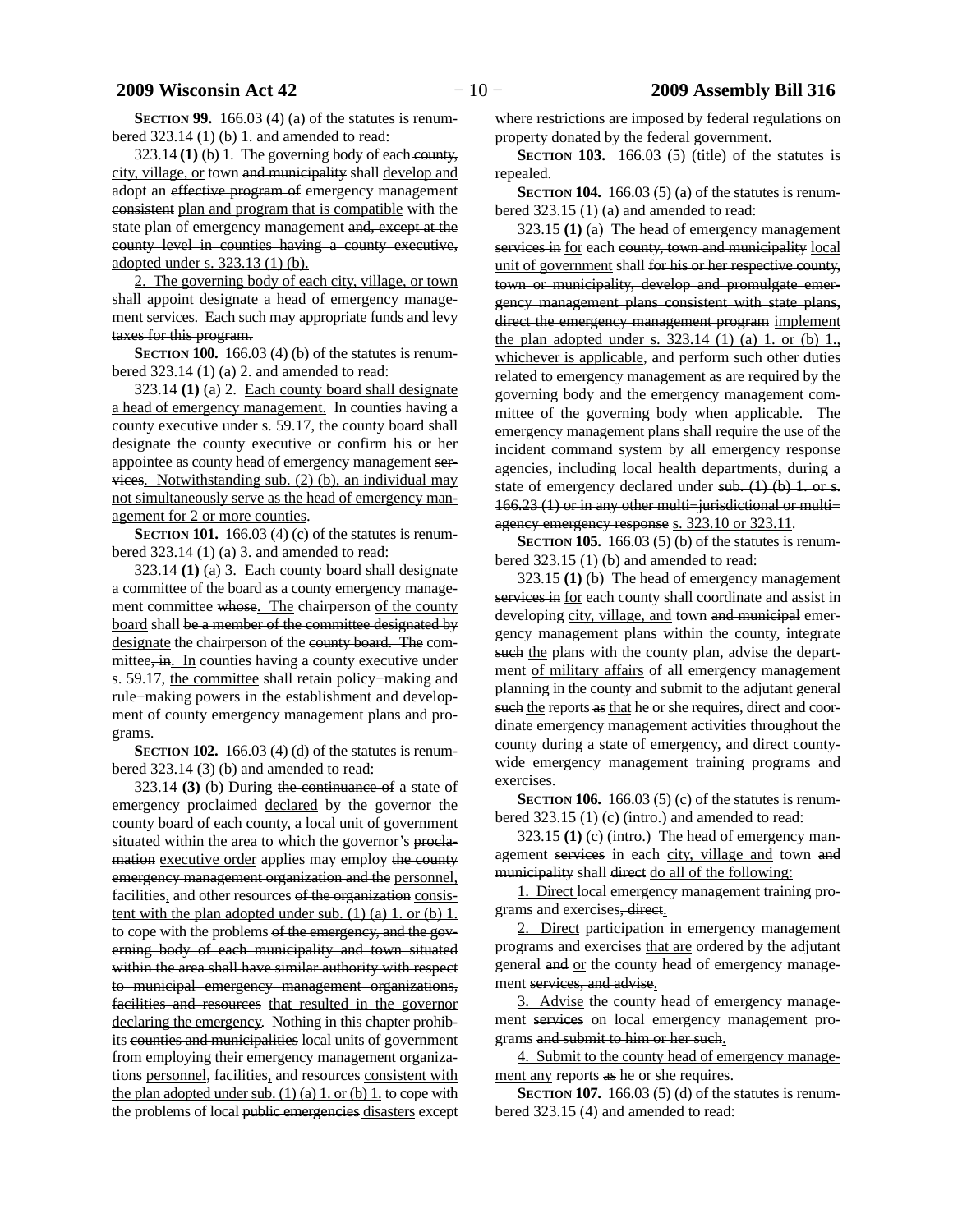323.15 **(4)** POWERS DURING AN EMERGENCY. During the continuance of a state of emergency proclaimed declared by the governor, the head of emergency management services in for each county, town and municipality local unit of government, on behalf of his or her respective county, town or municipality local unit of government, may contract with any person to provide equipment and services on a cost basis to be used in disaster relief to respond to a disaster, or the imminent threat of a disaster.

**SECTION 108.** 166.03 (5a) of the statutes is renumbered 323.01 (2) and amended to read:

323.01 **(2)** ROLE OF STATE AGENCY IN EMERGENCY. Unless otherwise specified by law, the role of any state agency, including the department of military affairs and its division of emergency government the division, in an emergency declared under this chapter, is to assist local units of government and local law enforcement agencies in responding to the emergency a disaster or the imminent threat of a disaster.

**SECTION 109.** 166.03 (6) of the statutes is renumbered 323.20 and amended to read:

**323.20 Emergency use of vehicles.** In responding to an official request for help during any declared state of emergency, any person may operate a boat or any motor vehicle without regard for motor vehicle registration laws and without being subject to arrest under s. 341.04, including a snowmobile or all−terrain vehicle, that is not registered in this state.

**SECTION 110.** 166.03 (7) (title) of the statutes is repealed.

**SECTION 111.** 166.03 (7) (a) of the statutes is renumbered 323.14 (2) (b) and amended to read:

323.14 **(2)** (b) Counties, towns and municipalities Local units of government may cooperate under s. 66.0301 to furnish services, combine offices, and finance emergency management services programs.

**SECTION 112.** 166.03 (7) (b) of the statutes is renumbered 323.14 (2) (c) and amended to read:

323.14 **(2)** (c) Counties, towns and municipalities Local units of government may contract for emergency management services with political subdivisions, emergency management units and civil defense units agencies, and federally recognized American Indian tribes and bands of this state, and, upon prior approval of the adjutant general, with such entities in bordering states. A copy of each such agreement shall be filed with the adjutant general within 10 days after execution thereof of that agreement.

**SECTION 113.** 166.03 (7) (c) of the statutes is repealed.

**SECTION 114.** 166.03 (8) (title) of the statutes is renumbered 323.25 (title) and amended to read:

**323.25** (title) **Personnel restrictions.**

**SECTION 115.** 166.03 (8) (a) to (c) of the statutes are renumbered 323.25 (1) to (3) and amended to read:

323.25 **(1)** No personnel, while performing emergency management organization established functions consistent with a plan adopted under this section s. 323.13 (1) (b) or 323.14 (1) (a) 1. or (b) 1., shall participate in any form of political activity or be employed directly or indirectly for any political activity.

**(2)** No personnel, while performing emergency management organization established functions consistent with a plan adopted under this section s. 323.13 (1) (b) or  $323.14$  (1) (a) 1. or (b) 1., shall be employed to interfere with the orderly process of a labor dispute.

**(3)** No person shall may be employed or associated in any capacity in any state or local unit of government emergency management organization under this section program under s. 323.13 (1) (b) or 323.14 (1) (a) 1. or (b) 1. who advocates a change by force or violence in the constitutional form of government of the United States or this state or who has been convicted of or is under indictment or information charging any subversive act against the United States.

**SECTION 115m.** 166.03 (8) (d) to (g) of the statutes are repealed.

**SECTION 116.** 166.03 (9) of the statutes is renumbered 323.43 and amended to read:

**323.43 Bearing of losses.** Any Subject to s. 323.42, any loss arising from the damage to or destruction of government−owned equipment utilized in any authorized emergency management activity shall be borne by the owner thereof of the equipment.

**SECTION 117.** 166.03 (10) of the statutes is renumbered 323.45 and amended to read:

**323.45 Exemption from liability Providers of equipment and other items. (1)** No Except as provided in subs. (2) and (4), no person who provides equipment, materials, facilities, labor, or services is liable for the death of or injury to any person or damage to any property caused by his or her actions if the person did so under all of the following conditions:

(a) Under the direction of the governor, the adjutant general, the governing body, chief or acting chief executive officer, or head of emergency management services of any county, town, municipality, local unit of government or federally recognized American Indian tribe or band in this state, the department of health services if that department is designated by the governor under s.  $166.03$  $(1)$  (b) 1. 323.10, or the local health department acting under s. 251.05 (3) (e).

(b) In response to enemy action, a natural or man− made disaster, or a federally declared state of emergency or during a state of emergency declared by the governor.

**(2)** This subsection section does not apply if the person's act or omission involved reckless, wanton, or intentional misconduct.

**(3)** This subsection section does not affect the right of any person to receive benefits to which he or she otherwise would be entitled under the worker's compensation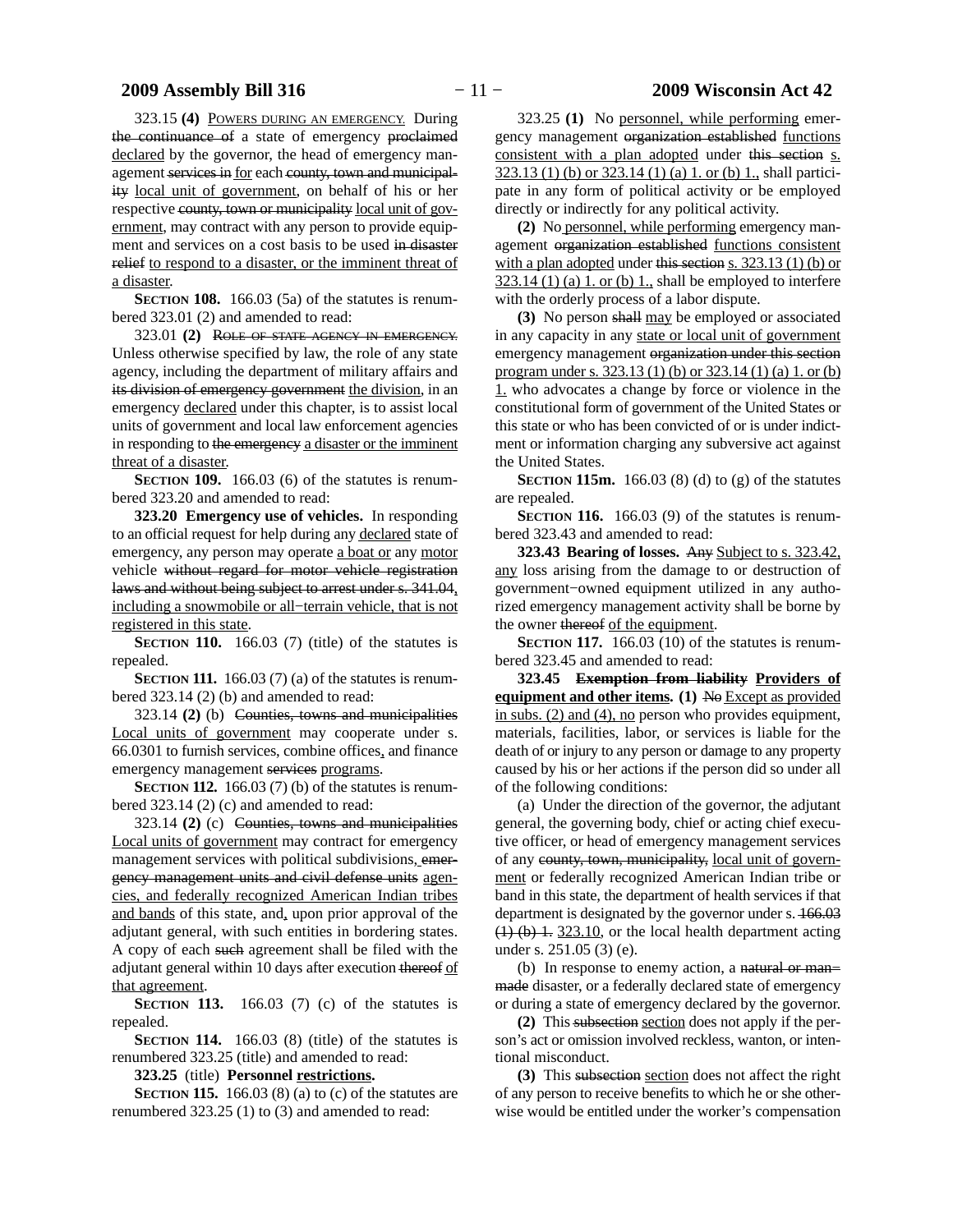law or under any pension law, nor does it affect entitlement to any other benefits or compensation authorized by state or federal law.

**SECTION 118.** 166.03 (11) of the statutes is renumbered 323.16 and amended to read:

**323.16 Powers of peace law enforcement officers.** During any state of emergency proclaimed declared by the governor or during any training program or exercises authorized by the adjutant general, any peace officer or traffic law enforcement officer of the state, or of a county, city, village or town, when legally engaged in traffic control, escort duty, or protective service, may carry out such the functions at any point within anywhere in the state but shall be subject to the direction of the adjutant general through the sheriff of the county in which an assigned function is performed.

**SECTION 119.** 166.03 (12) of the statutes is renumbered 323.01 (3) and amended to read:

323.01 **(3)** RED CROSS NOT AFFECTED. Nothing contained in this section shall This chapter may not limit or in any way affect the responsibility of the American National Red Cross as authorized by the congress of the United States.

**SECTION** 120. 166.03 (13) of the statutes is renumbered 323.13 (1) (dm) and amended to read:

323.13 **(1)** (dm) *Authority to withhold grants.* If the adjutant general finds that any political subdivision of the state a local unit of government has not complied with the requirement of this section that it establish and maintain an operating developed, adopted, and implemented an emergency management organization, he or she may plan as required under s. 323.14 (1), refuse to approve grants of funds or items of equipment awarded under this chapter to such political subdivision the local unit of government until it complies the local unit of government does so. If such political subdivision the local unit of government fails to use the funds or items of equipment granted to it through the adjutant general in accordance with the agreement under which the grant was made, the adjutant general may refuse to make any additional grants to such political subdivision the local unit of government until it has complied with the conditions of the prior grant, and he or she may start recovery proceedings on the funds and items of equipment which that have not been used in accordance with the conditions of the grant.

**SECTION 121.** 166.03 (14) of the statutes is renumbered 323.28 and amended to read:

**323.28 Penalties.** Whoever intentionally fails to comply with the directives of an order issued by an agent of the state or of a local unit of government who is engaged in emergency management authorities promulgated activities under this section during a state of emergency or during any chapter, including training program or exercises may be fined, is subject to a forfeiture of not more than \$200 or imprisoned not more than 90 days or both.

**SECTION 122.** 166.04 of the statutes is renumbered 323.12 (2) (c) and amended to read:

323.12 **(2)** (c) *State traffic patrol and conservation warden duties during civil disorder.* Without proclaiming a state of emergency, If the governor may, in writing filed with the secretary of state, determine determines that there exists a condition of civil disorder or a threat to the safety of persons on state property or damage or destruction to state property. Upon such filing exists, he or she may, without declaring an emergency, call out the state traffic patrol or the conservation warden force service or members thereof of that patrol or service for use in connection with such the threat to such life or property. For the duration of such threat, as determined by the governor, such officers shall have the powers of a peace officer as set forth in s. 59.28, except that such officers shall not be used in or take part in any dispute or controversy between employer or employee concerning wages, hours, labor or working conditions.

**SECTION 123.** 166.05 (title) of the statutes is renumbered 323.51 (title).

**SECTION** 124. 166.05 (1) of the statutes is renumbered 323.51 (1) and amended to read:

323.51 **(1)** DESIGNATION AND USE OF A TEMPORARY LOCATION BY THE GOVERNOR. Whenever, during a state of emergency as the result of a disaster or the imminent threat of a disaster, it becomes imprudent, inexpedient or impossible to conduct the affairs of state government at the state capital, the governor shall, as often as the exigencies of the situation require, by proclamation designate an emergency a temporary location for the seat of government at such a place within or without in or outside this state as he or she deems advisable, and. The governor shall take such any action and issue such any orders as are necessary for an orderly transition of the affairs of state government to such emergency the temporary location. If practicable, the emergency temporary location so designated by the governor designates shall conform to that provided for in the current emergency management plan authorized by s. 166.03. Such emergency under subch. II. The temporary location shall remain as the seat of government until the governor establishes a new location under this section, or until the emergency is ended under s. 166.03 and the seat of government is returned to its normal location.

**SECTION 125.** 166.05 (2) of the statutes is renumbered 323.51 (2) and amended to read:

323.51 **(2)** EXERCISE OF GOVERNMENTAL AUTHORITY. While the seat of government remains at such a temporary location all official acts required by law to be performed at the seat of government by any officer, independent agency, department, or authority of this state, including the convening and meeting of the legislature in regular or special session under sub. (1), shall be as valid and binding when performed at such emergency the temporary location as if performed at the normal location.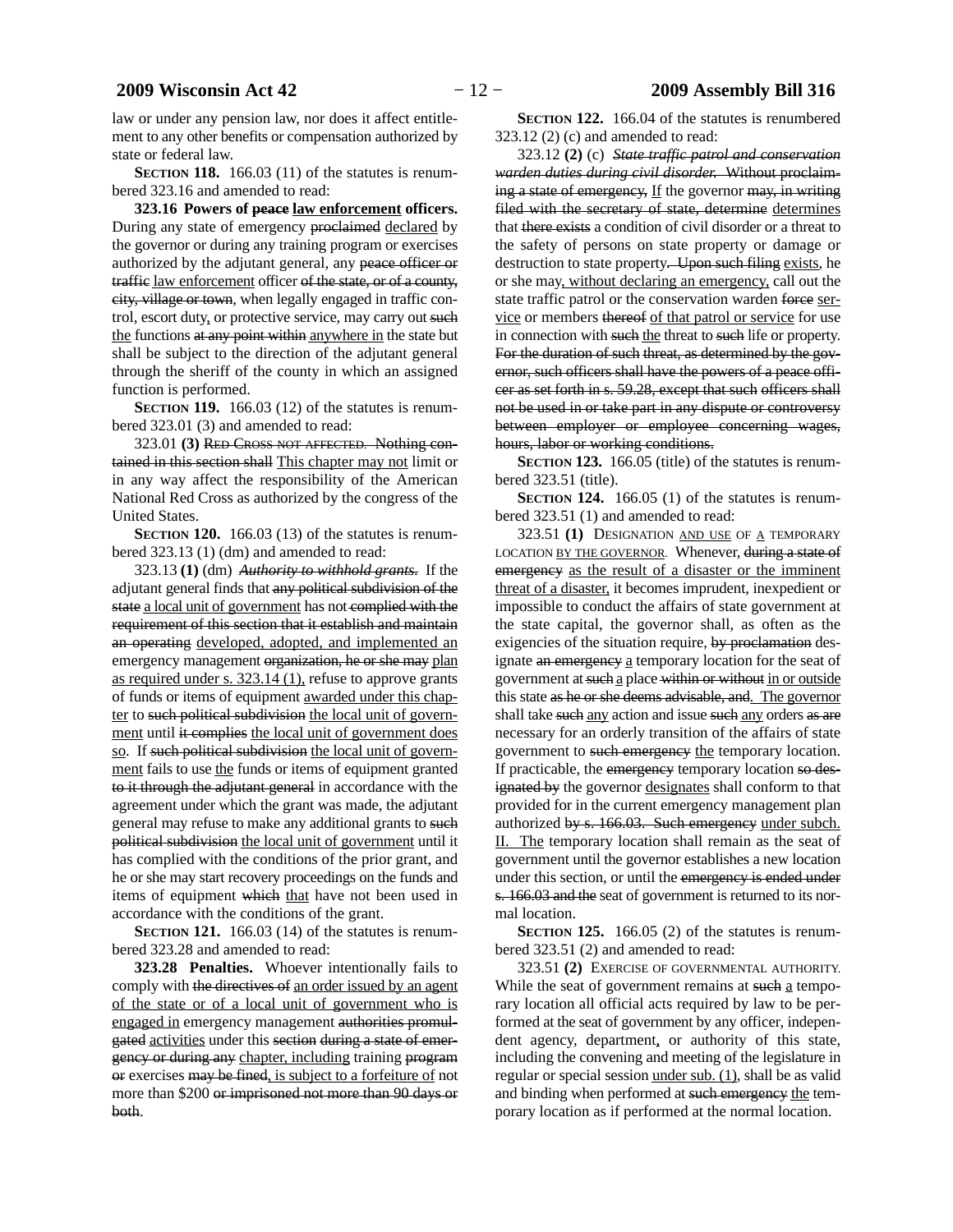**SECTION 126.** 166.06 (title) of the statutes is renumbered 323.52 (title) and amended to read:

**323.52** (title) **Emergency temporary Temporary locations of government for counties, towns and municipalities local units of government.**

**SECTION 127.** 166.06 (1) of the statutes is renumbered 323.52 (1) and amended to read:

323.52 **(1)** DESIGNATION OF EMERGENCY TEMPORARY LOCATIONS. Whenever during a state of emergency it becomes imprudent, inexpedient, or impossible to conduct the affairs of local government at the regular or usual place or places thereof, the governing body of each county, town and municipality of this state local unit of government may meet at any place within or without the territorial limits of such political subdivision the local unit of government on the call of the presiding officer or his or her successor, and shall proceed to establish and designate by ordinance, resolution, or other manner, alternate or substitute sites or places as the emergency temporary locations of government where all, or any part, of the public business may be transacted and conducted during the emergency situation. Such alternate or substitute site or places may be within or without the territorial limits of such county, town or municipality the local unit of government and may be within or without those of the state. If practicable, they shall be the sites or places designated as the emergency temporary locations of government in the current emergency management plan.

**SECTION 128.** 166.06 (2) of the statutes is renumbered 323.52 (2) and amended to read:

323.52 **(2)** EXERCISE OF GOVERNMENTAL AUTHORITY. While the public business is being conducted at an emergency a temporary location, the governing body and other officers of a county, town or municipality of this state local unit of government shall have, possess and exercise, at such location, all of the executive, legislative, administrative, and judicial powers and functions conferred upon such the body and officers under state law. Such Those powers and functions, except judicial, may be exercised in the light of the exigencies of the emergency situation without regard to or compliance with time−consuming procedures and formalities prescribed by law and pertaining thereto. All acts of such the body and officers shall be as valid and binding as if performed within the territorial limits of their county, town or municipality local unit of government.

**SECTION 129.** 166.06 (3) of the statutes is repealed.

**SECTION 130.** 166.07 (title) of the statutes is renumbered 323.54 (title) and amended to read:

**323.54** (title) **Succession to office; local offices officers.**

**SECTION 131.** 166.07 of the statutes is renumbered 323.54 (1) and amended to read:

323.54 **(1)** The governing body of any county, town or municipality political subdivision may enact such ordinances and resolutions as are necessary to provide for the continuity of government in the event of and throughout the duration of a state of emergency resulting from enemy action. Such ordinances and resolutions shall to provide a method by which temporary emergency interim appointments to public office are made, except as limited by express constitutional provisions and during periods of emergency to fill vacancies in offices that result from enemy action. The ordinances or resolutions shall define the scope of the powers and duties which that interim appointees may be exercised exercise, and shall provide for termination of the appointment so made. This section shall control notwithstanding any statutory provision to the contrary or in conflict herewith interim appointments.

**SECTION 132.** 166.08 (title) of the statutes is renumbered 323.53 (title) and amended to read:

**323.53** (title) **Succession to office; state officers.**

**SECTION 133.** 166.08 (1) of the statutes is repealed. **SECTION 134.** 166.08 (2) (intro.) of the statutes is renumbered 323.50 (intro.) and amended to read:

**323.50 Definitions.** (intro.) As used in In this section unless the context clearly requires otherwise subchapter:

**SECTION 135.** 166.08 (2) (a) of the statutes is repealed.

**SECTION 136.** 166.08 (2) (b) of the statutes is renumbered 323.50 (1) and amended to read:

323.50 **(1)** "Emergency interim "Interim successor" means a person designated under this section subchapter, if the officer is unavailable as the result of enemy action, to exercise the powers and discharge the duties of an office until a successor is appointed or elected and qualified as provided by law or until the lawful incumbent is able to resume the exercise of the powers and discharge the duties of the office.

**SECTION 137.** 166.08 (2) (c) of the statutes is renumbered 323.50 (2) and amended to read:

323.50 **(2)** "Office" includes all state and local offices, the powers and duties of which are defined by law, except the office of governor, and except those in the legislature and the judiciary. An "officer" is

**(3)** "Officer" means a person who holds an office.

**SECTION 138.** 166.08 (2) (d) of the statutes is renumbered 323.50 (4) and amended to read:

323.50 **(4)** "Political subdivision" includes counties, towns, municipalities local units of government, special districts, authorities, and other public corporations and entities whether organized and existing under charter or general law.

**SECTION 139.** 166.08 (2) (e) of the statutes is renumbered 323.50 (5) and amended to read:

323.50 **(5)** "Unavailable" means that during a state of emergency resulting from enemy action, either a vacancy in office exists and there is no deputy authorized to exercise all of the powers and discharge the duties of the office, or that the lawful incumbent of the office and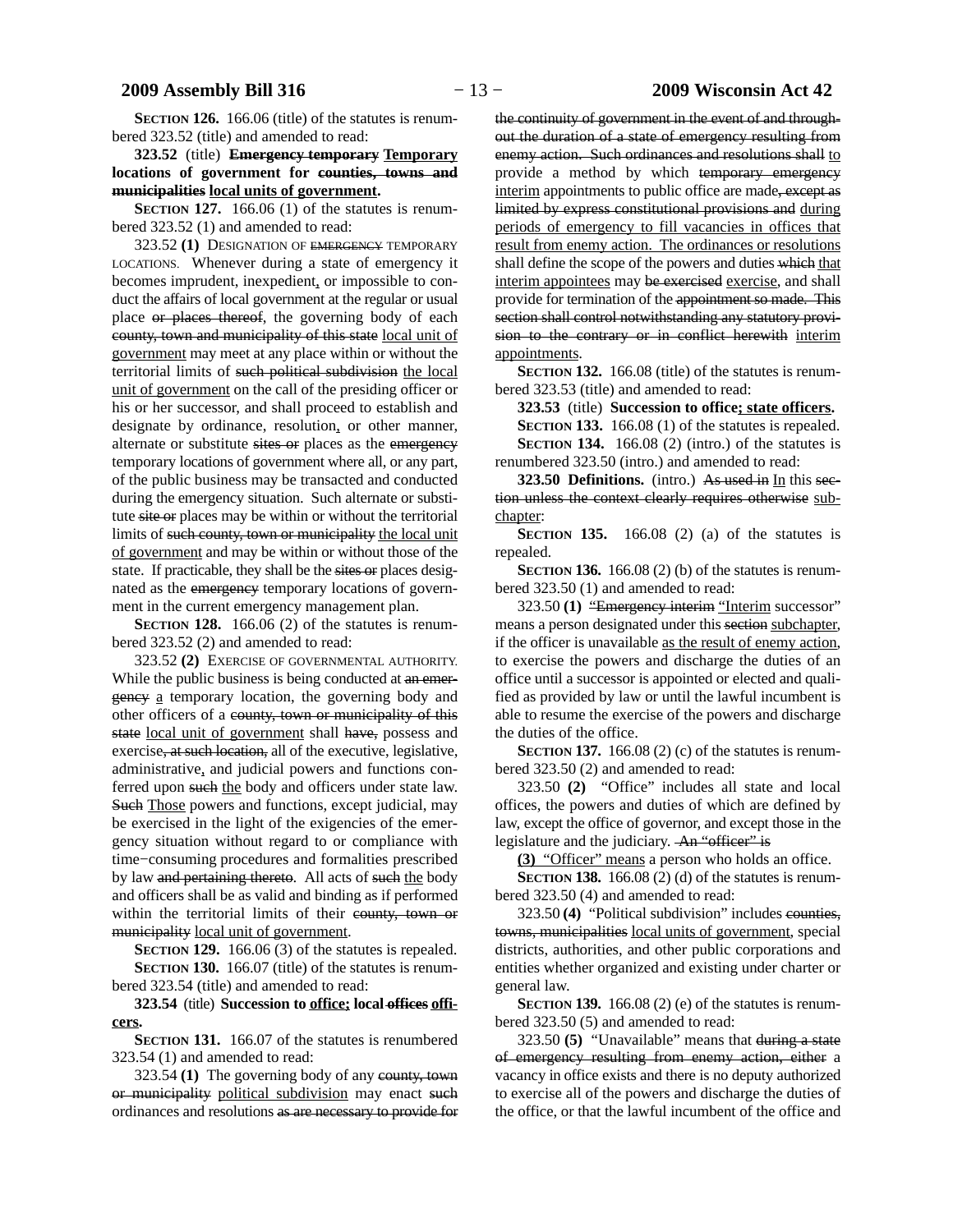his or her duly authorized deputy are absent or unable to exercise the powers and discharge the duties of the office.

**SECTION 140.** 166.08 (3) of the statutes is renumbered 323.53 (1) and amended to read:

323.53 **(1)** EMERGENCY INTERIM SUCCESSORS TO OFFICE OF GOVERNOR. If, during a state of emergency resulting from enemy action, the governor is unavailable, and if the lieutenant governor and the secretary of state are unavailable, the attorney general, state treasurer, speaker of the assembly, and the president of the senate shall in the order named if the preceding named officers are unavailable, exercise the powers and discharge the duties of the office of governor until a new governor is elected and qualified, or until a preceding named officer becomes available; but no emergency interim successor to the aforementioned those offices may serve as governor.

**SECTION 141.** 166.08 (4) of the statutes is renumbered 323.53 (2), and 323.53 (2) (title), (a) and (b) (intro.) and 3., as renumbered, are amended to read:

323.53 **(2)** (title) EMERGENCY INTERIM INTERIM SUC-CESSORS FOR OTHER STATE OFFICERS. (a) All state officers, subject to such regulations as that the governor, or other official authorized under the constitution or this section to exercise the powers and discharge the duties of the office of governor, may issue, shall, in addition to any deputy authorized to exercise all of the powers and discharge the duties of the office, designate by title emergency interim successors and specify their order of succession. The officer shall review and revise, as necessary, designations made pursuant to under this section to ensure their current status. The officer shall designate a sufficient number of emergency interim successors so that there will be not less fewer than 3 nor more than 7 deputies or emergency interim successors or any combination of deputies or emergency interim successors, at any time.

(b) (intro.) If, during a state of emergency resulting from enemy action, any state officer is unavailable following an attack, and if his or her deputy, if any, is also unavailable, the powers of his or her office shall be exercised and the duties of his or her office shall be discharged by his or her designated emergency interim successors in the order specified. The emergency interim successor shall exercise the powers and discharge the duties of the office only until any of the following occurs:

3. An officer, the officer's deputy or a preceding named emergency interim successor becomes available to exercise, or resume the exercise of, the powers and discharge the duties of the office.

**SECTION 142.** 166.08 (5) of the statutes is repealed.

**SECTION 143.** 166.08 (6) (title) of the statutes is repealed.

**SECTION 144.** 166.08 (6) of the statutes is renumbered 323.54 (2) and amended to read:

323.54 **(2)** This section applies to officers of all political subdivisions not included in sub. (5). Such officers, Each officer of a political subdivision for whom an interim successor is not determined by ordinance or resolution adopted under sub. (1) shall, subject to such regulations as the executive head of the political subdivision issues, shall designate by title, if feasible, or by named person, emergency interim successors and specify their order of succession. The officer shall review and revise, as necessary, designations made pursuant to this section to ensure their current status. The officer shall designate a sufficient number of persons so that there will be not less <u>fewer</u> than 3 nor more than 7 deputies or emergency interim successors or any combination thereof at any time. If any officer of any political subdivision or his or her deputy provided for pursuant to law is unavailable, the powers of the office shall be exercised and duties shall be discharged by his or her designated emergency interim successors in the order specified. The emergency interim successor shall exercise the powers and discharge the duties of the office to which designated until such time as a the vacancy which may exist that exists is filled in accordance with the constitution or statutes or until the officer or his or her deputy or a preceding emergency interim successor again becomes available to exercise the powers and discharge the duties of his or her office.

**SECTION 145.** 166.08 (7) of the statutes is renumbered 323.55 (1) and amended to read:

323.55 **(1)** STATUS AND QUALIFICATIONS OF DESIGNEES. No person shall may be designated or serve as an emergency interim successor under this subchapter unless he or she is eligible under the constitution and statutes to hold the office to which powers and duties he or she is designated to succeed, but no constitutional or statutory provision prohibiting local or state officials from holding another office shall be applicable to an emergency interim successor.

**SECTION 146.** 166.08 (8) of the statutes is renumbered 323.55 (2) and amended to read:

323.55 **(2)** FORMALITIES OF TAKING OFFICE. Emergency interim Interim successors shall take such oath as may be any oath required for them to exercise the powers and discharge the duties of the office to which they may succeed. No person, as a prerequisite to the exercise of the powers or discharge of the duties of an office to which he or she succeeds, shall be required to comply with any other provision of law relative to taking office.

**SECTION 147.** 166.08 (9) of the statutes is renumbered 323.55 (3) and amended to read:

323.55 **(3)** PERIOD IN DURING WHICH AUTHORITY MAY BE EXERCISED. Officials authorized to act as governor pursuant to this section and emergency interim successors are empowered to exercise the powers and discharge the duties of an office as herein authorized An interim successor to an office may discharge the duties of the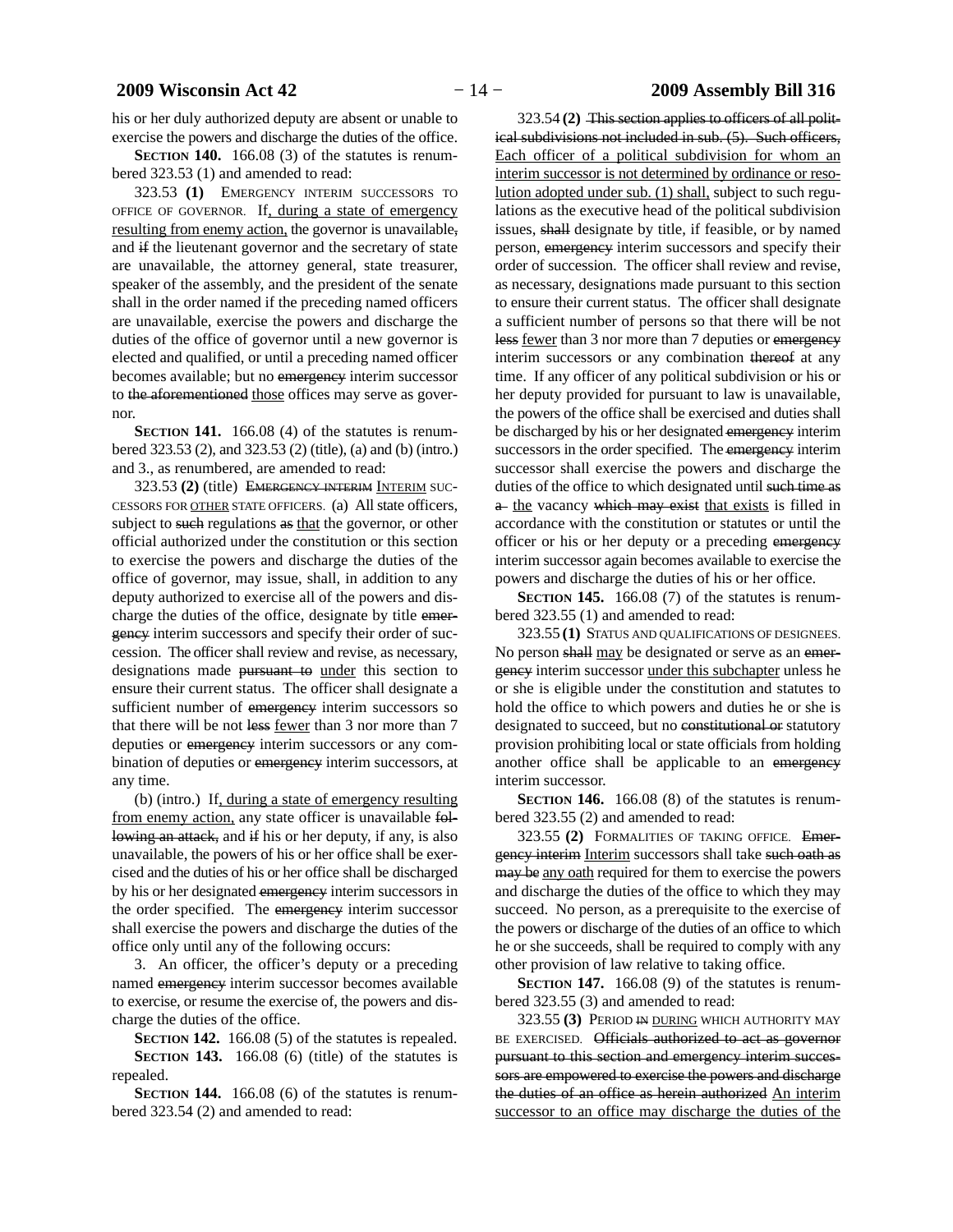office only during the continuance of an emergency resulting from enemy action in the form of an attack. The legislature, by joint resolution, may at any time terminate the authority of said emergency an interim successors successor to exercise the powers and discharge the duties of office as herein provided in this subchapter.

**SECTION 148.** 166.08 (10) of the statutes is renumbered 323.55 (4) and amended to read:

323.55 **(4)** REMOVAL OF DESIGNEES. Until such time as the persons designated as emergency interim successors are authorized to exercise the powers and discharge the duties of an office in accordance with this section, said subchapter, those persons shall serve in their designated capacities at the pleasure of the designating authority.

**SECTION 149.** 166.08 (11) of the statutes is renumbered 323.55 (5) and amended to read:

323.55 **(5)** DISPUTES. Any dispute concerning a question of fact arising under this section subchapter with respect to an office in the executive branch of the state government, except a dispute of fact relative to the office of governor, shall be adjudicated by the governor or other official authorized under the constitution or this section subchapter to exercise the powers and discharge the duties of the office of governor and his or her decision shall be final.

**SECTION 150.** 166.09 of the statutes is renumbered 323.44 and amended to read:

**323.44 Public shelters; immunity from civil liability. (1)** Any person owning or controlling real estate or other premises property who voluntarily and without compensation grants to the state or any of its political subdivisions a license or privilege, or otherwise permits the state or any of its political subdivisions to inspect, designate, and use the whole or any part thereof of the real property for the purpose of sheltering persons during an actual, impending, mock or practice attack shall, together with his or her successors in interest, if any, not be civilly liable a disaster, an imminent threat of a disaster, or a related training exercise is immune from civil liability for negligently causing the death of or injury to any person on or about-such real estate or premises under such license, privilege or permission or for loss or damage to the real property of such person while it is being used to shelter persons during a disaster, an imminent threat of a disaster, or a related training exercise, if the owner or controller has complied with sub. (2).

**(2)** Any person owning or controlling real estate or other premises property who gratuitously grants the use thereof of that real property for the purposes stated in sub. (1) shall make known to the licensee any hidden dangers or safety hazards which are known to the owner or occupant of said the real estate or premises which property that might possibly result in death or injury or loss of property to any person making use thereof of the property.

**SECTION 151.** 166.10 (intro.) of the statutes is repealed.

**SECTION 152.** 166.10 (1) to (5) of the statutes are renumbered 16.61 (3) (d) 1. to 5.

**SECTION 153.** 166.15 (title) of the statutes is renumbered 895.065 (title).

**SECTION 154.** 166.15 (1) (intro.), (a), (b), (c) and (d) of the statutes are renumbered 895.065 (1) (intro.), (a), (b), (c) and (d).

**SECTION 155.** 166.15 (1) (e) of the statutes is renumbered 895.065 (1) (e), and 895.065 (1) (e) 6., as renumbered, is amended to read:

895.065 **(1)** (e) 6. Expenses incurred by an emergency provider in preparing for and responding to a nuclear incident which that are not reimbursed under s. 166.03 (1) (b) 2. or 3. or (2) (b) 7. or 292.11 (7) or that are not paid by another state under a mutual aid agreement or by a gift or grant.

**SECTION 156.** 166.15 (1) (f) to (k), (2), (3), (4) and (5) of the statutes are renumbered 895.065 (1) (f) to  $(k)$ , (2), (3), (4) and (5).

**SECTION 157.** 166.20 (title) of the statutes is renumbered 323.60 (title).

**SECTION 158.** 166.20 (1) (intro.) of the statutes is renumbered 323.60 (1) (intro.) and amended to read:

323.60 **(1)** DEFINITIONS. (intro.) In ss. 166.20 to 166.215 this subchapter:

**SECTION 159.** 166.20 (1) (b) and (c) of the statutes are renumbered 323.60 (1) (b) and (c).

**SECTION 160.** 166.20 (1) (d) of the statutes is renumbered 323.60 (1) (d) and amended to read:

323.60 **(1)** (d) "Facility plan" means a plan for response to the release of hazardous substances from a specific facility, prepared as a component of a local emergency response plan under sub.  $(5)$  (a) 1. and under [42](https://docs.legis.wisconsin.gov/document/usc/42%20USC%2011003) [USC 11003.](https://docs.legis.wisconsin.gov/document/usc/42%20USC%2011003)

**SECTION 161.** 166.20 (1) (e) and (f) of the statutes are renumbered 323.60 (1) (e) and (f).

**SECTION 162.** 166.20 (1) (fm) of the statutes is repealed.

**SECTION 163.** 166.20 (1) (g) of the statutes is renumbered 323.60 (1) (g).

**SECTION 164.** 166.20 (1) (ge) of the statutes is renumbered 323.02 (11), and 323.02 (11) (d), as renumbered, is and amended to read:

323.02 **(11)** (d) Response operations must be conducted in confined, poorly ventilated areas and the absence of conditions under subds. 1. to 3. pars. (a) to (c) has not been established.

**SECTION 165.** 166.20 (1) (gi) of the statutes is renumbered 323.02 (12).

**SECTION 166.** 166.20 (1) (gk) of the statutes is renumbered 323.02 (13) and amended to read:

323.02 **(13)** "Local emergency response team" means a team that the local emergency planning committee identifies under s.  $166.21$   $323.61$   $(2m)$  (e).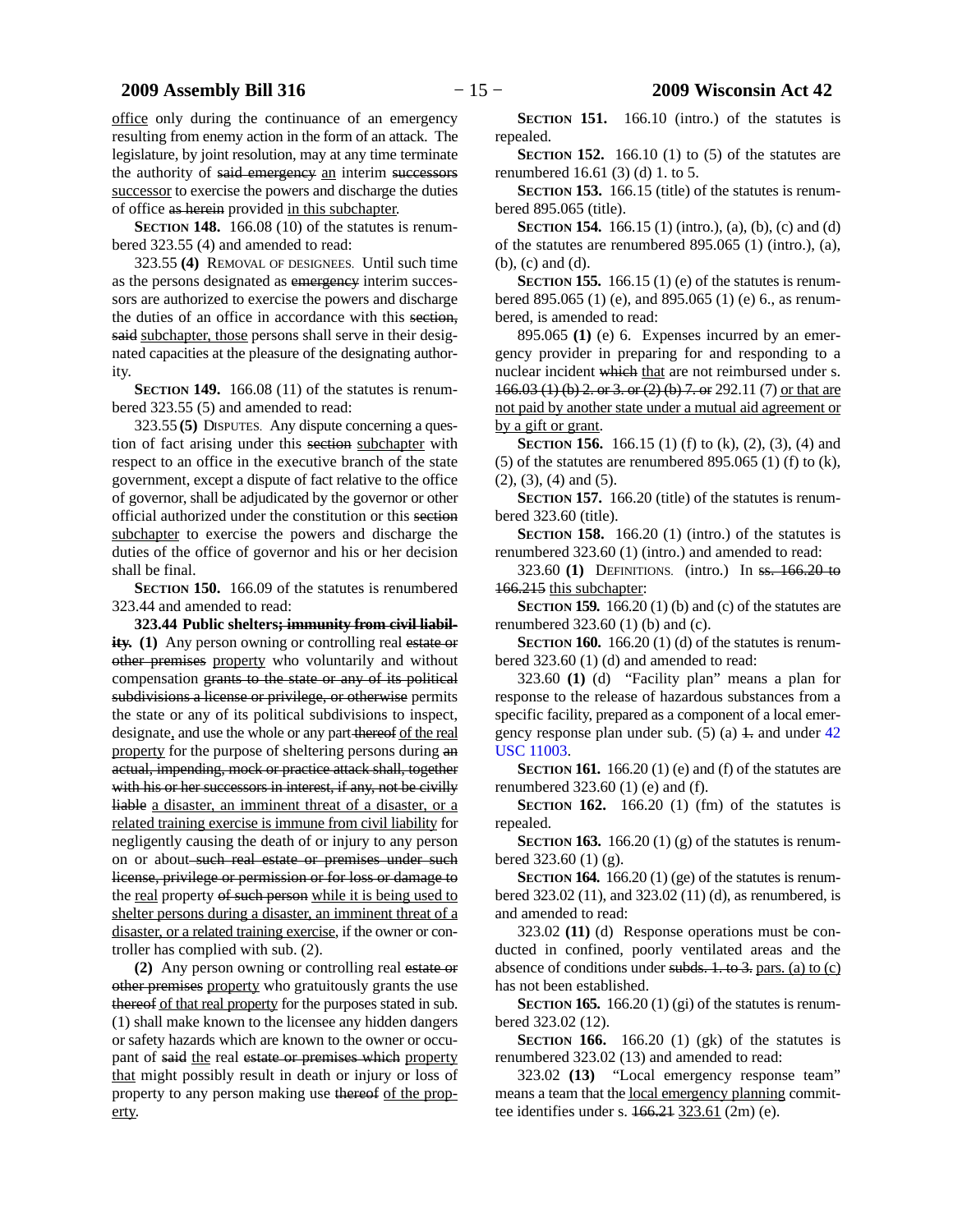### **2009 Wisconsin Act 42** − 16 − 2009 Assembly Bill 316

**SECTION 167.** 166.20 (1) (gm) of the statutes is repealed.

**SECTION 168.** 166.20 (1) (h) and (i) of the statutes are renumbered 323.60 (1) (h) and (i).

**SECTION 169.** 166.20 (1) (im) of the statutes is repealed.

**SECTION 170.** 166.20 (1) (j) of the statutes is renumbered 323.60 (1) (j), and 323.60 (1) (j) (intro.), 1. and 2., as renumbered, are amended to read:

323.60 **(1)** (j) (intro.) "Threshold quantity" means a designated quantity of any of the following:

1. A hazardous chemical which, if used by or present at a facility, makes the facility subject to the requirements of sub.  $(5)$   $(a)$   $3$ ; or  $(c)$ .

2. A toxic chemical which, if used by or present at a facility, makes the facility subject to the requirements of sub.  $(5)$   $(a)$  4.  $(d)$ .

**SECTION 171.** 166.20 (1) (k) of the statutes is renumbered 323.60 (1) (k).

**SECTION 172.** 166.20 (2) (intro.) of the statutes is renumbered 323.60 (2) (intro.) and amended to read:

323.60 **(2)** DUTIES OF THE DIVISION. (intro.) The division shall do all of the following:

**SECTION 173.** 166.20 (2) (a) of the statutes is renumbered 323.60 (2) (a) and amended to read:

323.60 **(2)** (a) Carry out all requirements of a Serve as the state emergency response commission under the federal act.

**SECTION 174.** 166.20 (2) (b) of the statutes is renumbered 323.60 (2) (b).

**SECTION 175.** 166.20 (2) (bg) of the statutes is renumbered 323.60 (2) (bg) and amended to read:

323.60 **(2)** (bg) Promulgate rules establishing an amount not to exceed \$6,000 that may be an eligible cost for computers in an emergency planning grant under s. 166.21 323.61 (2) (br).

**SECTION 176.** 166.20 (2) (bm) of the statutes is renumbered 323.70 (7) (a) and amended to read:

323.70 **(7)** (a) Promulgate The division shall promulgate rules establishing standards to determine all of the following:

1. If a regional or local emergency response team has made a good faith effort to identify a person responsible for the emergency involving a release or potential release of a hazardous substance under s. 166.215 (3) or 166.22 sub. (4) or s. 323.71 (4).

2. If a person responsible for the emergency involving a release or potential release of a hazardous substance under s. 166.215 (3) or 166.22 sub. (4) or s. 323.71 (4) is financially able or has the money or resources necessary to reimburse a regional or local emergency response team for the expenses incurred by the regional or local emergency response team in responding to the emergency.

**SECTION 177.** 166.20 (2) (bs) 1. of the statutes is renumbered 323.70 (7) (b) and amended to read:

323.70 **(7)** (b) Promulgate The division shall promulgate rules that establish the procedures that a regional emergency response team shall follow to determine if an emergency that requires the team's response exists as the result of a level A release or a potential level A release.

**SECTION 178.** 166.20 (2) (bs) 2. of the statutes is renumbered 323.70 (7) (c) and amended to read:

323.70 **(7)** (c) Promulgate The division shall promulgate rules that establish the procedures that a local emergency response team shall follow to determine if an emergency that requires the team's response exists as the result of a release or potential release of a hazardous substance, as defined in s. 299.01 (6).

**SECTION 179.** 166.20 (2) (c) of the statutes is renumbered 323.60 (2) (c).

**SECTION 180.** 166.20 (2) (d) of the statutes is renumbered 323.60 (2) (d) and amended to read:

323.60 **(2)** (d) Administer the grant program under s. 166.21 323.61.

**SECTION 181.** 166.20 (2) (e) of the statutes is renumbered 323.60 (2) (e).

**SECTION 182.** 166.20 (2) (f) of the statutes is renumbered 323.60 (2) (f).

**SECTION 183.** 166.20 (3) (intro.) of the statutes is renumbered 323.60 (3) (intro.) and amended to read:

323.60 **(3)** DUTIES OF COMMITTEES. (intro.) A committee shall do all of the following:

**SECTION 184.** 166.20 (3) (a) of the statutes is renumbered 323.60 (3) (a).

**SECTION 185.** 166.20 (3) (b) of the statutes is renumbered 323.60 (3) (b) and amended to read:

323.60 **(3)** (b) Upon receipt by the committee or the committee's designated community emergency coordinator of a notification under sub. (5)  $(a)$   $2$ . (b) of the release of a hazardous substance, take all actions necessary to ensure the implementation of the local emergency response plan.

**SECTION 186.** 166.20 (3) (c) of the statutes is renumbered 323.60 (3) (c) and amended to read:

323.60 **(3)** (c) Consult and coordinate with the county board, the county and local heads of emergency management services designated under s. 166.03 (4) (a) or (b)  $323.14$  (1) (a) 2. or (b) 2. and the county emergency management committee designated under s. 166.03 (4) (c)  $323.14$  (1) (a) 3. in the execution of the local emergency planning committee's duties under this section.

**SECTION 187.** 166.20 (4) of the statutes is renumbered 323.60 (4), and 323.60 (4) (a) and (c), as renumbered, are amended to read:

323.60 **(4)** (a) Upon receipt of a notification under sub.  $(5)$  (a) 2. (b) or s. 292.11 (2) of the release of a hazardous substance, provide all information contained in the notification to the division.

(c) Use the information contained in toxic chemical release forms submitted under sub.  $(5)$   $(a)$  4.  $(d)$  in the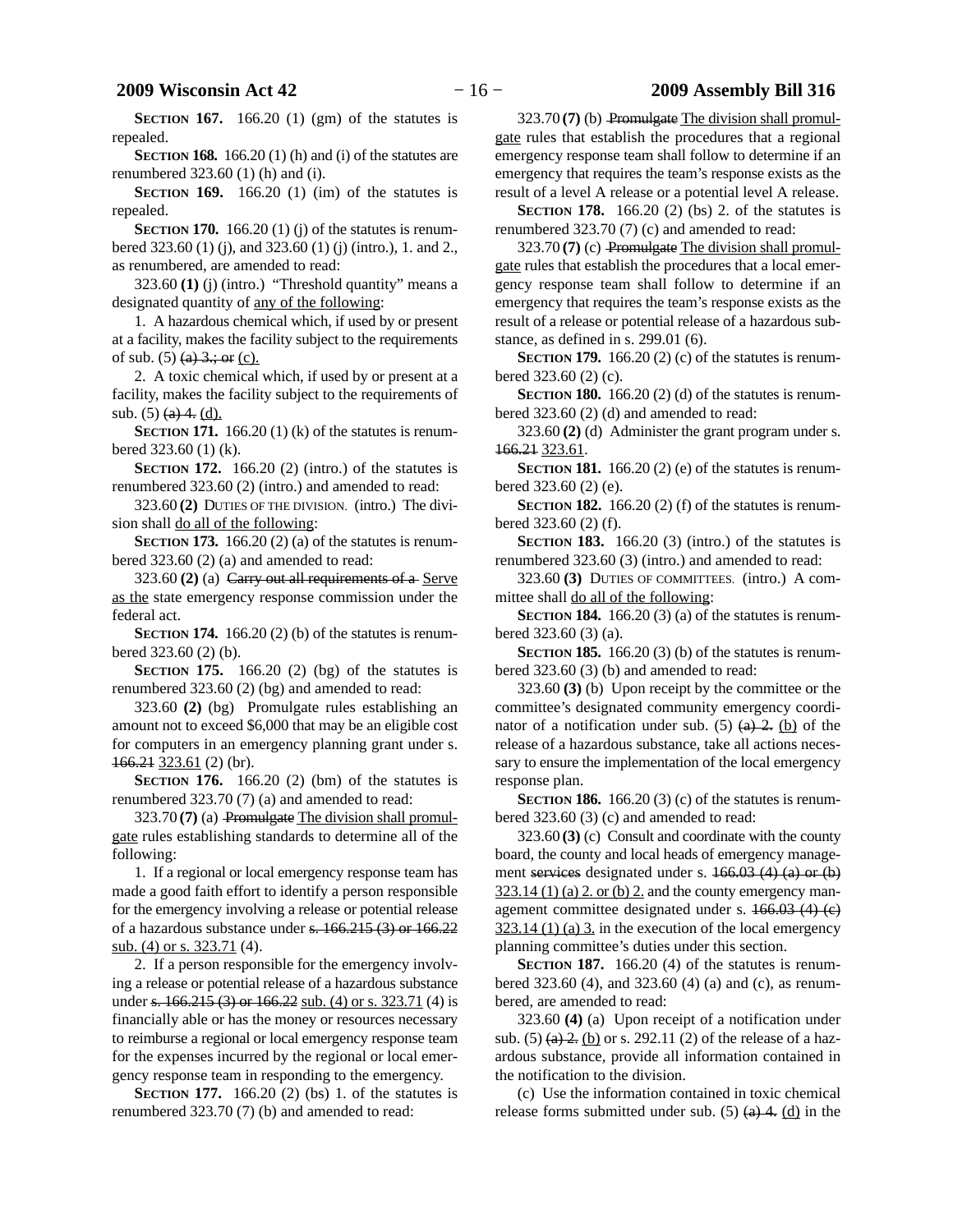planning and implementation of programs related to the regulation, monitoring, abatement and mitigation of environmental pollution.

**SECTION 188.** 166.20 (4m) of the statutes is renumbered 323.60 (4m) and amended to read:

323.60 **(4m)** COOPERATION. A state agency, federally recognized American Indian tribe or band, or local governmental unit may assist the division or a committee in the performance of its duties under this section and may enter into an agreement with the division or a committee.

**SECTION 189.** 166.20 (5) (title) of the statutes is renumbered 323.60 (5) (title).

**SECTION 190.** 166.20 (5) (a) 1, 2, and 3, of the statutes are renumbered 323.60 (5) (a), (b) and (c).

**SECTION 191.** 166.20 (5) (a) 4., 5. and 6. of the statutes are renumbered 323.60 (5) (d), (e) and (f), and 323.60 (5) (d) 3., (e) and (f), as renumbered, are amended to read:

323.60 **(5)** (d) 3. All facilities with 10 or more employees in major group classifications 10 to 13 in the standard industrial classification manual, 1987 edition, published by the U.S. office of management and budget, at which a toxic chemical is used at or above an applicable threshold quantity, except that compliance with the toxic chemical release form requirements under this subd. 4. c. subdivision is not required for the placement of a toxic chemical in a storage or disposal site or facility that is located at a facility with a permit under ch. 293 if the toxic chemical consists of or is contained in merchantable by− products as defined in s. 293.01 (7), minerals as defined in s. 293.01 (8) or refuse as defined in s. 293.01 (25).

(e) The reporting procedures for trade secrets under [42 USC 11042](https://docs.legis.wisconsin.gov/document/usc/42%20USC%2011042) shall apply to all facilities in this state subject to the requirements under subd. 1., 3. or 4. par. (a), (c), or (d). For the purposes of applying this subdivision paragraph to public agencies and private agencies, the division shall have the powers and duties granted to the administrator of the U.S. environmental protection agency under [42 USC 11042.](https://docs.legis.wisconsin.gov/document/usc/42%20USC%2011042)

(f) All facilities in this state subject to the requirements under subd. 3. or 4. par. (c) or (d) shall comply with the procedures for providing information under [42 USC](https://docs.legis.wisconsin.gov/document/usc/42%20USC%2011043) [11043.](https://docs.legis.wisconsin.gov/document/usc/42%20USC%2011043)

**SECTION 192.** 166.20 (5) (b) of the statutes is repealed.

**SECTION 193.** 166.20 (5m) and (6) of the statutes are renumbered 323.60 (5m) and (6).

**SECTION 194.** 166.20 (7) (title) of the statutes is renumbered 323.60 (7) (title).

**SECTION 195.** 166.20 (7) (a) (intro.) of the statutes is renumbered 323.60 (7) (a) (intro.) and amended to read:

323.60 **(7)** (a) (intro.) The division shall establish, by rule, the following fees at levels designed to fund the division's administrative expenses and the grants under s. 166.21 323.61:

**SECTION 196.** 166.20 (7) (a) 1. of the statutes is renumbered 323.60 (7) (a) 1. and amended to read:

323.60 **(7)** (a) 1. An emergency planning notification fee to be paid when a facility makes the emergency planning notification required under sub.  $(5)$  (a)  $\ddagger$ .

**SECTION 197.** 166.20 (7) (a) 2. of the statutes is renumbered 323.60 (7) (a) 2. and amended to read:

323.60 **(7)** (a) 2. An inventory form fee to be paid annually when a facility submits the emergency and hazardous chemical inventory forms required under sub. (5)  $(a) 3. (c)$ .

**SECTION 198.** 166.20 (7) (b), (d), (dm) and (e) of the statutes are renumbered  $323.60(7)$  (b), (d), (dm) and (e), and 323.60 (7) (b) and (dm), as renumbered, are amended to read:

323.60 **(7)** (b) The operator of a facility subject to the requirements of sub. (5)  $(a)$  1. or 3. (a) or (c) shall pay the fees under par. (a). The division may establish, by rule, a surcharge to be paid by the operator of a facility if the operator fails to pay the fees under par. (a) in a timely manner. The surcharge under this paragraph shall not exceed 20% of the original fee.

(dm) The operator of a petroleum marketing facility at which petroleum products are received by tank truck, tank trailer, or railroad tank car and stored for resale is exempt from the fees under par. (a) 2. with respect to gasoline and diesel fuel present at the petroleum marketing that facility.

**SECTION 199.** 166.20 (7m) and (8) of the statutes are renumbered 323.60 (7m) and (8), and 323.60 (8) (a), as renumbered, is amended to read:

323.60 **(8)** (a) The department of justice, at its own discretion or at the request of the division or the committee or district attorney for the county in which the violation is alleged to have occurred, shall enforce subs. (2) to (7) and rules promulgated under subs. (2) to (7). In any action commenced under this paragraph, the department of justice may request the assistance of the district attorney for the county in which the violation is alleged to have occurred and the district attorney shall provide the requested assistance, except that, for a violation that is alleged to have occurred within the boundaries of a federally recognized Indian reservation or on land that is held in trust by the federal government for the benefit of an American Indian tribe or band, only the department of justice may enforce subs.  $(2)$  to  $(7)$  and rules promulgated under subs.  $(2)$  to  $(7)$ .

**SECTION 200.** 166.20 (9) (title) of the statutes is renumbered 323.60 (9) (title).

**SECTION 201.** 166.20 (9) (a) of the statutes is renumbered 323.60 (9) (a), and 323.60 (9) (a) 1. a., b. and c., 2. (intro.), a., b. and c. and 3., as renumbered, are amended to read: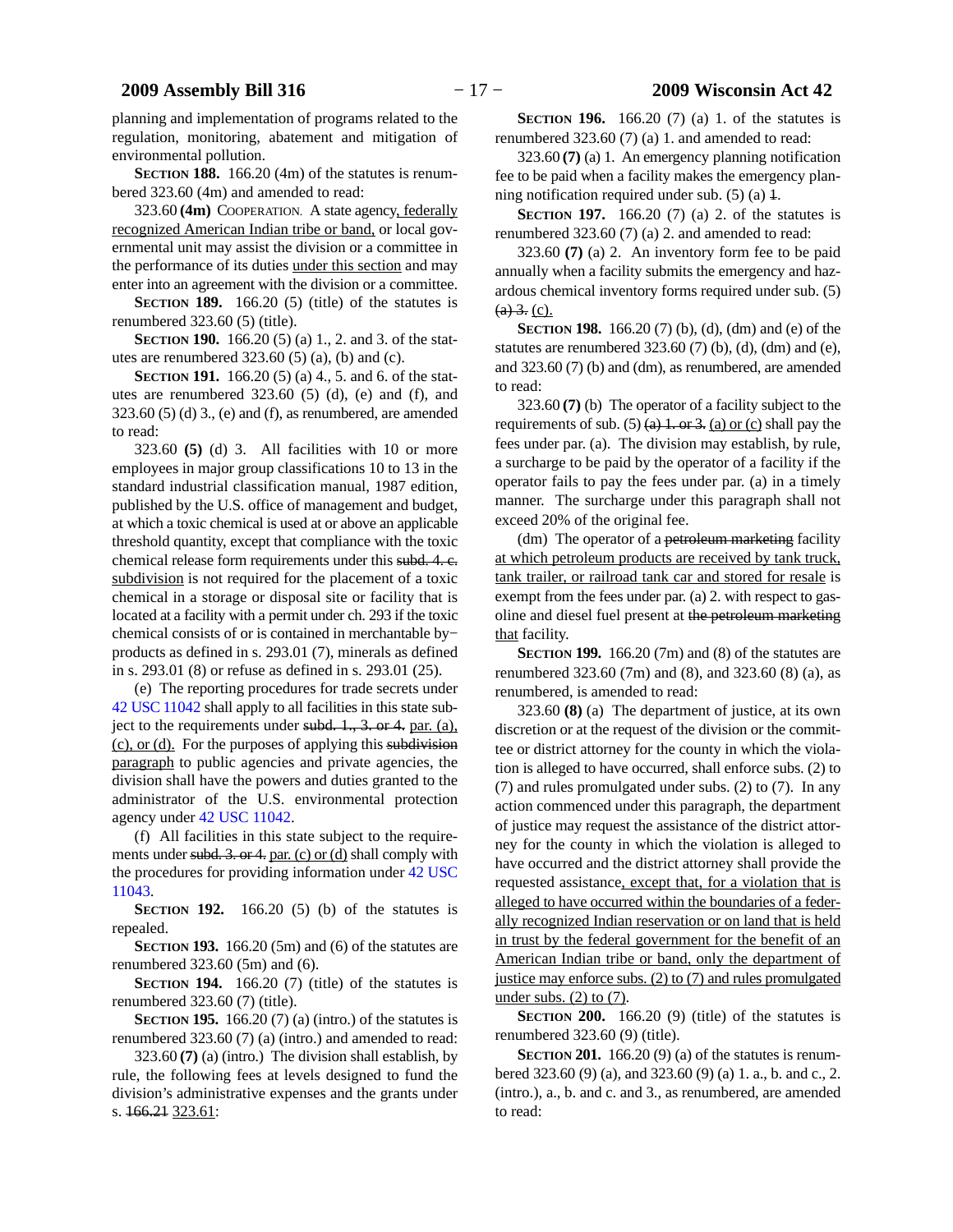323.60 **(9)** (a) 1. a. Any person for failure to submit a follow−up emergency notice under [42 USC 11004](https://docs.legis.wisconsin.gov/document/usc/42%20USC%2011004) (c), as applied under sub.  $(5)$   $(a)$   $2$ .  $(b)$ .

b. Any person for violation of sub.  $(5)$   $(a)$  3. or 4.  $(c)$ or (d).

c. The division for failure to render a decision in response to a petition under [42 USC 11042](https://docs.legis.wisconsin.gov/document/usc/42%20USC%2011042) (d), as applied under sub.  $(5)$  (a) 5. (e), within 9 months after receipt of the petition.

2. (intro.) The division or any county, city, village or town local unit of government may commence a civil action against any person for failure to do any of the following:

a. Provide notification to the division under [42 USC](https://docs.legis.wisconsin.gov/document/usc/42%20USC%2011002) [11002](https://docs.legis.wisconsin.gov/document/usc/42%20USC%2011002) (c), as applied under sub.  $(5)$  (a)  $\pm$ .

b. Submit the information required under [42 USC](https://docs.legis.wisconsin.gov/document/usc/42%20USC%2011021)

[11021](https://docs.legis.wisconsin.gov/document/usc/42%20USC%2011021) (a) or  $11022$  (a), as applied by sub. (5) (a) 3. (c). c. Make available information requested under [42](https://docs.legis.wisconsin.gov/document/usc/42%20USC%2011021)

[USC 11021](https://docs.legis.wisconsin.gov/document/usc/42%20USC%2011021) (c), as applied under sub.  $(5)$   $(a)$  3. (c).

3. The division or any committee may commence an action against any person for failure to provide the information required under [42 USC 11003](https://docs.legis.wisconsin.gov/document/usc/42%20USC%2011003) (d), as applied under sub. (5) (a)  $\pm$  or any information required under [42](https://docs.legis.wisconsin.gov/document/usc/42%20USC%2011022) [USC 11022](https://docs.legis.wisconsin.gov/document/usc/42%20USC%2011022) (e) (1), as applied under sub. (5)  $(a)$  3. (c).

**SECTION 202.** 166.20 (9) (b) of the statutes is renumbered 323.60 (9) (b).

**SECTION 203.** 166.20 (9) (c) 1. of the statutes is renumbered 323.60 (9) (c).

**SECTION 204.** 166.20 (9) (e) of the statutes is repealed.

**SECTION 205.** 166.20 (10) of the statutes is renumbered 323.60 (10).

**SECTION 206.** 166.20 (11) of the statutes is renumbered 323.60 (11), and 323.60 (11) (a), (b) (intro.), (c) and (d), as renumbered, are amended to read:

323.60 **(11)** (a) Any person who violates sub. (5) (a)  $1, 2$ . or 4, (b), or (d), or the emergency and hazardous chemical inventory form requirements of [42 USC 11022,](https://docs.legis.wisconsin.gov/document/usc/42%20USC%2011022) as applied under sub. (5)  $\left(\frac{a}{2}\right)$ ,  $\left(\frac{c}{2}\right)$ , or any rule promulgated under sub.  $(5)$  (a)  $1, 2$ , or  $4,$  (b), or (d), or concerning emergency and hazardous chemical inventory form requirements shall forfeit not less than \$100 nor more than \$25,000. Total forfeitures for the failure of a facility to report multiple releases of hazardous substances covered under  $42$  USC 11004, as applied under sub. (5)  $(a)$ , shall not exceed \$75,000 per day of offense.

(b) (intro.) Any person who knowingly and willfully fails to report the release of a hazardous substance covered under [42 USC 11004](https://docs.legis.wisconsin.gov/document/usc/42%20USC%2011004) as required under sub. (5) (a) 2. (b) or any rule promulgated under sub.  $(5)$   $(a)$  2. (b) is subject to the following penalties:

(c) Any person who violates sub.  $(5)$   $(a)$  5. or 6. (e) or (f) or the material safety data sheet requirements of [42](https://docs.legis.wisconsin.gov/document/usc/42%20USC%2011021) [USC 11021,](https://docs.legis.wisconsin.gov/document/usc/42%20USC%2011021) as applied under sub.  $(5)$   $(a)$   $3$ .  $(c)$ , or any rule promulgated under sub.  $(5)$  (a) 5. or 6. (e) or (f) or concerning material safety data sheet requirements shall forfeit not less than \$50 nor more than \$10,000.

(d) Any person who knowingly and willfully releases a trade secret entitled to protection under [42 USC 11042,](https://docs.legis.wisconsin.gov/document/usc/42%20USC%2011042) as applied under sub.  $(5)$  (a)  $\overline{5}$ . (e), shall be fined not less than \$100 nor more than \$20,000 or imprisoned for not more than one year in the county jail or both.

**SECTION 207.** 166.21 (title) of the statutes is renumbered 323.61 (title).

**SECTION 208.** 166.21 (1) (title) of the statutes is renumbered 323.61 (1) (title).

**SECTION 209.** 166.21 (1) (a) of the statutes is renumbered 323.61 (1) (a) and amended to read:

323.61 **(1)** (a) There is created an emergency planning grant program for the purpose of assisting committees to comply with the requirements of s.  $166.20$  323.60 and the federal act.

**SECTION 210.** 166.21 (1) (b) and (2) of the statutes are renumbered 323.61 (1) (b) and (2), and 323.61 (2) (d), as renumbered, is amended to read:

323.61 **(2)** (d) Any other activity of the committee required under s. 166.20 323.60 or the federal act.

**SECTION 211.** 166.21 (2m) (intro.) and (a) to (e) of the statutes are renumbered 323.61 (2m) (intro.) and (a) to (e).

**SECTION** 212.  $166.21$  (2m) (f) of the statutes is renumbered 323.61 (2m) (f) and amended to read:

323.61 **(2m)** (f) Procedures for local emergency response team actions that are consistent with local emergency response plans developed under s. 166.20 323.60  $(3)$ -and the state contingency plan established under s. 292.11 (5).

**SECTION 213.** 166.21 (3), (4) and (5) of the statutes are renumbered 323.61 (3), (4) and (5), and 323.61 (3) (c), as renumbered, is amended to read:

323.61 **(3)** (c) Notwithstanding sub. (2), the division shall deny that portion of a grant calculated under par. (a) 2. if the division determines that the committee has failed to meet grant obligations, including the development, review, exercise or implementation of local emergency response plans as required under s. 166.20 323.60 or the federal act.

**SECTION 214.** 166.215 (title) of the statutes is renumbered 323.70 (title).

**SECTION 215.** 166.215 (1) of the statutes is renumbered 323.70 (2) and amended to read:

323.70 **(2)** Beginning July 1, 2001, the The division shall contract with no more than 9 regional emergency response teams, one of which shall be located in La Crosse County. Each regional emergency response team shall assist in the emergency response to level A releases in a region of this state designated by the division. The division shall contract with at least one regional emergency response team in each area designated under s. 166.03 (2) (b) 1. 323.13 (2) (a). The division may only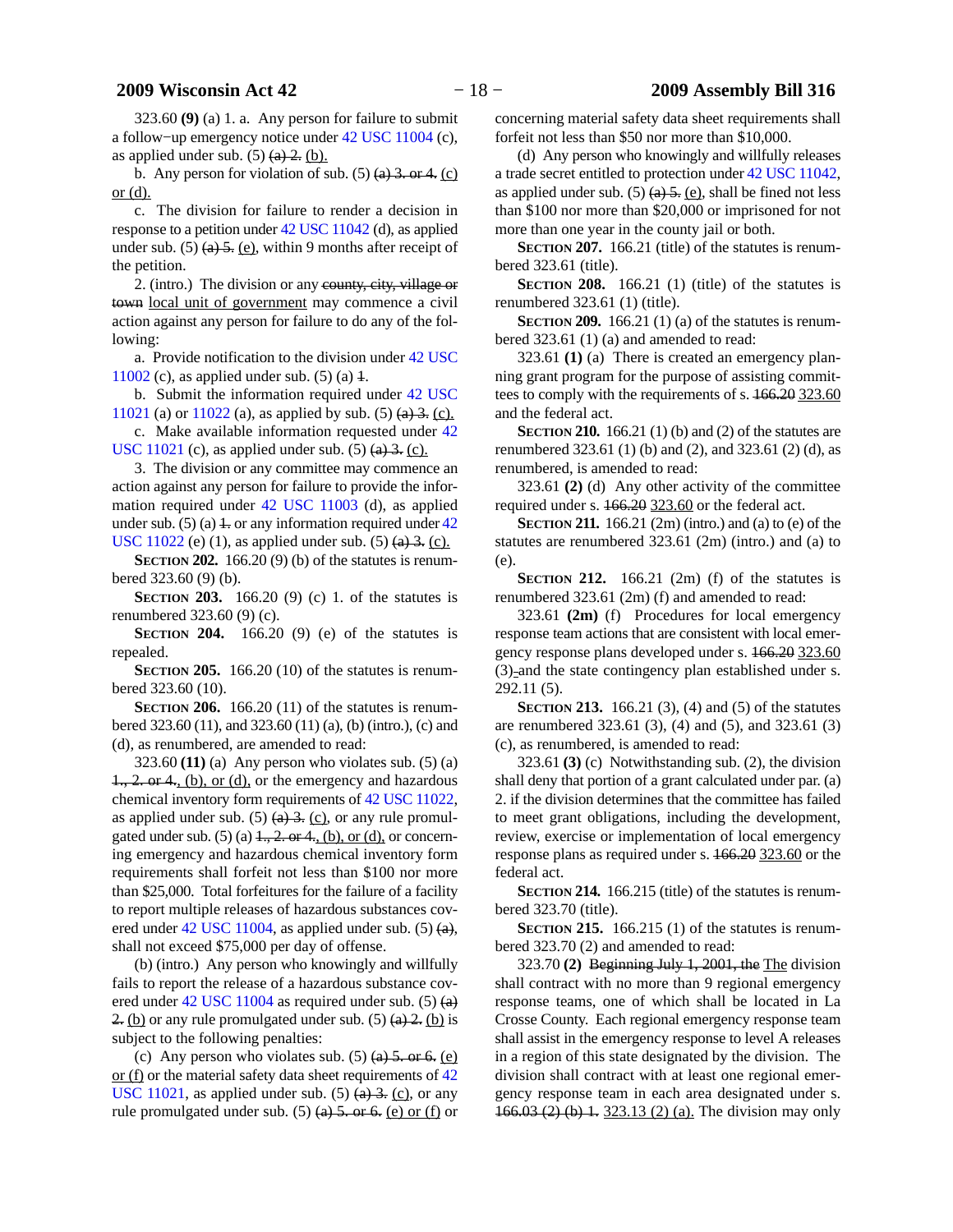contract with a local agency, as defined in s. 166.22 (1)  $(e)$ , under this subsection. A member of a regional emergency response team shall meet the highest standards for a hazardous materials responder in [29 CFR 1910.120](https://docs.legis.wisconsin.gov/document/cfr/29%20CFR%201910.120) (q) (6) (iv) and National Fire Protection Association standards NFPA 471 and 472. Regional emergency response teams shall have at least one member that is trained in each of the appropriate specialty areas under National Fire Protection Association standard NFPA 472. Payments to regional emergency response teams under this subsection shall be made from the appropriation account under s. 20.465 (3) (dd).

**SECTION 216.** 166.215 (2) of the statutes is renumbered 323.70 (3) and amended to read:

323.70 **(3)** The division shall reimburse a regional emergency response team for costs incurred by the team in responding to an emergency involving a level A release, or a potential level A release, if the team followed the procedures in the rules promulgated under s.  $166.20$  $(2)$  (bs) 1. sub. (7) (b) to determine if an emergency requiring a response existed. Reimbursement under this subsection is limited to amounts collected under sub. (3)  $(4)$  and the amounts appropriated under s. 20.465 (3) (dr). Reimbursement is available under s. 20.465 (3) (dr) only if the regional emergency response team has made a good faith effort to identify the person responsible under sub. (3) (4) and that person cannot be identified, or, if that person is identified, the team has received reimbursement from that person to the extent that the person is financially able or has determined that the person does not have adequate money or other resources to reimburse the regional emergency response team.

**SECTION 217.** 166.215 (3) (intro.) of the statutes is renumbered 323.70 (4) (intro.) and amended to read:

323.70 **(4)** (intro.) A person shall reimburse the division for costs incurred by a regional emergency response team in responding to an emergency involving a level A release or a potential level A release if the team followed the procedures established under s.  $166.20(2)(bs)$  1. sub. (7) (b) to determine if an emergency requiring the team's response existed and if any of the following conditions applies:

**SECTION 218.** 166.215 (3) (a) of the statutes is renumbered 323.70 (4) (a).

**SECTION 219.** 166.215 (3) (b) of the statutes is renumbered 323.70 (4) (b).

**SECTION 220.** 166.215 (4) of the statutes is renumbered 323.70 (5) and amended to read:

323.70 **(5)** A member of a regional emergency response team who is acting under a contract under sub. (1) (2) is considered an employee of the state for purposes of worker's compensation benefits.

**SECTION** 221. 166.215 (5) of the statutes is renumbered 323.70 (6) and amended to read:

323.70 **(6)** The division shall notify the joint committee on finance in writing, before entering into a new con-

tractual agreement under sub.  $(1)$   $(2)$  or renewing or extending a contractual agreement under sub.  $(1)$   $(2)$ , of the specific funding commitment involved in that proposed new, renewed or extended contract. The division shall include in that notification information regarding any anticipated contractual provisions that involve state fiscal commitments for each fiscal year in the proposed new, renewed or extended contract. The division may enter into a new contractual agreement or renew or extend a contractual agreement, as proposed in the notification to the joint committee on finance, if within 14 working days after notification the committee does not schedule a meeting to review the division's proposed action. If, within 14 working days after notification to the joint committee on finance, the committee notifies the division that the committee has scheduled a meeting to review the division's proposed action, the division may enter into the proposed new contact or renew or extend the contract as proposed only if the committee approves that action.

**SECTION 222.** 166.22 (title) of the statutes is renumbered 323.71 (title).

**SECTION 223.** 166.22 (1) (intro.) of the statutes is renumbered 323.70 (1) (intro.) and amended to read:

323.70 **(1)** (intro.) In this section subchapter:

**SECTION 224.** 166.22 (1) (b), (c) and (d) of the statutes are renumbered 323.70 (1) (a), (b) and (c), and 323.70 (1) (c), as renumbered, is amended to read:

323.70 **(1)** (c) "Local emergency response team" means a team that the committee identifies under s. 166.21 323.61 (2m) (e).

**SECTION 225.** 166.22 (2) of the statutes is renumbered 323.71 (1).

**SECTION** 226. 166.22 (3) of the statutes is renumbered 323.71 (2) and amended to read:

323.71 (2) If action required under sub.  $(2)$  (1) is not being adequately taken or the identity of the person responsible for an emergency involving a release or potential release of a hazardous substance is unknown and the emergency involving a release or potential release threatens public health or safety or damage to property, a local agency may take any emergency action that is consistent with the contingency plan for the undertaking of emergency actions in response to the release or potential release of hazardous substances established by the department of natural resources under s. 292.11 (5) and that it considers appropriate under the circumstances.

**SECTION 227.** 166.22 (3m) of the statutes is renumbered 323.71 (3) and amended to read:

323.71 **(3)** The division shall reimburse a local emergency response team for costs incurred by the team in responding to an emergency involving a hazardous substance release, or potential release, if the team followed the procedures in the rules promulgated under s. 166.20  $(2)$  (bs) 2. 323.70 (7) (c) to determine if an emergency requiring the team's response existed. Reimbursement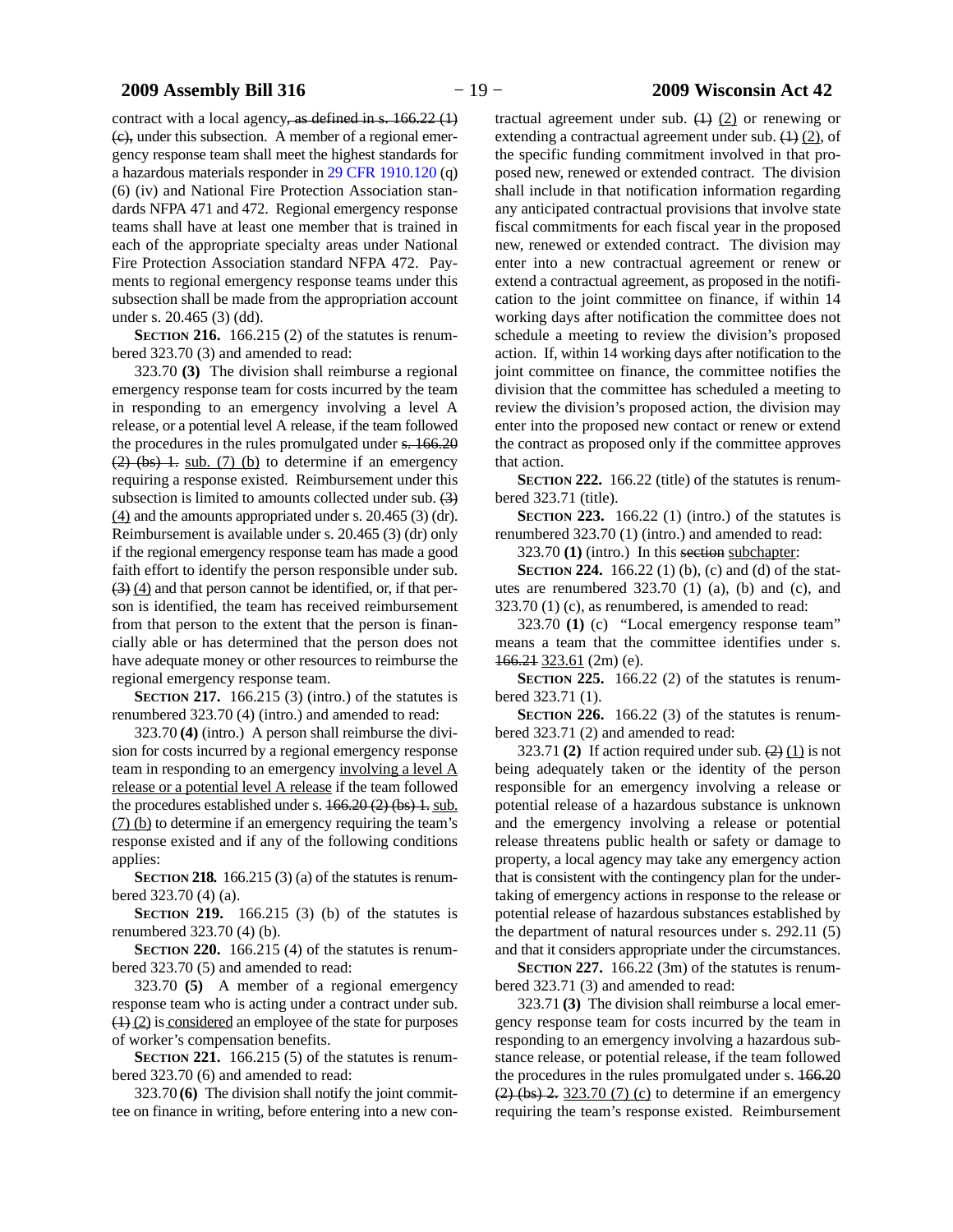under this subsection is limited to the amount appropriated under s. 20.465 (3) (dr). Reimbursement is available under s. 20.465 (3) (dr) only if the local emergency response team has made a good faith effort to identify the person responsible under sub. (4) and that person cannot be identified, or, if that person is identified, the team has received reimbursement from that person to the extent that the person is financially able or has determined that the person does not have adequate money or other resources to reimburse the local emergency response team.

**SECTION 228.** 166.22 (4) (a) of the statutes is renumbered 323.71 (4) (a).

**SECTION 229.** 166.22 (4) (b) of the statutes is renumbered 323.71 (4) (b) and amended to read:

323.71 **(4)** (b) A local emergency response team may receive reimbursement under par. (a) only if the team followed the procedures established under s. 166.20 (2) (bs) 2. 323.70 (7) (c) to determine if an emergency requiring the team's response existed.

**SECTION 230.** 166.22 (5) of the statutes is renumbered 323.71 (5).

**SECTION 231.** 166.22 (6) of the statutes is renumbered 323.71 (6).

**SECTION 232.** 166.23 (title) of the statutes is repealed.

**SECTION 233.** 166.23 (1) of the statutes is renumbered 323.11 and amended to read:

**323.11 Declaration by local government.** Notwithstanding any other provision of law to the contrary, the The governing body of any county, city, village, or town is empowered to local unit of government may declare, by ordinance or resolution, an emergency existing within the county, city, village, or town local unit of government whenever conditions arise by reason of war, conflagration, flood, heavy snow storm, blizzard, catastrophe, disaster, a riot or civil commotion, acts of God, and including conditions, without limitation because of enumeration, which impair a disaster, or an imminent threat of a disaster, that impairs transportation, food or fuel supplies, medical care, fire, health or police protection, or other vital facilities critical systems of the county, city, village, or town local unit of government. The period of the emergency shall be limited by the ordinance or resolution to the time during which the emergency conditions exist or are likely to exist.

**SECTION 234.** 166.23 (2) of the statutes is renumbered 323.14 (4) (a) and amended to read:

323.14 **(4)** (a) The emergency power of the governing body conferred under  $sub. (1)$  s. 323.11 includes the general authority to order, by ordinance or resolution, whatever is necessary and expedient for the health, safety, protection, and welfare and good order of the county, city, village, or town persons and property within the local unit of government in the emergency and includes without limitation because of enumeration the power to bar,

restrict, or remove all unnecessary traffic, both vehicular and pedestrian, from the local highways, notwithstanding any provision of chs. 341 to 349 or any other provisions of law. The governing body of the county, city, village, or town may provide penalties for violation of any emergency ordinance or resolution not to exceed a \$100 forfeiture or, in default of payment of the forfeiture, 6 months' imprisonment for each separate offense.

**SECTION 235.** 166.23 (2m) of the statutes is renumbered 323.14 (3) (a) and amended to read:

 $323.14$  (3) (a) If the governing body of a county, city, village, or town local unit of government declares an emergency under sub.  $(1)$  s. 323.11 and intends to make use of behavioral health providers, health care providers, pupil services providers, or substance abuse prevention providers volunteer health care practitioners, as specified in s.  $250.042(4) 257.03$ , the governing body or its agent shall, as soon as possible, notify the department of health services of this intent.

**SECTION 236.** 166.23 (3) of the statutes is renumbered 323.14 (4) (b) and amended to read:

323.14 **(4)** (b) If, because of the emergency conditions, the governing body of the county, city, village, or town local unit of government is unable to meet with promptness promptly, the chief executive officer or acting chief executive officer of any county, city, village, or town local unit of government shall exercise by proclamation all of the powers conferred upon the governing body under sub. (1) or (2) which within the discretion of the officer par. (a) or s. 323.11 that appear necessary and expedient for the purposes herein set forth. The proclamation shall be subject to ratification, alteration, modification, or repeal by the governing body as soon as that body can meet, but the subsequent action taken by the governing body shall not affect the prior validity of the proclamation.

**SECTION 237.** 166.25 of the statutes is renumbered 323.24 and amended to read:

**323.24 Prohibition against restricting firearms or ammunition during emergency.** A person who is granted emergency powers under s. 166.03 or 166.23 this subchapter may not use those powers to restrict the lawful possession, transfer, sale, transport, storage, display, or use of firearms or ammunition during an emergency.

**SECTION 238.** 166.30 of the statutes is renumbered 323.80.

**SECTION 239.** 250.01 (intro.) of the statutes is amended to read:

**250.01 Definitions.** (intro.) In chs. 250 to 256 257, unless the context requires otherwise:

**SECTION 240.** 250.01 (6g) of the statutes is amended to read:

250.01 **(6g)** "Public health authority" means the department, if the governor declares under s. 166.03 (1) (b) 1. 323.10 a state of emergency related to public health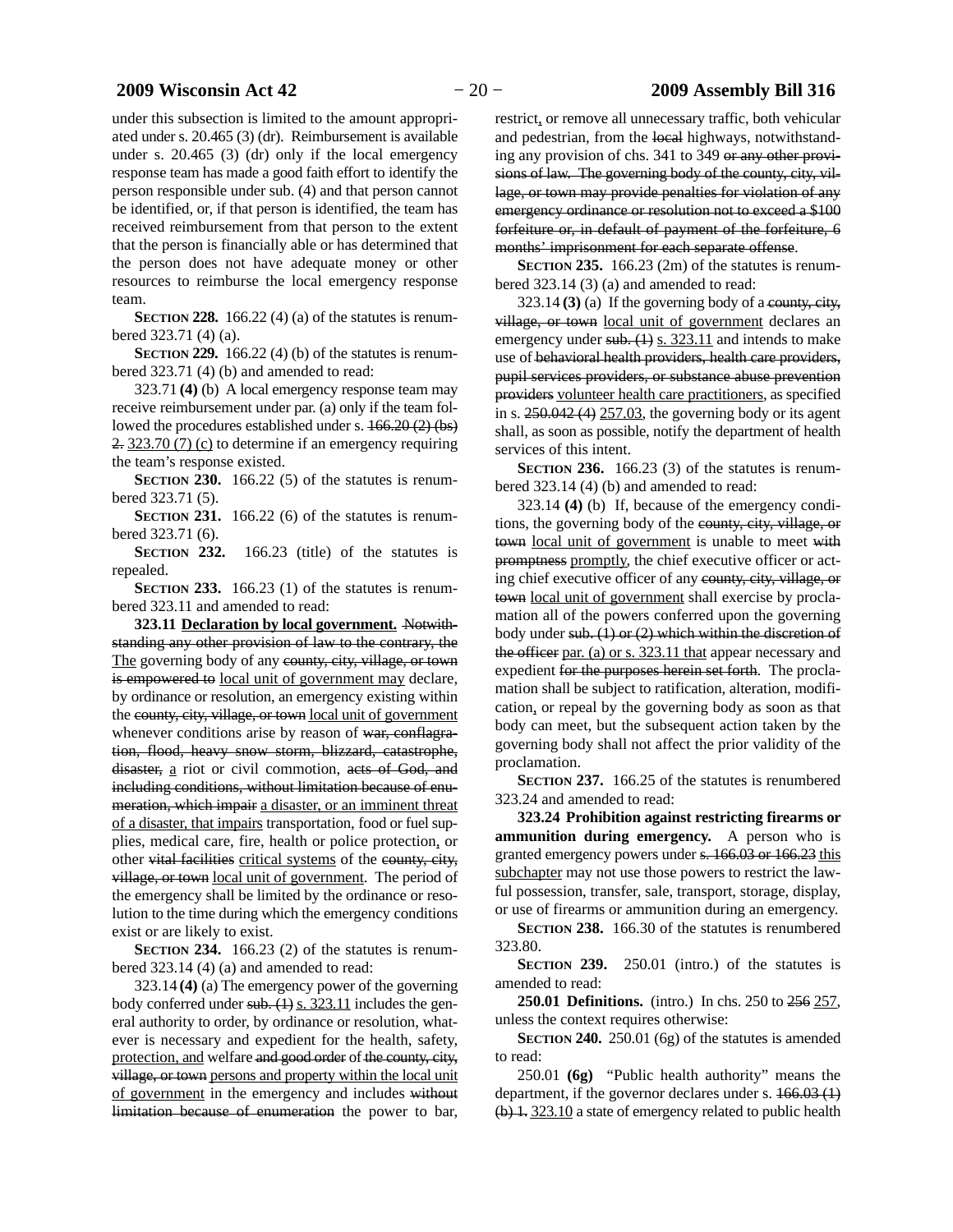and designates the department as the lead state agency to respond to that emergency.

**SECTION 241.** 250.01 (6r) of the statutes is amended to read:

250.01 **(6r)** "Public health emergency" has the meaning given in s. 166.02 (7) 323.02 (16).

**SECTION 242.** 250.03 (3) (a) (intro.) of the statutes is amended to read:

250.03 **(3)** (a) (intro.) No later than 90 days after a state of emergency relating to public health is declared and the department is designated under s. 166.03 (1) (b) 1. 323.10 as the lead state agency to respond to that emergency and no later than 90 days after the termination of this state of emergency relating to public health, the department shall submit to the legislature under s. 13.172 (2) and to the governor a report on all of the following:

**SECTION 243.** 250.042 (1) of the statutes is amended to read:

250.042 **(1)** If the governor declares a state of emergency related to public health under s.  $166.03$  (1) (b) 1. 323.10 and designates the department as the lead state agency to respond to that emergency, the department shall act as the public health authority during the period of the state of emergency. The department shall ensure that the emergency operations during the state of emergency are conducted using the incident command system required under s. 166.03 (2) (a) 1. 323.13 (1) (b). During the period of the state of emergency, the secretary may designate a local health department as an agent of the department and confer upon the local health department, acting under that agency, the powers and duties of the public health authority.

**SECTION 244.** 250.042 (4) (a) (intro.) of the statutes is repealed.

**SECTION 245.** 250.042 (4) (a) 1. of the statutes is renumbered 257.01 (1) (intro.) and amended to read:

257.01 **(1)** (intro.) "Behavioral health provider" means an any of the following:

(a) An individual who at any time within 10 years before a state of emergency is declared under s. 166.03 (1) (b) 1. or 166.23, has, under chapter ch. 455, been is licensed as a psychologist or has, under ch. 457, been is certified as a social worker or licensed as a clinical social worker, a marriage and family therapist, or a professional counselor.

**SECTION 246.** 250.042 (4) (a) 2. of the statutes is renumbered 257.01 (4).

**SECTION 247.** 250.042 (4) (a) 3. of the statutes is renumbered 257.01 (5) (intro.) and amended to read:

257.01 **(5)** (intro.) "Health care provider" means an any of the following:

(a) An individual who, at any time within 10 years before a state of emergency is declared under s. 166.03 (1) (b) 1. or 166.23, has met requirements for a nurse aide under s.  $146.40 (2) (a), (c), (e), (em), or (g), has been is$ licensed as a physician, a physician assistant, or a podiatrist under ch. 448, licensed as a registered nurse, licensed practical nurse, or nurse−midwife under ch. 441, licensed as a dentist under ch. 447, licensed as a pharmacist under ch. 450, licensed as a veterinarian or certified as a veterinary technician under ch. 453, or has been certified as a respiratory care practitioner under ch. 448.

**SECTION 248.** 250.042 (4) (a) 3m. of the statutes is renumbered 257.01 (6).

**SECTION 249.** 250.042 (4) (a) 4. of the statutes is renumbered 257.01 (9) (intro.) and amended to read:

257.01 **(9)** (intro.) "Pupil services provider" means an any of the following:

(a) An individual who, at any time within 10 years before a state of emergency is declared under s. 166.03  $(1)$  (b) 1. or 166.23, has been is licensed as a school counselor, school psychologist, or school social worker under rules promulgated by the department of public instruction.

**SECTION** 250. 250.042 (4) (a) 5. of the statutes is renumbered 257.01 (11) (intro.) and amended to read:

257.01 **(11)** (intro.) "Substance abuse prevention provider" means an any of the following:

(a) An individual who, at any time within 10 years before a state of emergency is declared under s. 166.03  $(1)$  (b) 1. or 166.23, has been is certified as a counselor, supervisor, or specialist described under s. HFS 75.02 (11) and (84), Wis. Adm. Code, in effect on January 20, 2006, or has been certified as a substance abuse counselor, clinical supervisor, or prevention specialist under s. 440.88.

**SECTION 251.** 250.042 (4) (b) of the statutes is renumbered 257.03 (1) (intro.) and amended to read:

257.03 (1) (intro.) A behavioral health provider, health care provider, pupil services provider, or substance abuse prevention provider Except as provided in sub. (3), a practitioner who, during a state of emergency declared under s. 166.03 (1) (b) 1. or 166.23 and in a geographic area in which the state of emergency applies, provides behavioral health services, health care services, pupil services, or substance abuse prevention services for which the behavioral health provider, health care provider, pupil services provider, or substance abuse prevention provider individual is or has been licensed or, certified, registered, or, as in the case of a nurse aide, has met requirements under s. 146.40 qualified, is, for any claim arising from the provision of these the services, a state agent of the department for purposes of under ss. 165.25 (6), 893.82, and 895.46 and, except as provided in sub. (2), is considered an employee of the state for purposes of worker's compensation benefits. under ch. 102 if all of the following apply:

(a) The behavioral health services, health care services, pupil services, or substance abuse prevention services shall be are provided on behalf of a health care facility or mass clinic on a voluntary, unpaid basis, except that the behavioral health provider, health care provider, pupil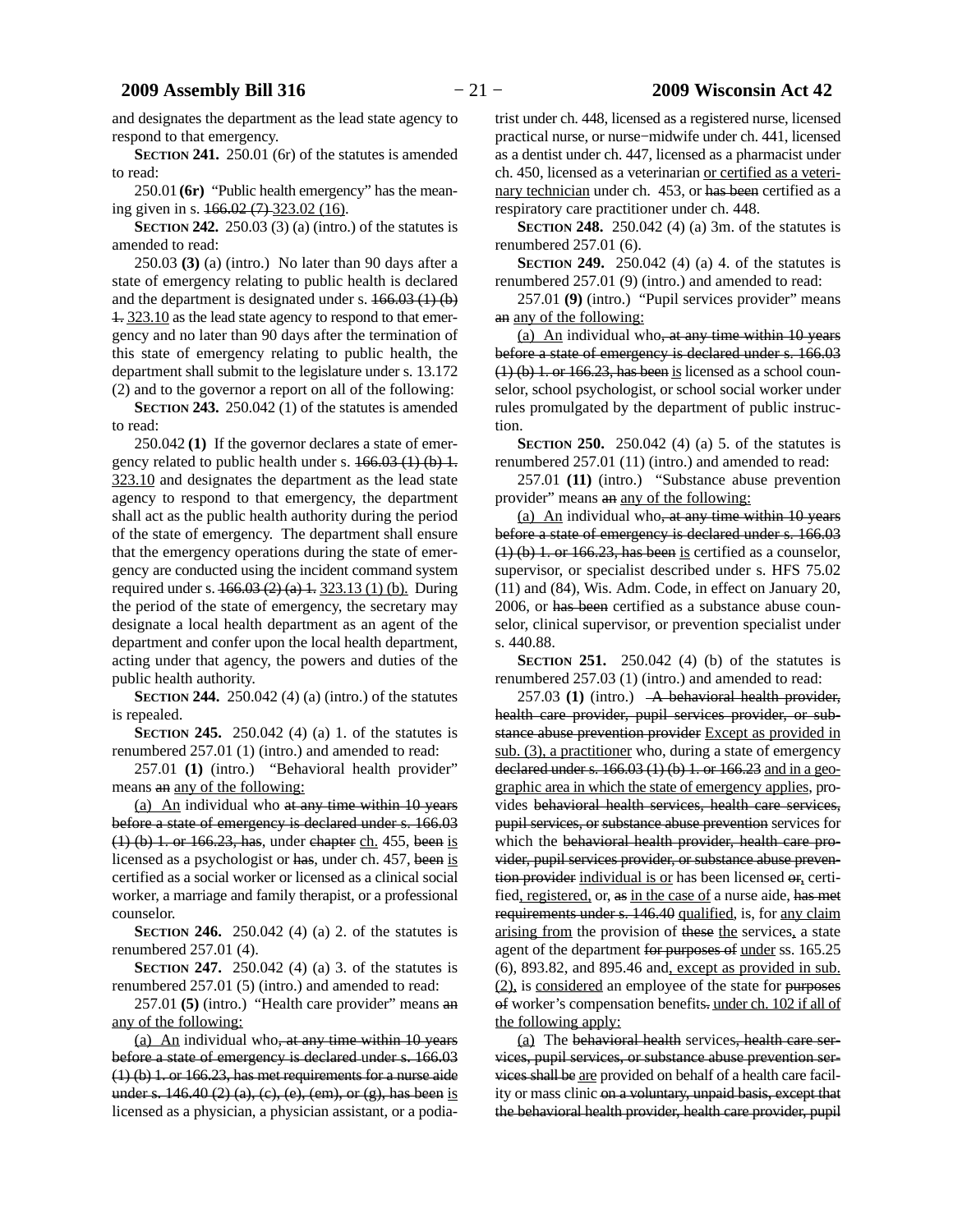services provider, or substance abuse prevention provider may accept reimbursement for travel, lodging, and meals. The health care facility on whose behalf the services are provided is, for the provision of the services, a state agent of the department for purposes of ss. 165.25 (6), 893.82, and 895.46, or at the request of the department or a local health department.

**SECTION 252.** 250.042 (4) (c) of the statutes is repealed.

**SECTION 253.** 252.06 (10) (c) of the statutes is amended to read:

252.06 **(10)** (c) All expenses incurred by a local health department, or by an entity designated as a local health department by a federally recognized American Indian tribe or band in this state, in quarantining a person outside his or her home during a state of emergency related to public health declared by the governor under s. 166.03 (1) (b) 1. 323.10 and not reimbursed from federal funds shall be paid for under either of the following, as appropriate:

1. If the governor designates the department as the lead state agency under s. 166.03 (1) (b) 1. 323.10, from the appropriation under s.  $20.435(1)(c)$ .

2. If the governor does not designate the department as the lead state agency under s. 166.03 (1) (b) 1. 323.10, from the appropriation under s. 20.465 (3) (e).

**SECTION 254.** 254.34 (1) (am) of the statutes is amended to read:

254.34 **(1)** (am) A rule identical to a rule specified under par. (a) may be promulgated by a state agency other than the department and an ordinance identical to a rule specified under par. (a) may be enacted by a local governmental unit, but no rule may be promulgated or ordinance may be enacted that differs from a rule under par. (a) and relates to the same subject area except as provided under ss. 166.03 (2) (b) 6., 293.15 (8) and, 293.25, and 323.13 (2) (f).

**SECTION 255.** 256.08 (4) (i) of the statutes is amended to read:

256.08 **(4)** (i) Provide advice to the adjutant general of the department of military affairs on the emergency medical aspects of the state plan of emergency management under s. 466.03 (2) (a) 1. 323.13 (1) (b) and coordinate emergency activities with the department of military affairs.

**SECTION 256.** 256.15 (2) of the statutes is amended to read:

256.15 **(2)** LICENSE OR CERTIFICATE REQUIRED. No Except when acting under s. 257.03, no person may act as or advertise for the provision of services as an ambulance service provider unless the person holds an ambulance service provider license issued under this section. No Except when acting under s. 257.03, no individual may act as or advertise for the provision of services as an emergency medical technician unless he or she holds an emergency medical technician license or training permit

issued under sub.  $(5)$ . No Except when acting under s. 257.03, no individual may act as or advertise for the provision of services as a first responder unless he or she holds a first responder certificate issued under sub. (8).

**SECTION 257.** Chapter 257 (title) of the statutes is created to read:

### **CHAPTER 257 EMERGENCY VOLUNTEER HEALTH CARE PRACTITIONERS**

**SECTION 258.** 257.01 (intro.) of the statutes is created to read:

**257.01 Definitions.** (intro.) In this chapter:

**SECTION 259.** 257.01 (1) (b) and (c) of the statutes are created to read:

257.01 **(1)** (b) An individual who was at any time within the previous 10 years, but is not currently, licensed as a psychologist under ch. 455 or certified as a social worker or licensed as a clinical social worker, a marriage and family therapist, or a professional counselor under ch. 457, if the individual's license or certification was never revoked, limited, suspended, or denied renewal.

(c) An individual who holds a valid, unexpired license, certification, or registration issued by another state or territory that authorizes or qualifies the individual to perform acts that are substantially the same as those acts that an individual under par. (a) is licensed or certified to perform.

**SECTION 259g.** 257.01 (1g) of the statutes is created to read:

257.01 **(1g) "Clinical laboratory technician" means an individual who holds a valid, unexpired certification as a clinical laboratory technician or technologist from an organization from which the department recognizes certification for purposes of this chapter.**

**SECTION 260.** 257.01 (2) of the statutes is created to read:

257.01 **(2)** "Emergency medical services provider" means any of the following:

(a) An individual who is licensed as an emergency medical technician or certified as a first responder under s. 256.15.

(b) An individual who was at any time in the previous 10 years, but is not currently, licensed as an emergency medical technician or certified as a first responder under s. 256.15, if the individual's license was never revoked, limited, suspended, or denied renewal.

(c) An individual who holds a valid, unexpired license, certification, or registration issued by another state or territory that authorizes or qualifies the individual to perform acts that are substantially the same as those acts that an individual under par. (a) is licensed or certified to perform.

**SECTION 261.** 257.01 (3) of the statutes is created to read: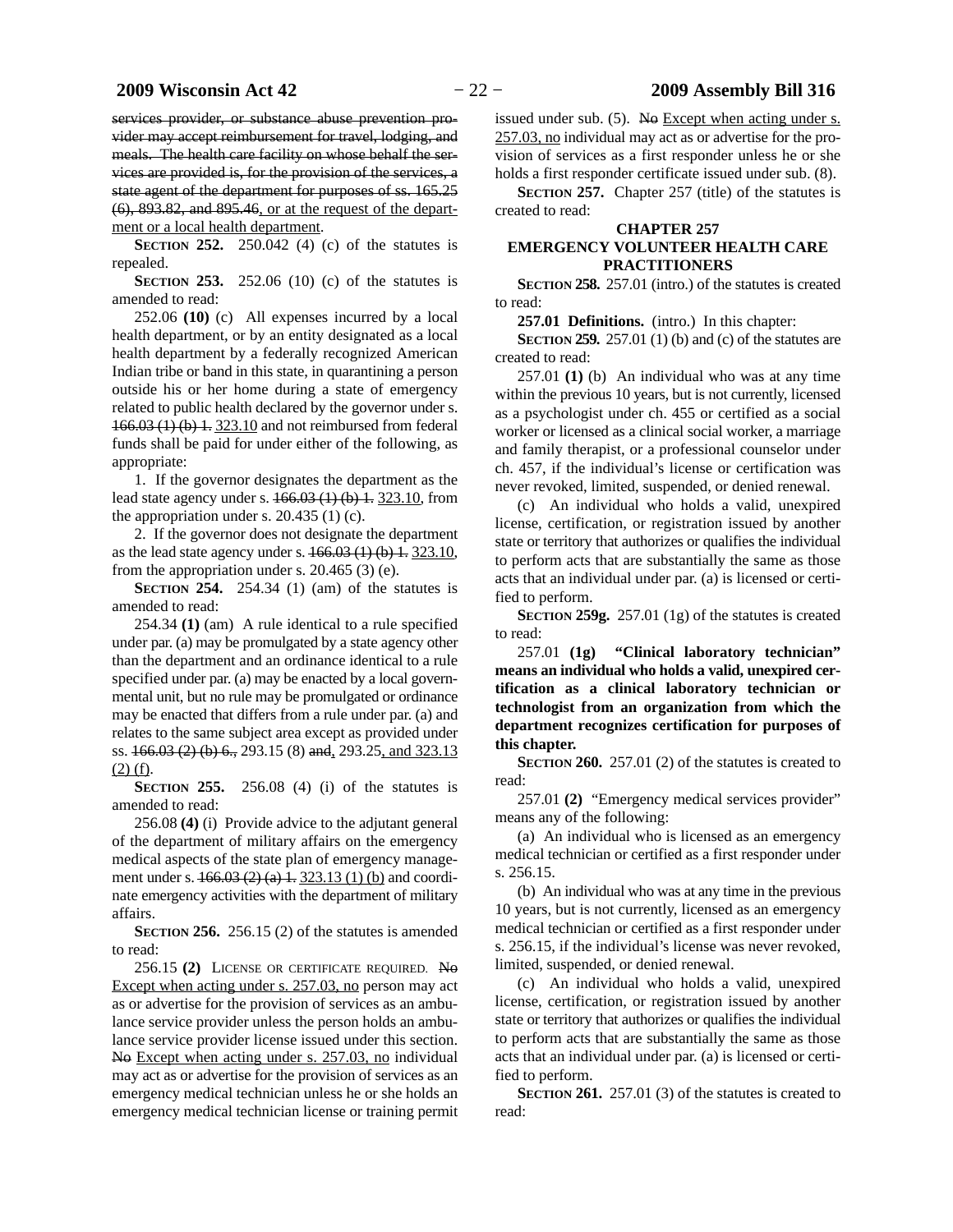257.01 **(3)** "Funeral director" means any of the following:

(a) An individual who is licensed as a funeral director under ch. 445.

(b) An individual who was at any time within the previous 10 years, but is not currently, licensed as a funeral director under ch. 445, if the individual's license was never revoked, limited, suspended, or denied renewal.

(c) An individual who holds a valid, unexpired license, certification, or registration issued by another state or territory that authorizes or qualifies the individual to perform acts that are substantially the same as those acts that an individual under par. (a) is licensed to perform.

**SECTION 262.** 257.01 (5) (b) and (c) of the statutes are created to read:

257.01 **(5)** (b) An individual who was at any time within the previous 10 years, but is not currently, licensed as a physician, a physician assistant, or a podiatrist under ch. 448, licensed as a registered nurse, licensed practical nurse, or nurse−midwife, under ch. 441, licensed as a dentist under ch. 447, licensed as a pharmacist under ch. 450, licensed as a veterinarian or certified as a veterinary technician under ch. 453, or certified as a respiratory care practitioner under ch. 448, if the individual's license or certification was never revoked, limited, suspended, or denied renewal.

(c) An individual who holds a valid, unexpired license, certification, or registration issued by another state or territory that authorizes or qualifies the individual to perform acts that are substantially the same as those acts that an individual under par. (a) is licensed or certified to perform.

**SECTION 263.** 257.01 (7) of the statutes is created to read:

257.01 **(7)** "Nurse aide" means any of the following: (a) An individual who satisfies the requirements for a nurse aide under s. 146.40 (2) (a), (c), (e), (em), or (g).

(b) An individual who did at any time within the previous 10 years, but does not currently, satisfy the requirements for a nurse aide under s. 146.40 (2) (a), (c), (e), (em), or (g), if the individual's name has never been listed under s. 146.40 (4g) (a) 2., 2005 stats., or s. 146.40 (4g) (a) 2.

(c) An individual who holds a valid, unexpired license, certification, or registration issued by another state or territory that authorizes or qualifies the individual to perform acts that are substantially the same as those acts that an individual under par. (a) is qualified to perform.

**SECTION 264.** 257.01 (8) of the statutes is created to read:

257.01 **(8)** "Practitioner" means a behavioral health provider, clinical laboratory technician, emergency medical services provider, funeral director, health care provider, nurse aide, pupil services provider, or substance abuse prevention provider.

**SECTION 265.** 257.01 (9) (b) and (c) of the statutes are created to read:

257.01 **(9)** (b) An individual who was at any time within the previous 10 years, but is not currently, licensed as a school counselor, a school psychologist, or a school social worker under rules promulgated by the department of public instruction, if the individual's license was never revoked, limited, suspended, or denied renewal.

(c) An individual who holds a valid, unexpired license, certification, or registration issued by another state or territory that authorizes or qualifies the individual to perform acts that are substantially the same as those acts that an individual under par. (a) is licensed to perform.

**SECTION 266.** 257.01 (10) of the statutes is created to read:

257.01 **(10)** "State of emergency" means a state of emergency declared under s. 323.10 or 323.11 or a federal state of emergency.

**SECTION 267.** 257.01 (11) (b) and (c) of the statutes are created to read:

257.01 **(11)** (b) An individual who was at any time in the previous 10 years, but is not currently, certified as a counselor, supervisor, or specialist described under s. HFS 75.02 (11) and (84), Wis. Adm. Code, in effect on January 20, 2006, or certified as a substance abuse counselor, clinical supervisor, or prevention specialist under s. 440.88, if the individual's certification was never revoked, limited, suspended, or denied renewal.

(c) An individual who holds a valid, unexpired license, certification, or registration issued by another state or territory that authorizes or qualifies the individual to perform acts that are substantially the same as those acts that an individual under par. (a) is certified to perform.

**SECTION 269.** 257.02 of the statutes is created to read: **257.02 Volunteer registry.** The department shall establish and maintain an electronic system that may be used to verify the credentials of and register volunteer practitioners before or during a state of emergency.

**SECTION 270.** 257.03 (title) of the statutes is created to read:

**257.03** (title) **Volunteer practitioners indemnified.**

**SECTION 271.** 257.03 (1) (b), (c) and (d) of the statutes are created to read:

257.03 **(1)** (b) The health care facility, mass clinic, department, or local health department on whose behalf the practitioner provides the services does not compensate the practitioner for the services, except the health care facility, mass clinic, department, or local health department may reimburse the practitioner for travel, lodging, or meals. The practitioner's employer may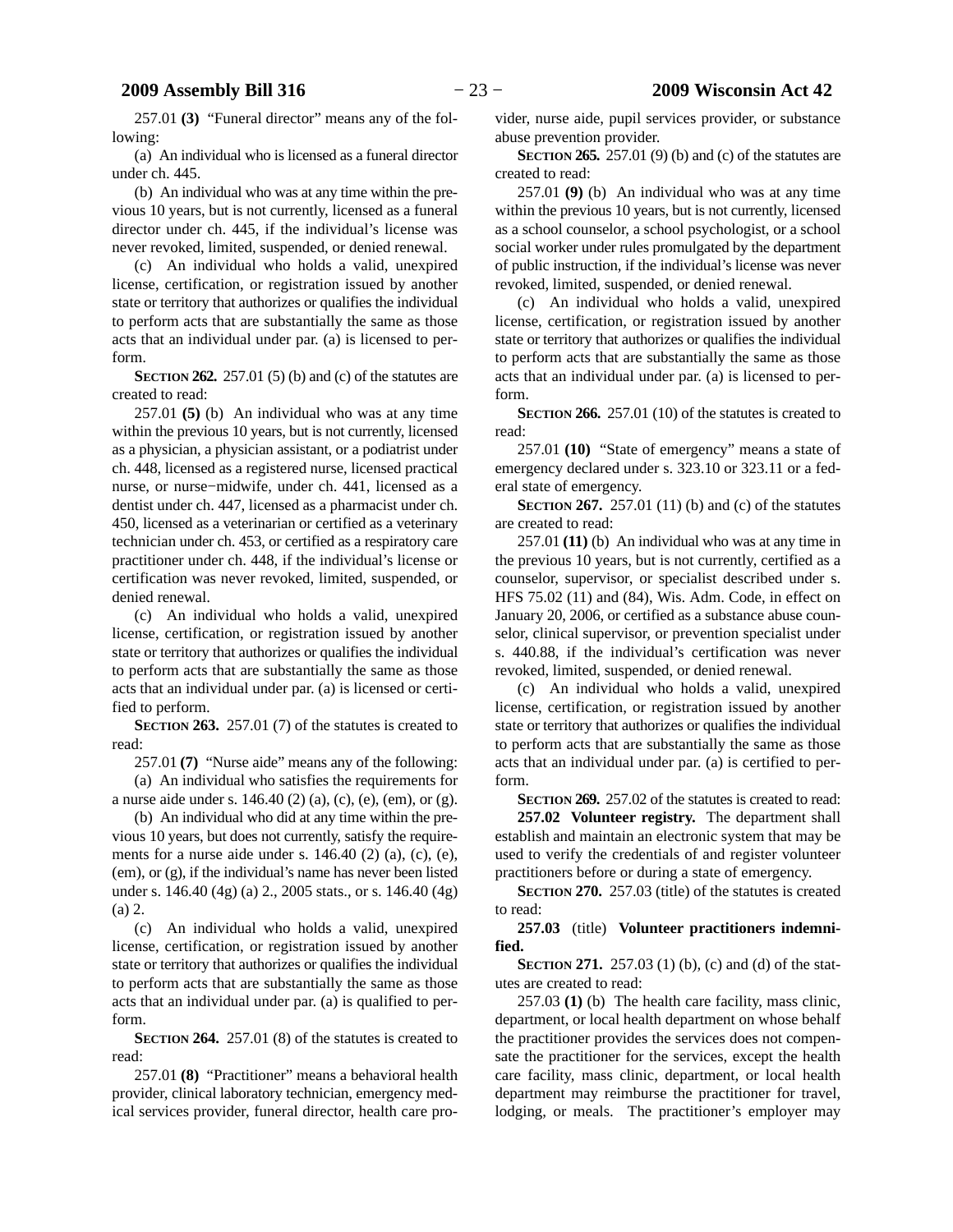compensate the practitioner for the services as long as the employer is not the health care facility, mass clinic, department, or local health department on whose behalf the services are provided.

(c) The practitioner is registered in the system under s. 257.02.

(d) If the practitioner provides the services at a health care facility or mass clinic, the practitioner first registers in writing with the health care facility or mass clinic.

**SECTION** 272. 257.03 (2) of the statutes is created to read:

257.03 **(2)** A practitioner who provides services under sub. (1) is not considered an employee of the state for worker's compensation benefits under ch. 102 if the practitioner's employer compensates the practitioner for providing the services.

**SECTION** 273. 257.03 (3) of the statutes is created to read:

257.03 **(3)** A practitioner is not a state agent of the department under ss. 165.25 (6), 893.82, and 895.46 if the practitioner's acts or omissions involve reckless, wanton, or intentional misconduct.

**SECTION** 274. 257.04 of the statutes is created to read:

**257.04 Health care facilities indemnified.** The health care facility on whose behalf services under s. 257.03 are provided is, for the provision of the services, a state agent of the department for purposes of ss. 165.25 (6), 893.82, and 895.46.

**SECTION 275.** 292.11 (12) (b) of the statutes is amended to read:

292.11 **(12)** (b) This section applies to all releases of hazardous substances for which a notification must be made under s. 166.20 (5) (a) 2. 323.60 (5) (b).

**SECTION 276.** 321.39 (1) (a) 3. of the statutes is amended to read:

321.39 **(1)** (a) 3. If the governor declares a state of emergency relating to public health under s.  $166.03(1)$ (b) 323.10.

**SECTION 277.** 321.65 (1) (a) 2. of the statutes is amended to read:

321.65 **(1)** (a) 2. Active service with the state laboratory of hygiene under s. 36.25 (11) (em) for the purpose of assisting the department of health services under s. 250.042 during a state of emergency relating to public health declared by the governor under s.  $166.03(1)(b)$  1. 323.10.

**SECTION 278.** Chapter 323 (title) of the statutes is created to read:

### **CHAPTER 323**

### **EMERGENCY MANAGEMENT**

**SECTION 279.** Subchapter I (title) of chapter 323 [precedes 323.01] of the statutes is created to read:

# **CHAPTER 323**

SUBCHAPTER I GENERAL PROVISIONS

**SECTION 280.** 323.02 (6) of the statutes is created to read:

323.02 **(6)** "Disaster" means a severe or prolonged, natural or human−caused, occurrence that threatens or negatively impacts life, health, property, infrastructure, the environment, the security of this state or a portion of this state, or critical systems, including computer, telecommunications, or agricultural systems.

**SECTION 281.** 323.02 (10) of the statutes is created to read:

323.02 **(10)** "Law enforcement officer" has the meaning given in s. 165.85 (2) (c).

**SECTION 282.** 323.02 (15) of the statutes is created to read:

323.02 **(15)** "Local unit of government" means a county, city, village, or town.

**SECTION 283.** 323.02 (17) of the statutes is created to read:

323.02 **(17)** "Public works" means the physical structures and facilities developed or acquired by a local unit of government or a federally recognized American Indian tribe or band in this state to provide services and functions for the benefit and use of the public, including water, sewerage, waste disposal, utilities, and transportation.

**SECTION 284.** 323.02 (19) of the statutes is created to read:

323.02 **(19)** "State agency" means any office, commission, board, department, or bureau of state government.

**SECTION 285.** Subchapter II (title) of chapter 323 [precedes 323.10] of the statutes is created to read:

# **CHAPTER 323**

# SUBCHAPTER II

POWERS AND DUTIES RELATED TO

# EMERGENCY MANAGEMENT

**SECTION 286.** 323.12 (title) of the statutes is created to read:

**323.12** (title) **Governor; duties and powers.**

**SECTION 287.** 323.12 (1) (intro.) of the statutes is created to read:

323.12 **(1)** ONGOING DUTIES. (intro.) The governor shall do all of the following:

**SECTION 288.** 323.12 (2) (intro.) of the statutes is created to read:

323.12 **(2)** ONGOING POWERS. (intro.) The governor may do all of the following:

**SECTION 289.** 323.12 (4) (intro.) of the statutes is created to read:

323.12 **(4)** POWERS DURING AN EMERGENCY. (intro.) The governor may do all of the following during a state of emergency declared under s. 323.10:

**SECTION 290.** 323.13 (title) of the statutes is created to read: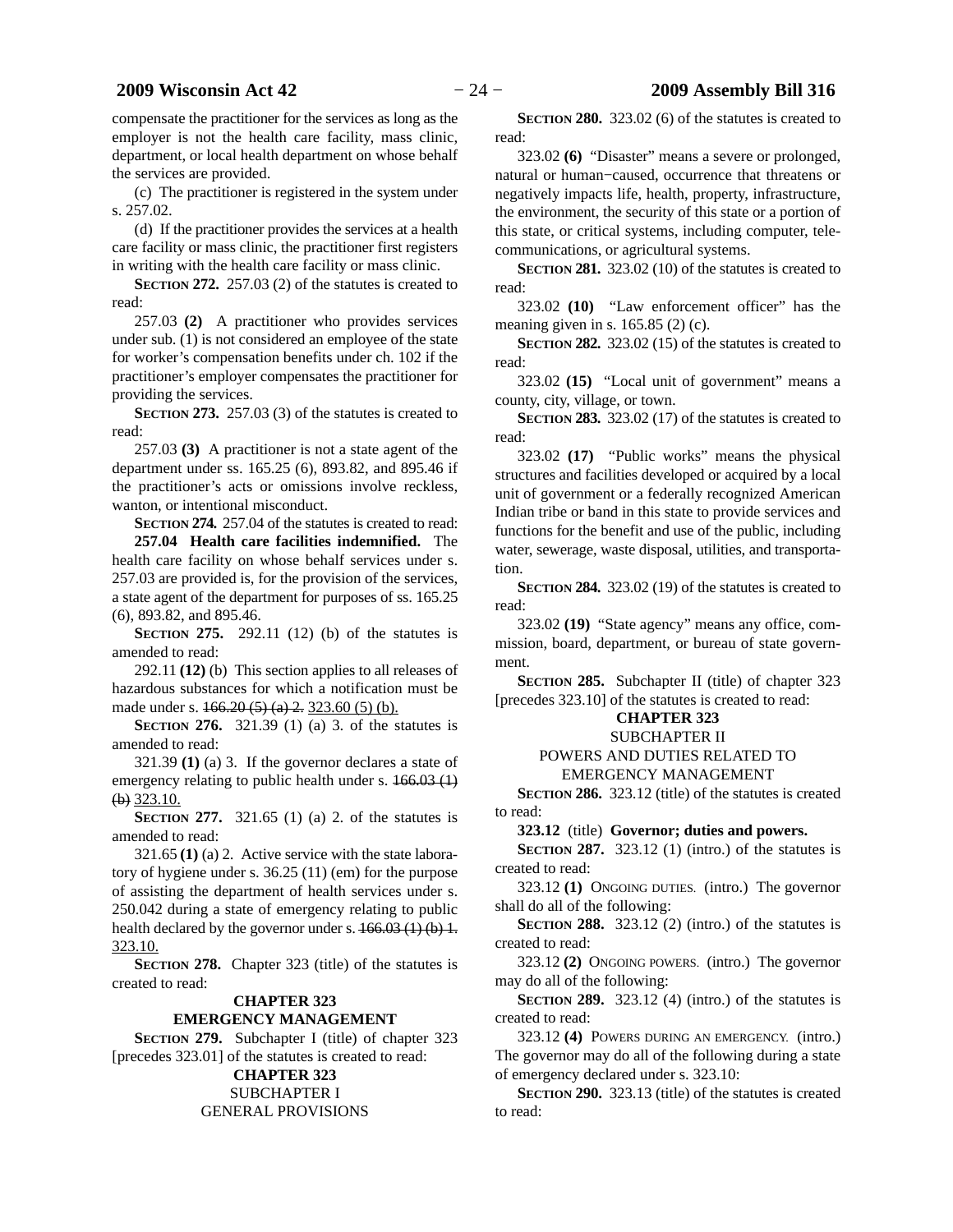**323.13** (title) **Adjutant general; duties and powers.**

**SECTION 291.** 323.13 (1) (title) of the statutes is created to read:

323.13 **(1)** (title) ONGOING DUTIES.

**SECTION 292.** 323.13 (1) (a) of the statutes is created to read:

323.13 **(1)** (a) Serve as the governor's principal assistant for directing and coordinating emergency management activities.

**SECTION 293.** 323.13 (2) (h) of the statutes is created to read:

323.13 **(2)** (h) Make payments for disaster assistance under ss. 323.30 and 323.31.

**SECTION 294.** 323.14 (1) (title) of the statutes is created to read:

323.14 **(1)** (title) ONGOING DUTIES.

**SECTION 295.** 323.14 (1) (a) 1. of the statutes is created to read:

323.14 **(1)** (a) 1. Subject to subd. 3., each county board shall develop and adopt an emergency management plan and program that is compatible with the state plan of emergency management under s. 323.13 (1) (b).

**SECTION 296.** 323.14 (2) (title) of the statutes is created to read:

323.14 **(2)** (title) ONGOING POWERS.

**SECTION 297.** 323.14 (2) (a) of the statutes is created to read:

323.14 **(2)** (a) The governing body of a local unit of government may appropriate funds and levy taxes for its emergency management program under sub. (1).

**SECTION 298.** 323.14 (3) (title) of the statutes is created to read:

323.14 **(3)** (title) DUTIES DURING AN EMERGENCY.

**SECTION 299.** 323.14 (4) (title) of the statutes is created to read:

323.14 **(4)** (title) POWERS DURING AN EMERGENCY.

**SECTION 300.** 323.15 (title) of the statutes is created to read:

**323.15** (title) **Heads of emergency management; duties and powers.**

**SECTION 301.** 323.15 (1) (title) of the statutes is created to read:

323.15 **(1)** (title) ONGOING DUTIES.

**SECTION 302.** 323.17 of the statutes is created to read:

**323.17 State traffic patrol officers and conservation wardens.** If the governor calls out the state traffic patrol or conservation warden service, or members of the patrol or service, under s. 323.12 (2) (c), the state traffic patrol officers or conservation wardens subject to the call shall have the powers of a law enforcement officer for the duration determined by the governor, except that the officers and wardens may not be used in or take part in any dispute or controversy between an employer and employee concerning wages, hours, labor, or working conditions.

**SECTION 303.** 323.18 of the statutes is created to read: **323.18 State agency volunteers.** A state agency may register or preregister volunteers to assist the agency during a disaster, an imminent threat of a disaster, or a related training exercise.

**SECTION 304.** 323.19 of the statutes is created to read: **323.19 State official authority to grant variances to statutes and rules for a disaster. (1)** The secretary of health services may grant a hospital a variance to a statute or rule affecting hospitals in response to a disaster as provided in s. 50.36 (6).

**(2)** The pharmacy examining board may grant a variance to ch. 450 or a rule promulgated under ch. 450 in response to a disaster as provided in s. 450.02 (3m).

**SECTION 305.** Subchapter III (title) of chapter 323 [precedes 323.30] of the statutes is created to read:

# **CHAPTER 323**

SUBCHAPTER III

# DISASTER ASSISTANCE PROGRAMS

**SECTION 306.** Subchapter IV (title) of chapter 323 [precedes 323.40] of the statutes is created to read:

### **CHAPTER 323**

### SUBCHAPTER IV

LIABILITY AND EXEMPTIONS

## **SECTION 307.** 323.40 of the statutes is created to read:

**323.40 Responsibility for worker's compensation.**

**(1)** EMPLOYEES OF LOCAL UNIT OF GOVERNMENT. An employee of a local unit of government's emergency management program is an employee of that local unit of government for worker's compensation under ch. 102 unless the responsibility to pay worker's compensation benefits are assigned as provided under s. 66.0313 or under an agreement between the local unit of government and the state or another local unit of government.

**(2)** STATE AGENCY VOLUNTEERS. A volunteer who registers with a state agency to assist the agency without compensation, other than reimbursement for travel, lodging, or meals, during a disaster, an imminent threat of a disaster, or a related training exercise is considered an employee of the agency for worker's compensation under ch. 102, for purposes of any claim related to the assistance provided.

**(3)** LOCAL UNIT OF GOVERNMENT VOLUNTEERS. (a) Except as provided in par. (b), an individual who registers in writing with a local unit of government's emergency management program to provide his or her own labor without compensation, other than reimbursement for travel, lodging, or meals, during a disaster, an imminent threat of a disaster, or a related training exercise is considered an employee of the local unit of government for worker's compensation under ch. 102 for purposes of any claim relating to the labor provided.

(b) This subsection does not apply to an individual's provision of services if s. 257.03 applies.

**SECTION 308.** 323.41 (title), (1), (2), (3) and (4) of the statutes are created to read: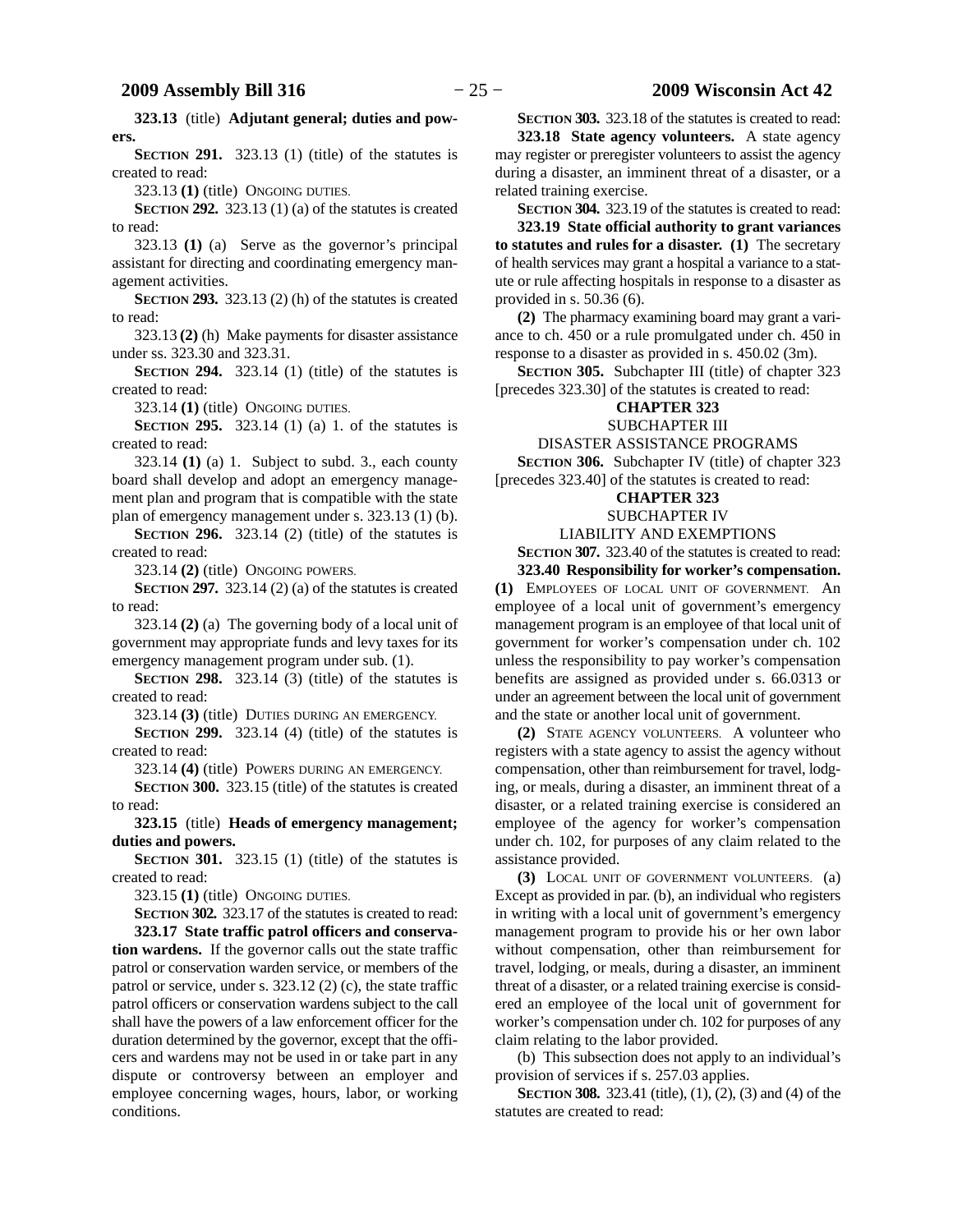#### **323.41** (title) **Liability of state or local unit of gov-**

**ernment. (1)** EMPLOYEE OF LOCAL UNIT OF GOVERNMENT. An employee of a local unit of government's emergency management program is an employee of that local unit of government under ss. 893.80, 895.35, and 895.46 for purposes of any claim, unless the responsibility related to a claim under ss. 893.80, 895.35, and 895.46 is assigned as provided under s. 66.0313 or under an agreement between the local unit of government and the state or another local unit of government.

**(2)** STATE AGENCY VOLUNTEERS. Except as provided in s. 323.45, a volunteer who registers with a state agency to assist the agency without compensation, other than reimbursement for travel, lodging, or meals, during a disaster, an imminent threat of a disaster, or a related training exercise is considered an employee of the agency under ss. 893.82 and 895.46, for purposes of any claim related to the assistance provided.

**(3)** LOCAL UNIT OF GOVERNMENT VOLUNTEERS. (a) Except as provided in par. (b), an individual who registers in writing with a local unit of government's emergency management program to provide his or her own labor without compensation, other than reimbursement for travel, lodging, or meals, during a disaster, an imminent threat of a disaster, or a related training exercise is considered an employee of the local unit of government under ss. 893.80, 895.35, and 895.46 for purposes of any claim relating to the labor provided.

(b) This subsection does not apply to an individual's provision of services if s. 257.03 or 323.45 applies.

**(4)** EXCEPTIONS. This section does not apply if the person's act or omission involves reckless, wanton, or intentional misconduct.

**SECTION 309.** 323.42 of the statutes is created to read:

**323.42 Reimbursement of local units of government. (1)** In any calendar year, if the amount the local unit of government is liable for under ss. 323.40 and 323.41 plus losses incurred under s. 323.43 exceed \$1 per capita of the local unit of government's population, the state shall reimburse the local unit of government the amount of the excess.

**(2)** In addition, the state shall reimburse a local unit of government for any future expenses for worker's compensation and expenses under ss. 893.80, 895.35, and 895.46 that result from an incident that occurred in a calendar year for which the state reimbursed the local unit of government under sub. (1).

**(3)** The reimbursement under this section shall be made from the appropriation in s. 20.465 (3) (a) upon approval of the adjutant general.

**SECTION 310.** 323.45 (4) of the statutes is created to read:

323.45 **(4)** (a) This section does not apply to a person's provision of services if s. 257.03 or 323.41 applies.

(b) This section does not apply to a person's provision of facilities if s. 257.04 or 323.44 applies.

**SECTION 311.** Subchapter V (title) of chapter 323 [precedes 323.50] of the statutes is created to read:

### **CHAPTER 323**

### SUBCHAPTER V EMERGENCY LOCATION AND CONTINUITY OF GOVERNMENT

**SECTION 312.** 323.50 (1) of the statutes, as affected by 2009 Wisconsin Act .... (this act), is amended to read:

323.50 **(1)** "Interim successor" means a person designated under this subchapter, if the officer is unavailable as the result of enemy action a disaster or the imminent threat of a disaster, to exercise the powers and discharge the duties of an office until a successor is appointed or elected and qualified as provided by law or until the lawful incumbent is able to resume the exercise of the powers and discharge the duties of the office.

**SECTION 313.** 323.53 (1) of the statutes, as affected by 2009 Wisconsin Act .... (this act), is amended to read:

323.53 **(1)** EMERGENCY INTERIM SUCCESSORS TO OFFICE OF GOVERNOR. If, during a state of emergency resulting from enemy action a disaster or the imminent threat of a disaster, the governor is unavailable and the lieutenant governor and the secretary of state are unavailable, the attorney general, state treasurer, speaker of the assembly, and the president of the senate shall in the order named if the preceding named officers are unavailable, exercise the powers and discharge the duties of the office of governor until a new governor is elected and qualified, or until a preceding named officer becomes available; but no interim successor to those offices may serve as governor.

**SECTION 314.** 323.53 (2) (b) (intro.) of the statutes, as affected by 2009 Wisconsin Act .... (this act), is amended to read:

323.53 **(2)** (b) (intro.) If, during a state of emergency resulting from enemy action a disaster or the imminent threat of a disaster, any state officer is unavailable and his or her deputy, if any, is also unavailable, the powers of his or her office shall be exercised and the duties of his or her office shall be discharged by his or her designated interim successors in the order specified. The interim successor shall exercise the powers and discharge the duties of the office only until any of the following occurs:

**SECTION 315.** 323.54 (1) of the statutes, as affected by 2009 Wisconsin Act .... (this act), is amended to read:

323.54 **(1)** The governing body of any political subdivision may enact ordinances and resolutions to provide a method by which interim appointments to public office are made during periods of emergency to fill vacancies in offices that result from enemy action a disaster or the imminent threat of a disaster. The ordinances or resolutions shall define the scope of the powers and duties that interim appointees may exercise, and shall provide for termination of the interim appointments.

**SECTION 316.** 323.55 (title) of the statutes is created to read: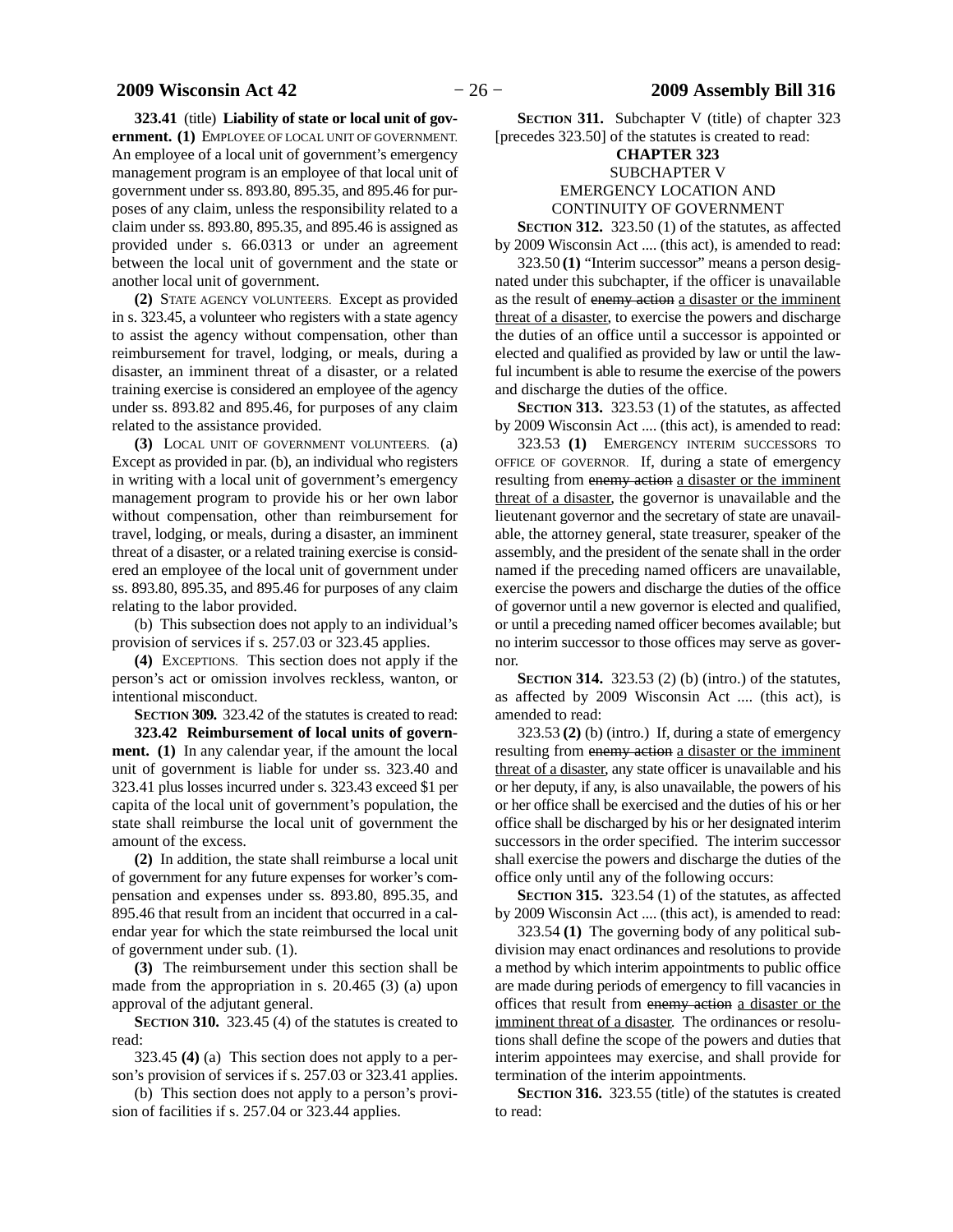#### **323.55** (title) **Interim successors.**

**SECTION 317.** 323.55 (3) of the statutes, as affected by 2009 Wisconsin Act .... (this act), is amended to read:

323.55 **(3)** PERIOD DURING WHICH AUTHORITY MAY BE EXERCISED. An interim successor to an office may discharge the duties of the office only during the continuance of an emergency resulting from enemy action in the form of an attack a disaster or the imminent threat of a disaster. The legislature, by joint resolution, may at any time terminate the authority of an interim successor to exercise the powers and discharge the duties of office provided in this subchapter.

**SECTION 318.** Subchapter VI (title) of chapter 323 [precedes 323.60] of the statutes is created to read:

#### **CHAPTER 323**

SUBCHAPTER VI

EMERGENCY PLANNING

**SECTION 319.** Subchapter VII (title) of chapter 323 [precedes 323.70] of the statutes is created to read:

# **CHAPTER 323**

SUBCHAPTER VII

EMERGENCY RESPONSE TEAMS

**SECTION 320.** Subchapter VIII (title) of chapter 323 [precedes 323.80] of the statutes is created to read:

#### **CHAPTER 323**

SUBCHAPTER VIII

#### EMERGENCY MANAGEMENT ASSISTANCE COMPACT

**SECTION 321.** 341.04 (intro.) of the statutes is amended to read:

**341.04 Penalty for operating unregistered or improperly registered vehicle.** (intro.) Except during a state of emergency proclaimed under ch. 166 323:

**SECTION 322.** 440.88 (5) of the statutes is amended to read:

440.88 **(5)** CERTIFICATION REQUIRED. Except as provided in sub. (3m) and s. 250.042 (4) (b) 257.03, no person may represent himself or herself to the public as a substance abuse counselor, clinical supervisor, or prevention specialist or a certified substance abuse counselor, clinical supervisor, or prevention specialist or use in connection with his or her name a title or description that conveys the impression that he or she is a substance abuse counselor, clinical supervisor, or prevention specialist or a certified substance abuse counselor, clinical supervisor, or prevention specialist unless he or she is so certified under sub. (2).

**SECTION 323.** 441.06 (4) of the statutes is amended to read:

441.06 **(4)** Except as provided in s. 250.042 (4) (b) 257.03, no person may practice or attempt to practice professional nursing, nor use the title, letters, or anything else to indicate that he or she is a registered or professional nurse unless he or she is licensed under this section. Except as provided in s. 250.042 (4) (b) 257.03, no person not so licensed may use in connection with his or

her nursing employment or vocation any title or anything else to indicate that he or she is a trained, certified or graduate nurse. This subsection does not apply to any person who is licensed to practice nursing by a jurisdiction, other than this state, that has adopted the nurse licensure compact under s. 441.50.

**SECTION 324.** 441.10 (3) (c) of the statutes is amended to read:

441.10 **(3)** (c) No license is required for practical nursing, but, except as provided in s. 250.042 (4) (b) 257.03, no person without a license may hold himself or herself out as a licensed practical nurse or licensed attendant, use the title or letters "Trained Practical Nurse" or "T.P.N.", "Licensed Practical Nurse" or "L.P.N.", "Licensed Attendant" or "L.A.", "Trained Attendant" or "T.A.", or otherwise seek to indicate that he or she is a licensed practical nurse or licensed attendant. No licensed practical nurse or licensed attendant may use the title, or otherwise seek to act as a registered, licensed, graduate or professional nurse. Anyone violating this subsection shall be subject to the penalties prescribed by s. 441.13. The board shall grant without examination a license as a licensed practical nurse to any person who was on July 1, 1949, a licensed attendant. This paragraph does not apply to any person who is licensed to practice practical nursing by a jurisdiction, other than this state, that has adopted the nurse licensure compact under s. 441.50.

**SECTION 325.** 441.15 (2) (intro.) of the statutes is amended to read:

441.15 **(2)** (intro.) Except as provided in sub. (2m) and s. 250.042 (4) (b) 257.03, no person may engage in the practice of nurse−midwifery unless each of the following conditions is satisfied:

**SECTION 326.** 441.15 (5) (a) 5. of the statutes is amended to read:

441.15 **(5)** (a) 5. The provision of services by a nurse−midwife under s. 250.042 (4) (b) 257.03.

**SECTION 327.** 445.04 (2) of the statutes, as affected by [2007 Wisconsin Act 20](https://docs.legis.wisconsin.gov/document/acts/2007/20), is amended to read:

445.04 **(2)** No Except as provided in s. 257.03, no person may engage in the business of a funeral director, or make a representation as engaged in such business, in whole or in part, unless first licensed as a funeral director by the examining board. Application for a license, other than a renewal, shall be in writing and verified on a form to be furnished by the department. The application must specify the address at which the applicant proposes to conduct the business of a funeral director and shall contain such other information as the examining board requires to determine compliance with the requirements of this chapter. Accompanying the application shall be the initial credential fee determined by the department under s. 440.03 (9) (a), together with affidavits of recommendation from at least 2 persons of the county in which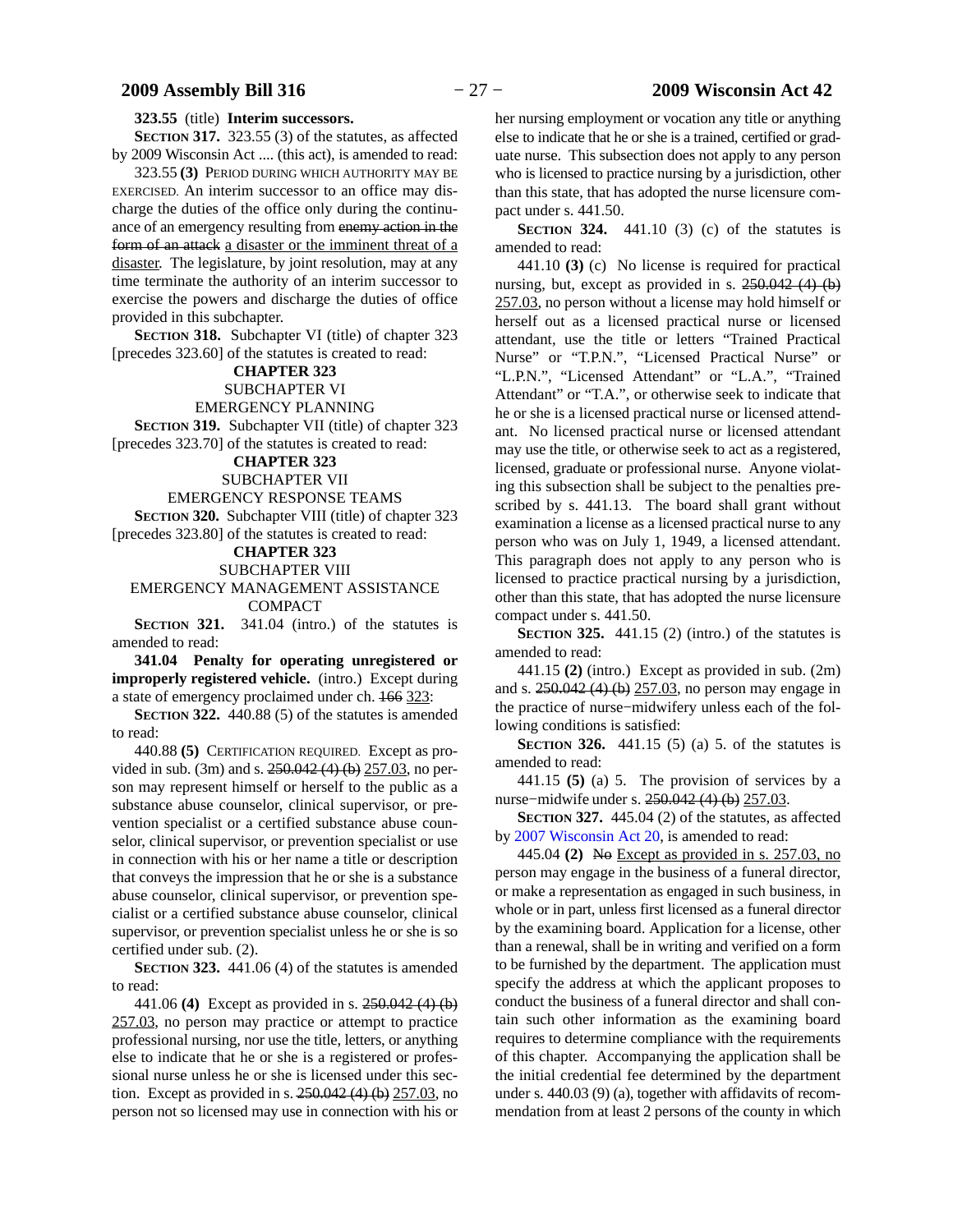the applicant resides or proposes to conduct the business of a funeral director.

**SECTION 328.** 447.03 (1) (intro.) of the statutes is amended to read:

447.03 **(1)** DENTISTS. (intro.) Except as provided under sub. (3) and s. 250.042 (4) (b) 257.03, no person may do any of the following unless he or she is licensed to practice dentistry under this chapter:

**SECTION 329.** 448.03 (2) (p) of the statutes is amended to read:

448.03 **(2)** (p) The provision of services by a health care provider under s. 250.042 (4) (b) 257.03.

**SECTION** 330. 448.03 (3) (a) (intro.) of the statutes is amended to read:

448.03 **(3)** (a) (intro.) Except as provided in s. 250.042 (4) (b) 257.03, no person may use or assume the title "doctor of medicine" or append to the person's name the letters "M.D." unless one of the following applies:

**SECTION** 331. 448.03 (3) (b) of the statutes is amended to read:

448.03 **(3)** (b) Except as provided in s. 250.042 (4) (b) 257.03, no person not possessing the degree of doctor of osteopathy may use or assume the title "doctor of osteopathy" or append to the person's name the letters "D.O.".

**SECTION 332.** 448.03 (3) (e) of the statutes is amended to read:

448.03 **(3)** (e) Except as provided in s. 250.042 (4) (b) 257.03, no person may designate himself or herself as a "physician assistant" or use or assume the title "physician assistant" or append to the person's name the words or letters "physician assistant" or "P.A." or any other titles, letters or designation which represents or may tend to represent the person as a physician assistant unless he or she is licensed as a physician assistant by the board.

**SECTION 333.** 448.61 of the statutes is amended to read:

**448.61 License required.** Except as provided in ss. 250.042 (4) (b) 257.03 and 448.62, no person may practice podiatry, designate himself or herself as a podiatrist, use or assume the title "doctor of surgical chiropody", "doctor of podiatry"or "doctor of podiatric medicine", or append to the person's name the words or letters "doctor", "Dr.", "D.S.C.", "D.P.M.", "foot doctor", "foot specialist" or any other title, letters or designation which represents or may tend to represent the person as a podiatrist unless the person is licensed under this subchapter.

**SECTION 334.** 448.66 of the statutes is amended to read:

**448.66 Malpractice.** Except as provided in s. 250.042 (4) (b) 257.03, a person who practices podiatry without having a license under this subchapter may be liable for malpractice, and his or her ignorance of a duty ordinarily performed by a licensed podiatrist shall not limit his or her liability for an injury arising from his or her practice of podiatry.

**SECTION 335.** 450.03 (1) (h) of the statutes is amended to read:

450.03 **(1)** (h) The provision of services by a health care provider under s. 250.042 (4) (b) 257.03.

**SECTION 336.** 450.145 (1) (c) of the statutes is amended to read:

450.145 **(1)** (c) The dispensing of a prescription by the pharmacist or pharmacy for treatment of a disease that is relatively uncommon or may be associated with bioterrorism, as defined in s. 166.02 (1r) 323.02 (4).

**SECTION 337.** 453.05 (1) of the statutes is amended to read:

453.05 **(1)** Except as provided under sub. (2) and s. 250.042 (4) (b) 257.03, no person may offer to practice, advertise to practice or practice veterinary medicine, or use, in connection with his or her name, any title or description which may convey the impression that he or she is a veterinarian, without a license or temporary permit from the examining board. For purposes of this subsection, a person who makes extra−label use of a drug on an animal without a prescription or in any manner not authorized by that prescription is considered to be practicing veterinary medicine.

**SECTION 338.** 455.02 (1m) of the statutes is amended to read:

455.02 **(1m)** LICENSE REQUIRED TO PRACTICE. Except as provided in s. 250.042 (4) (b) 257.03, no person may engage in the practice of psychology or the private practice of school psychology, or attempt to do so or make a representation as authorized to do so, without a license issued by the examining board.

**SECTION 339.** 455.02 (3m) of the statutes is amended to read:

455.02 **(3m)** USE OF TITLES. Except as provided in s. 250.042 (4) (b) 257.03, only an individual licensed under s. 455.04 (1) may use the title "psychologist" or any similar title or state or imply that he or she is licensed to practice psychology, and only an individual licensed under s. 455.04 (4) may use the title "private practice school psychologist" or any similar title or state or imply that he or she is licensed to engage in the private practice of school psychology. Except as provided in s. 250.042 (4)  $(b)$  257.03, only an individual licensed under s. 455.04 (1) or (4) may represent himself or herself to the public by any description of services incorporating the word "psychological" or "psychology".

**SECTION 340.** 457.04 (intro.) of the statutes is amended to read:

**457.04 Prohibited practices.** (intro.) Except as provided in ss. 250.042 (4) (b) 257.03 and 457.02, no person may do any of the following:

**SECTION 341.** 801.50 (3m) of the statutes is created to read:

801.50 **(3m)** Venue in an action under s. 323.60 (8) or (9) related to hazardous substance releases shall be in the county as provided under s. 323.60 (10).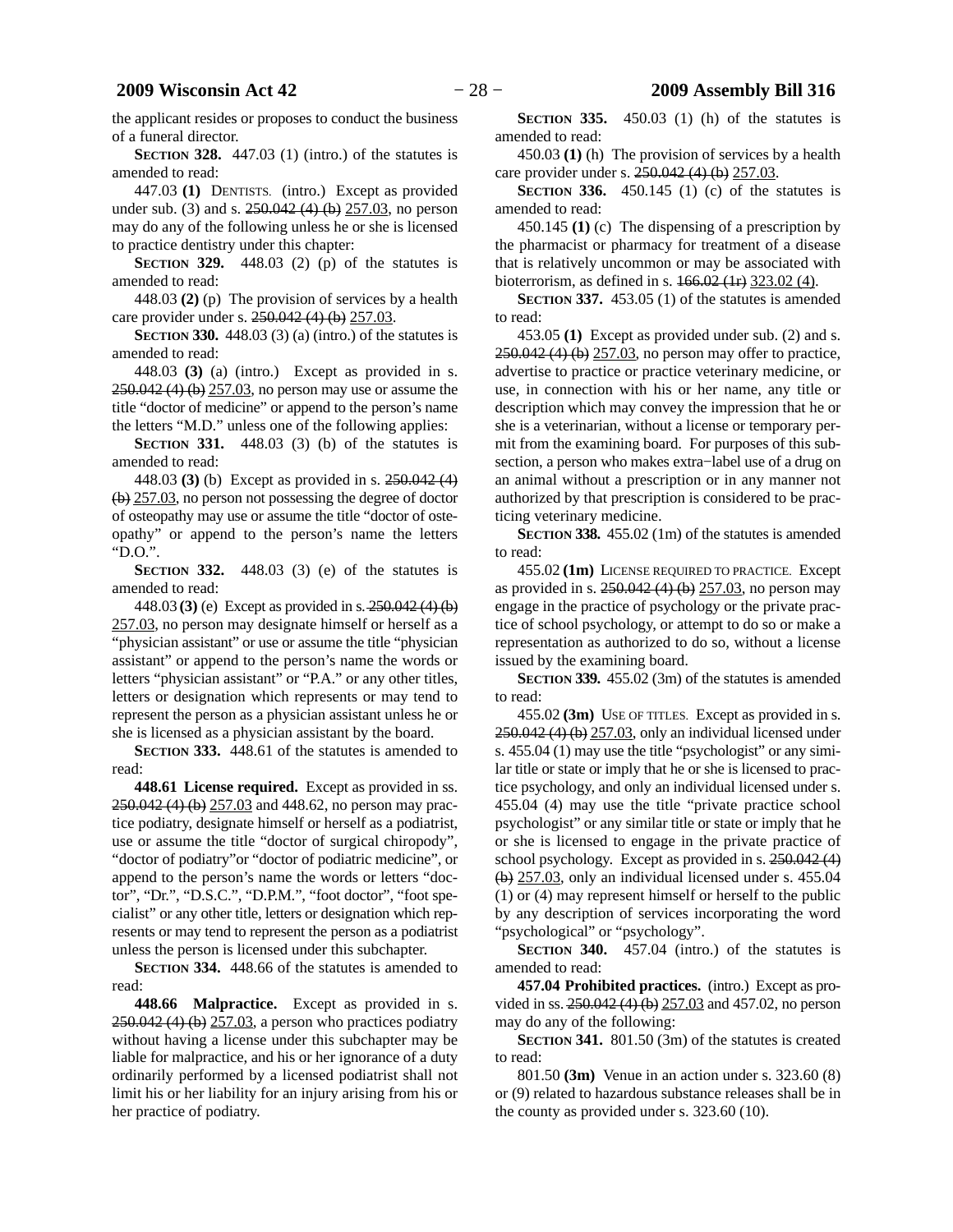**SECTION 342.** 893.82 (2) (d) 1n. of the statutes is amended to read:

893.82 **(2)** (d) 1n. A behavioral health provider, health care provider, pupil services provider, or substance abuse prevention provider practitioner who provides services under s. 250.042 (4) 257.03 and a health care facility on whose behalf services are provided under s.  $250.042$  (4)  $257.04$ , for the provision of those services.

**SECTION 343.** 895.46 (5) (am) of the statutes is amended to read:

895.46 **(5)** (am) A behavioral health provider, health care provider, pupil services provider, or substance abuse prevention provider practitioner who provides services under s.  $250.042(4)$   $257.03$  and a health care facility on whose behalf services are provided under s. 250.042 (4) 257.04.

**SECTION 344.** 895.483 (1) of the statutes is amended to read:

895.483 **(1)** A regional emergency response team, a member of such a team, and a local agency, as defined in s.  $166.22$  (1) (e)  $323.70$  (1) (b), that contracts with the division of emergency management in the department of military affairs for the provision of a regional emergency response team, are immune from civil liability for acts or omissions related to carrying out responsibilities under a contract under s. 166.215 (1) 323.70 (2).

**SECTION 345.** 895.483 (2) of the statutes is amended to read:

895.483 **(2)** A local emergency response team, a member of such a team and the county, city, village, or town that contracts to provide the emergency response team to the county are immune from civil liability for acts or omissions related to carrying out responsibilities pursuant to a designation under s.  $166.21$  (2m) (e)  $323.61$ (2m) (e).

**SECTION 346.** 895.483 (3) of the statutes is amended to read:

895.483 **(3)** A local emergency planning committee created under s. 59.54 (8) (a) 1. that receives a grant under s. 166.21 323.61 is immune from civil liability for acts or omissions related to carrying out responsibilities under s. 166.21 323.61.

**SECTION 347.** 895.51 (2m) of the statutes is amended to read:

895.51 **(2m)** Any person engaged in the manufacturing, distribution, or sale of qualified emergency household products, for profit or not for profit, who donates or sells, at a price not to exceed overhead and transportation costs, qualified emergency household products to a charitable organization or governmental unit in response to a state of emergency declared under s. 166.03 (1) (b) 1. or 166.23 323.10 or 323.11 is immune from civil liability for the death of or injury to an individual caused by the qualified emergency household product donated or sold by the person.

**SECTION 348.** 895.55 (2) (intro.) of the statutes is amended to read:

895.55 **(2)** (intro.) Notwithstanding any provision of s. 93.57, 299.11, 299.13, 299.31, 299.43, 299.45, 299.51, 299.53 or 299.55, subchs. II and IV of ch. 30, ch. 29, 166, 281, 283, 289, 291 or, 292, or 323 or subch. II of ch. 295, or any other provision of this chapter, a person is immune from liability for damages resulting from the person's acts or omissions and for the removal costs resulting from the person's acts or omissions if all of the following conditions are met:

**SECTION 349.** 979.012 (1) of the statutes is amended to read:

979.012 **(1)** If a coroner or medical examiner is aware of the death of a person who, at the time of his or her death, had an illness or a health condition that satisfies s. 166.02 (7) (a) 323.02 (16) (a) or if the coroner or medical examiner knows or suspects that the person had a communicable disease that, under rules promulgated by the department of health services, must be reported to a local health officer or to the state epidemiologist, the coroner or medical examiner shall report the illness, health condition, or communicable disease to the department of health services and to the local health department, as defined in s. 250.01 (4), in whose jurisdiction the coroner or medical examiner is located in writing or by electronic transmission within 24 hours of learning of the deceased's illness, health condition, or communicable disease.

**SECTION 350.** Laws of 1965, chapter 583, section 9 is amended to read:

[Laws of 1965, chapter 583] Section 9 This act shall take effect upon the filing with the secretary of state and revisor of statutes legislative reference bureau, by the director secretary of the state department of agriculture, trade and consumer protection, of a statement certifying that an act ratifying and enacting into the law the pest control compact substantially in the form set forth herein has been adopted by the states of Illinois, Iowa, Michigan and Minnesota.

#### **SECTION 351.**0**Initial applicability.**

(1) The renumbering and amendment of section 94.77 of the statutes and the creation of section 94.77 (2) and (3) of the statutes first apply to violations committed on the effective date of this subsection.

**SECTION 352.**0**Effective dates.** This act takes effect on the day after publication, except as follows:

(1) FUNERAL DIRECTORS. The treatment of section 445.04 (2) of the statutes takes effect on July 1, 2009, or on the day after publication, whichever is later.

(2) SUCCESSION IN EMERGENCIES RESULTING FROM DISASTER. The amendment of sections 323.50 (1), 323.53 (1) and (2) (b) (intro.), 323.54 (1), and 323.55 (3) of the statutes takes effect on the day after the secretary of state notifies the legislature that an amendment to the Wiscon-